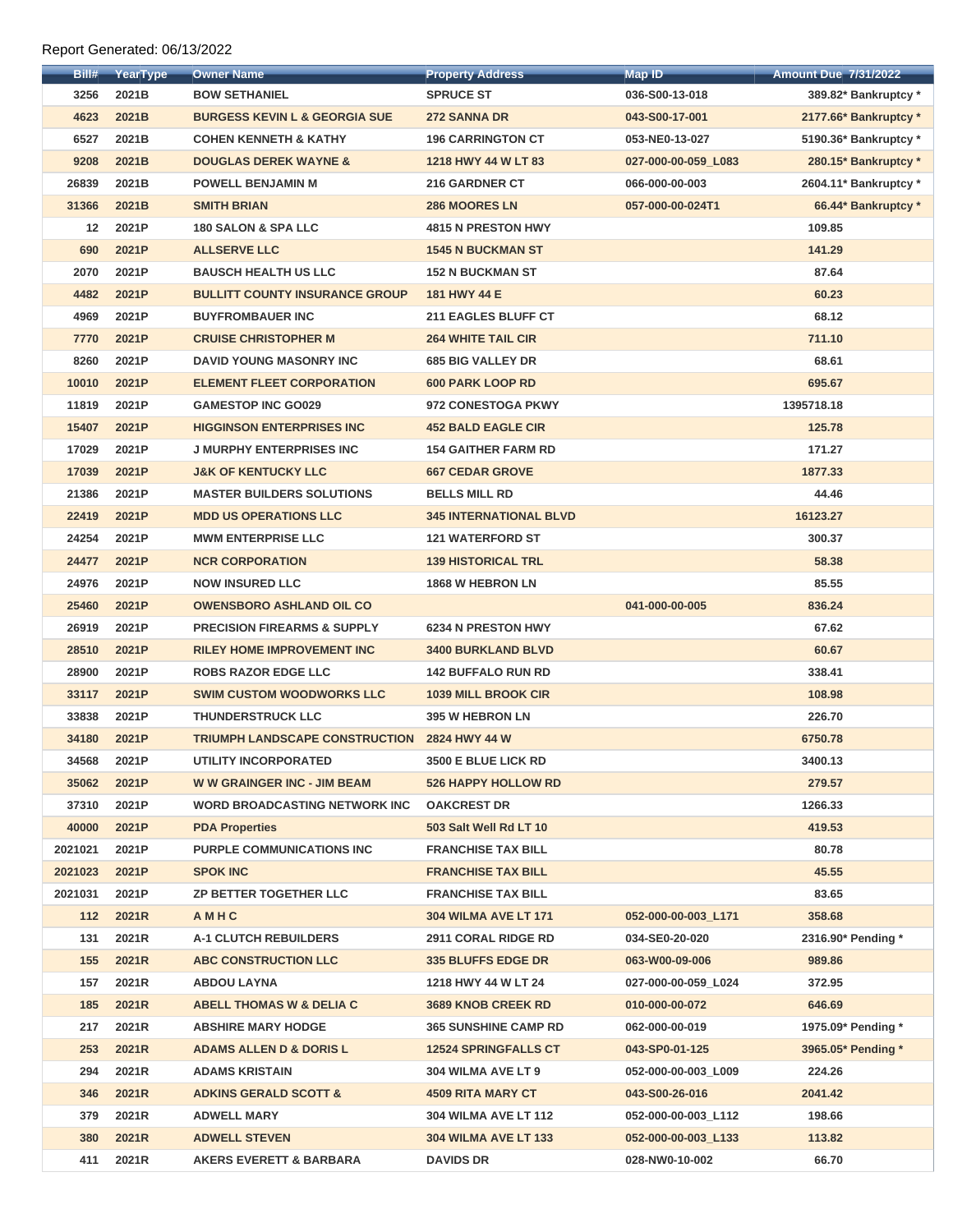| Bill# | YearType | <b>Owner Name</b>                           | <b>Property Address</b>                      | <b>Map ID</b>        | <b>Amount Due 7/31/2022</b> |
|-------|----------|---------------------------------------------|----------------------------------------------|----------------------|-----------------------------|
| 436   | 2021R    | <b>AKRIDGE RONALD WAYNE &amp; LINDA</b>     | <b>235 BEECH GROVE RD</b>                    | 037-C00-11-007       | 1596.51                     |
| 457   | 2021R    | <b>ALCORN JERRY &amp; REBECCA</b>           | 906 HUBBARD LN                               | 082-000-00-008T1     | 39.23                       |
| 464   | 2021R    | <b>ALCORN NANCY</b>                         | <b>196 MAJESTIC BLVD</b>                     | 043-NW0-15-048       | 1183.93                     |
| 472   | 2021R    | <b>ALDERMAN CONNIE SUE</b>                  | <b>315 BARRICKS RD LT 80</b>                 | 034-000-00-014_L080  | 182.27                      |
| 519   | 2021R    | <b>ALLAN MURAD &amp; SOPHIA</b>             | <b>512 MALLARD LAKE BLVD</b>                 | 036-C00-18-002       | 6202.96                     |
| 527   | 2021R    | <b>ALLEN AMY N</b>                          | <b>304 WILMA AVE LT 176</b>                  | 052-000-00-003 L176  | 198.66                      |
| 625   | 2021R    | ALLEN MICHAEL J & JESSICA L                 | <b>MT ELMIRA RD</b>                          | 026-000-00-024A      | 123.26                      |
| 635   | 2021R    | <b>ALLEN REBECCA SUE</b>                    | <b>304 WILMA AVE LT 286</b>                  | 052-000-00-003_L286  | 224.10                      |
| 825   | 2021R    | <b>ANCHOR PROPERTY HOLDINGS LLC</b>         | <b>145 CARTER AVE</b>                        | 043-000-00-024AA     | 13582.65                    |
| 830   | 2021R    | <b>ANDERSON ALBERTA</b>                     | <b>PINECREST DR</b>                          | 026-C00-03-006       | 44.08                       |
| 831   | 2021R    | <b>ANDERSON ALBERTA</b>                     | <b>PINECREST DR</b>                          | 026-C00-03-011       | 179.81                      |
| 832   | 2021R    | <b>ANDERSON ALBERTA</b>                     | <b>PINECREST DR</b>                          | 026-C00-03-005       | 236.34                      |
| 867   | 2021R    | <b>ANDERSON MISTY DAWN</b>                  | <b>571 BIG VALLEY DR</b>                     | 035-SW0-09-001       | 156.80                      |
| 980   | 2021R    | <b>ARELLANO-MARTINEZ SONIA</b>              | <b>315 BARRICKS RD LT 48</b>                 | 034-000-00-014_L048  | 237.68                      |
| 984   | 2021R    | <b>ARGENBRIGHT KYLE LARIMER</b>             | <b>354 HEFT AVE</b>                          | 041-W00-06-014       | 1960.77                     |
| 1098  | 2021R    | <b>ARNOLD ALBERT &amp; LINDA</b>            | <b>2903 CORAL RIDGE RD</b>                   | 034-SE0-20-020       | 3510.00                     |
| 1100  | 2021R    | <b>ARNOLD ALBERT G &amp; LINDA L</b>        | <b>2885 CORAL RIDGE RD</b>                   | 034-SE0-20-021       | 1450.70* Pending *          |
| 1136  | 2021R    | <b>ARNOLD LARRY W &amp; BRENDA J</b>        | <b>150 RODGERS LN</b>                        | 044-NW0-06-011C      | 3041.00                     |
| 1169  | 2021R    | <b>ARNOLD WAYNE</b>                         | 1211 BROOKS SCHOOLHOUSE RD 034-SE0-05-003AT2 |                      | 113.82                      |
| 1174  | 2021R    | <b>ARREDONDO-JUAREZ FEDERICO</b>            | <b>205 HILL CREEK RD</b>                     | 035-SW0-03-001       | 424.87                      |
| 1247  | 2021R    | <b>ASHER JOE</b>                            | <b>HWY 44 W</b>                              | 027-000-00-079A      | 217.51                      |
| 1296  | 2021R    | <b>ATKINS JEREMY</b>                        | 780 HWY 44 W LT 90                           | 037-N00-01-001_L90   | 247.30                      |
| 1323  | 2021R    | <b>AUBERRY MELVIN L &amp; EARLINE &amp;</b> | <b>141 BEECH VALLEY CT</b>                   | 030-000-00-055B      | 3077.43* Pending *          |
| 1333  | 2021R    | <b>AUBREY SHAWN &amp; FOSTER</b>            | <b>2894 KNOB CREEK RD</b>                    | 010-000-00-053       | 358.90                      |
| 1338  | 2021R    | <b>AUGUSTINE KIRK &amp;</b>                 | 1149 BROOKS SCHOOLHOUSE RD 034-SE0-05-002    |                      | 2540.69                     |
| 1339  | 2021R    | <b>AUGUSTINE KIRK &amp;</b>                 | <b>BROOKS SCHOOLHOUSE RD</b>                 | 034-SE0-05-002A      | 594.53                      |
| 1340  | 2021R    | <b>AUGUSTINE KIRK &amp;</b>                 | 1171 BROOKS SCHOOLHOUSE RD 034-SE0-05-002AA  |                      | 1546.48                     |
| 1374  | 2021R    | <b>AXFORD LARRY R SR &amp;</b>              | <b>195 KINGS LAKE DR</b>                     | 028-NW0-04-017       | 1160.04                     |
| 1390  | 2021R    | <b>B &amp; D INC</b>                        | <b>4552 N PRESTON HWY</b>                    | 044-000-00-043B      | 6626.73                     |
| 1476  | 2021R    | <b>BAILEY BRENDA LEE</b>                    | 315 BARRICKS RD LT 278                       | 034-000-00-014_L278  | 536.84                      |
| 1617  | 2021R    | <b>BAKER VERNON</b>                         | <b>OAKCREST DR</b>                           | 026-C00-03-021       | 299.70                      |
| 1670  | 2021R    | <b>BALLARD MARION L</b>                     | 2802 MT ELMIRA RD                            | 026-SW0-03-002       | 349.45                      |
| 1746  | 2021R    | <b>BARD PAUL G</b>                          | <b>304 WILMA AVE LT 131</b>                  | 052-000-00-003_L131  | 57.27* Pending *            |
| 1842  | 2021R    | <b>BARNETT DAVID</b>                        | <b>3371 COLLINGS HILL RD</b>                 | 040-NE0-00-040       | 362.82                      |
| 1844  | 2021R    | <b>BARNETT DAVID S</b>                      | <b>LICKSKILLET DR</b>                        | 056-NW0-04-006       | 217.51                      |
| 1845  | 2021R    | <b>BARNETT DAVID S</b>                      | <b>1125 LICKSKILLET DR</b>                   | 056-NW0-04-020       | 1382.08                     |
| 1891  | 2021R    | <b>BARR DARRELL EUGENE JR</b>               | 1050 HWY 44 W LT 13                          | 036-000-00-001C_L013 | 635.35                      |
| 1944  | 2021R    | <b>BARTON JOSEPH A</b>                      | 203 ABBOTT ST                                | 037-N00-15-004       | 2447.40* Pending *          |
| 1959  | 2021R    | <b>BASHAM GREGORY</b>                       | 780 HWY 44 W LT 62                           | 037-N00-01-001 L62   | 171.78                      |
| 2164  | 2021R    | <b>BEAVERS WALKER</b>                       | 1050 HWY 44 W LT 203                         | 036-000-00-001C_L203 | 333.93                      |
| 2206  | 2021R    | <b>BEDARD CLAUDE &amp; GRACIELA</b>         | <b>548 SHADOWLAWN DR</b>                     | 052-SW0-09-016       | 2456.72                     |
| 2267  | 2021R    | <b>BEICKMAN PAULA &amp; BRUCE</b>           | <b>5001 FOX CHASE DR</b>                     | 044-NW0-21-002       | 5939.37                     |
| 2268  | 2021R    | <b>BEICKMAN PAULA R</b>                     | <b>FOX CHASE DR</b>                          | 044-NW0-21-002A      | 1065.79                     |
| 2279  | 2021R    | <b>BELCHER FRED L &amp; THERESA MARIE</b>   | <b>715 HILLCREEK RD</b>                      | 054-NW0-01-016       | 4369.93                     |
| 2340  | 2021R    | <b>BENDER DAVID &amp; PHYLLIS</b>           | 12424 KINGSLEY DR                            | 043-S00-25-029       | 2240.04                     |
| 2402  | 2021R    | <b>BENNINGTON PERRY E</b>                   | <b>1158 RAYMOND RD</b>                       | 027-NE0-09-009       | 664.64* Pending *           |
| 2465  | 2021R    | <b>BERRY DUWAYNE</b>                        | <b>265 NORTHVIEW DR</b>                      | 045-NW0-06-016       | 2206.85                     |
| 2478  | 2021R    | <b>BERRYMAN DOROTHY G</b>                   | <b>304 WILMA AVE LT 145</b>                  | 052-000-00-003_L145  | 57.27                       |
| 2484  | 2021R    | <b>BERTHOLF MARY</b>                        | <b>W BLUE LICK RD</b>                        | 036-N00-03-005A      | 123.26                      |
| 2712  | 2021R    | <b>BKR ROTH SOLO 401K</b>                   | <b>431 OLD PRESTON HWY N</b>                 | 053-NW0-01-001       | 3307.14* Pending *          |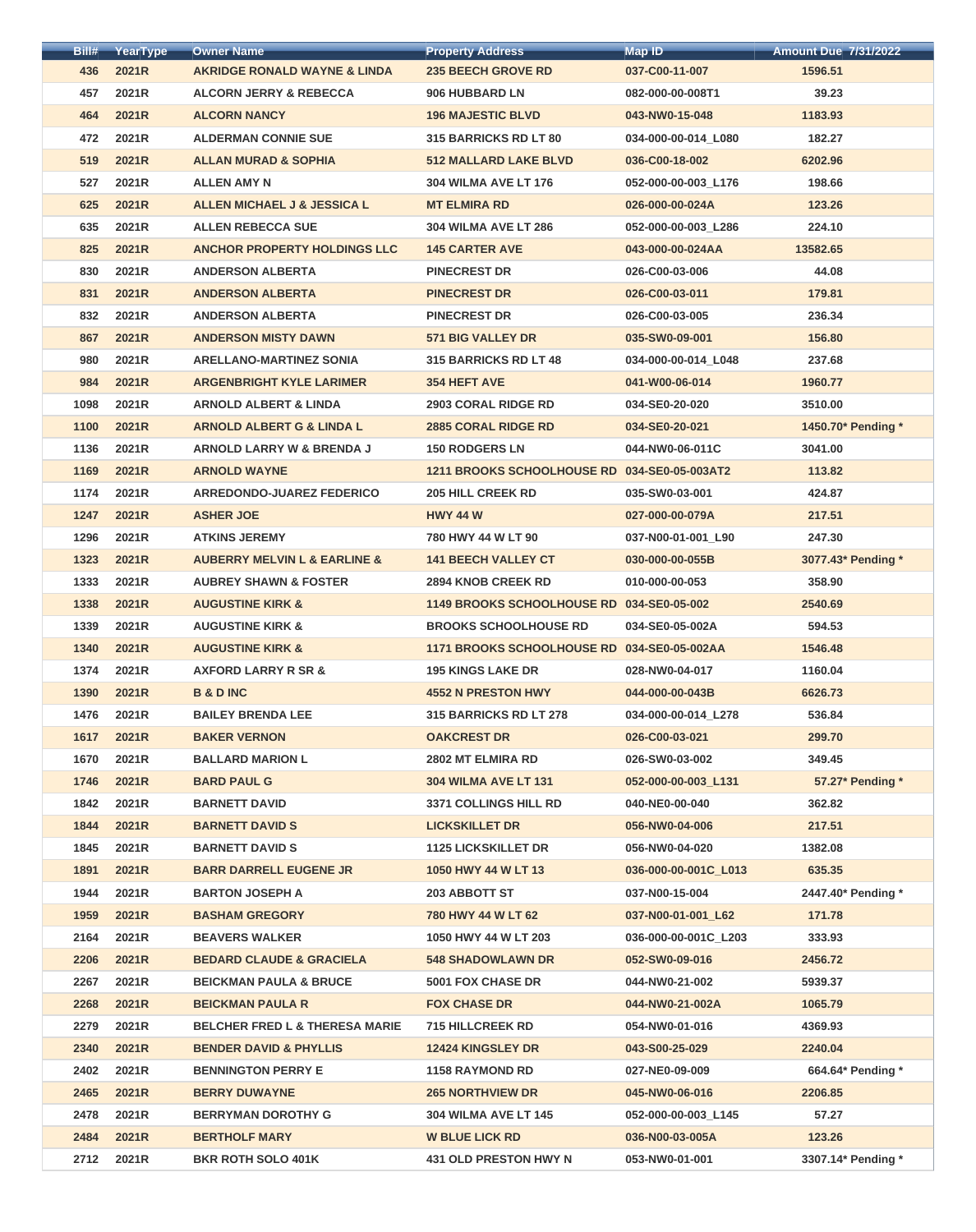| Bill# | YearType | <b>Owner Name</b>                         | <b>Property Address</b>       | Map ID               | <b>Amount Due 7/31/2022</b> |
|-------|----------|-------------------------------------------|-------------------------------|----------------------|-----------------------------|
| 2736  | 2021R    | <b>BLACKWELL JESSICA B &amp; ROBBY</b>    | <b>475 LANDIS LN LT 13</b>    | 069-000-00-036_L013  | 111.87                      |
| 2753  | 2021R    | <b>BLAIR DERRICK</b>                      | <b>E WILLIAMS LN</b>          | 081-E00-18-004       | 847.61                      |
| 2755  | 2021R    | <b>BLAIR DONALD LEE</b>                   | <b>200 W SHANNON LN</b>       | 036-SE0-02-007       | 1013.56                     |
| 2778  | 2021R    | <b>BLAIR THELMA ALINE</b>                 | <b>DELIAHS WAY</b>            | 028-NW0-04-004       | 311.76                      |
| 2799  | 2021R    | <b>BLAKELY RICHARD LEE</b>                | <b>KNOB CREEK RD</b>          | 018-000-00-112T1     | 47.85                       |
| 2953  | 2021R    | <b>BLUELAND DEV</b>                       | <b>OAKCREST DR</b>            | 026-C00-03-033       | 38.44                       |
| 2954  | 2021R    | <b>BLUELAND DEV</b>                       | <b>OAKCREST DR</b>            | 026-C00-01-014       | 38.44                       |
| 2955  | 2021R    | <b>BLUELAND DEV</b>                       | <b>OAKCREST DR</b>            | 026-C00-01-010       | 38.44                       |
| 2956  | 2021R    | <b>BLUELAND DEV</b>                       | <b>MT ELMIRA RD</b>           | 026-C00-01-004       | 38.44                       |
| 2957  | 2021R    | <b>BLUELAND DEV</b>                       | <b>OAKCREST DR</b>            | 026-C00-01-008       | 38.44                       |
| 2958  | 2021R    | <b>BLUELAND DEV</b>                       | <b>OAKCREST DR</b>            | 026-C00-01-006       | 38.44                       |
| 2959  | 2021R    | <b>BLUELAND DEV</b>                       | <b>MT ELMIRA RD</b>           | 026-C00-01-003       | 38.44                       |
| 2963  | 2021R    | <b>BLUELAND DEV</b>                       | <b>OAKCREST DR</b>            | 026-C00-01-015       | 38.44                       |
| 2964  | 2021R    | <b>BLUELAND DEV</b>                       | <b>OAKCREST DR</b>            | 026-C00-01-016       | 38.44                       |
| 2966  | 2021R    | <b>BLUELAND DEV</b>                       | <b>OAKCREST DR</b>            | 026-C00-01-009       | 38.44                       |
| 2967  | 2021R    | <b>BLUELAND DEV</b>                       | <b>OAKCREST DR</b>            | 026-C00-01-007       | 38.44                       |
| 2968  | 2021R    | <b>BLUELAND DEV</b>                       | <b>MT ELMIRA RD</b>           | 026-C00-01-002A      | 38.44                       |
| 2969  | 2021R    | <b>BLUELAND DEV</b>                       | <b>OAKCREST DR</b>            | 026-C00-01-013       | 38.44                       |
| 3144  | 2021R    | <b>BOND RUSSELL</b>                       | <b>475 LANDIS LN LT 38</b>    | 069-000-00-036_L038  | 262.34                      |
| 3161  | 2021R    | <b>BOONE FRANCIS C &amp; MARILYN M</b>    | <b>TUTS RD</b>                | 028-NW0-12-020       | 76.12                       |
| 3223  | 2021R    | <b>BOSWELL DEAN &amp; MILLIE MARIE</b>    | <b>523 KINGS LAKE DR</b>      | 028-NW0-07-010       | 607.71                      |
| 3237  | 2021R    | <b>BOTTS JANE EST (PNC BANK TRUST)</b>    | <b>153 FIFTH AVE</b>          | 037-E00-09-010       | 1017.83* Pending *          |
| 3253  | 2021R    | <b>BOW CINDY</b>                          | 239 SPRUCE ST                 | 036-S00-13-018T1     | 260.90                      |
| 3269  | 2021R    | <b>BOWEN KEITH</b>                        | <b>CHILLICOOP RD</b>          | 027-NE0-06-007       | 264.62                      |
| 3282  | 2021R    | <b>BOWLES HAROLD</b>                      | 1050 HWY 44 W LT 204          | 036-000-00-001C_L204 | 410.30                      |
| 3454  | 2021R    | <b>BRAINER DAVID</b>                      | <b>SHAKELAND DR</b>           | 081-NE0-06-002       | 489.48                      |
| 3578  | 2021R    | <b>BRATCHER MIRANDA</b>                   | <b>315 BARRICKS RD LT 124</b> | 034-000-00-014 L124  | 207.17                      |
| 3614  | 2021R    | <b>BRAY DON P</b>                         | 1050 HWY 44 W LT 185          | 036-000-00-001C_L185 | 526.48                      |
| 3729  | 2021R    | <b>BRIDWELL THOMAS E &amp; PATRICIA A</b> | <b>HWY 44 E</b>               | 054-000-00-074D      | 267.11                      |
| 3761  | 2021R    | <b>BRINLEY STEPHEN</b>                    | <b>475 LANDIS LN LT 135</b>   | 069-000-00-036 L135  | 378.96                      |
| 3789  | 2021R    | <b>BRO 4 INVESTMENT GROUP LLC</b>         | <b>441 S JOE B HALL AVE</b>   | 037-NE0-10-005       | 8493.84                     |
| 3961  | 2021R    | <b>BROWN ANITA GAYLE</b>                  | <b>172 THOUSAND OAKS CIR</b>  | 035-SW0-05-049       | 500.27                      |
| 3986  | 2021R    | <b>BROWN CHARLES W</b>                    | <b>E INDIAN STONE RD</b>      | 056-NE0-02-026       | 292.92* Pending *           |
| 4075  | 2021R    | <b>BROWN JESSIE L</b>                     | 475 LANDIS LN LT 4            | 069-000-00-036_L004  | 231.62                      |
| 4095  | 2021R    | <b>BROWN LISA K &amp; KENNETH E</b>       | 231 HEMLOCK DR                | 036-S00-15-002       | 764.20                      |
| 4130  | 2021R    | <b>BROWN ONDIS EST</b>                    | <b>S PRESTON HWY</b>          | 041-SW0-02-008       | 201.36                      |
| 4211  | 2021R    | <b>BROWNING DAVID P &amp; PATRICIA L</b>  | <b>FLINTSTONE RD</b>          | 026-SW0-02-001       | 170.39* Pending *           |
| 4224  | 2021R    | <b>BROWNING PATRICIA</b>                  | <b>FLINTSTONE CT</b>          | 026-SW0-02-002       | 657.48* Pending *           |
| 4238  | 2021R    | <b>BRUCE KAREN</b>                        | 1218 HWY 44 W LT 62           | 027-000-00-059_L062  | 719.85                      |
| 4299  | 2021R    | <b>BRUSH CHRISTENE L &amp; DEVORE</b>     | <b>315 BARRICKS RD LT 405</b> | 034-000-00-014_L405  | 430.53* Pending *           |
| 4364  | 2021R    | <b>BRYANT ROGER</b>                       | <b>LOVERS LEAP LN</b>         | 057-W00-00-013       | 264.62                      |
| 4365  | 2021R    | <b>BRYANT SARAH JO</b>                    | <b>528 SUNVIEW DR</b>         | 055-N00-02-011       | 468.40                      |
| 4384  | 2021R    | <b>BUCHANAN DAVID &amp; ROBERTA</b>       | <b>375 WOOD VALLEY LN</b>     | 081-NE0-01-007       | 5627.67* Pending *          |
| 4513  | 2021R    | <b>BULLITT EAST PROPERTIES INC</b>        | <b>HARE LN</b>                | 077-W00-03-033       | 69.93                       |
| 4546  | 2021R    | <b>BUNCH MITCH</b>                        | 360 HWY 44 W LT 27            | 036-SE0-03-005_L27   | 264.40                      |
| 4551  | 2021R    | <b>BUNNELL CARL T &amp; MARTHA</b>        | <b>S PRESTON HWY</b>          | 047-SW0-00-007A      | 500.27                      |
| 4552  | 2021R    | <b>BUNNELL CARL T SR &amp; MARTHA S</b>   | <b>S PRESTON HWY</b>          | 047-SW0-00-008       | 94.97                       |
| 4553  | 2021R    | <b>BUNNELL CARL T SR &amp; MARTHA S</b>   | 3993 S PRESTON HWY            | 047-SW0-00-007       | 443.71                      |
| 4692  | 2021R    | <b>BURKHEAD PHYLLIS C</b>                 | <b>987 MARKWELL LN</b>        | 081-000-00-034       | 526.74                      |
| 4821  | 2021R    | <b>BURNS JEFF &amp;</b>                   | <b>OAK DR</b>                 | 077-SE0-01-011       | 745.28                      |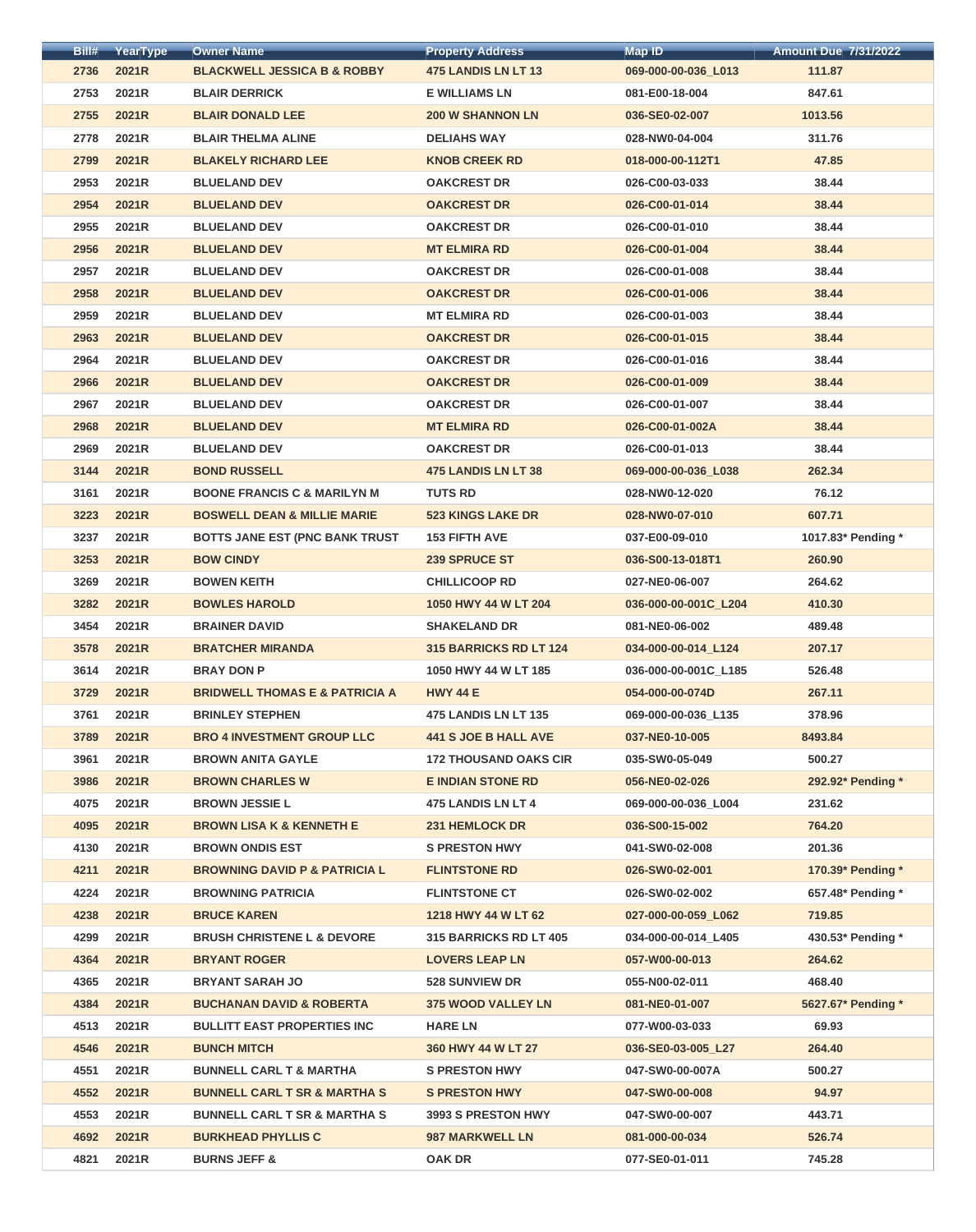| Bill# | YearType | <b>Owner Name</b>                         | <b>Property Address</b>       | <b>Map ID</b>        | <b>Amount Due 7/31/2022</b> |
|-------|----------|-------------------------------------------|-------------------------------|----------------------|-----------------------------|
| 4982  | 2021R    | <b>BYERS TERESA</b>                       | <b>304 WILMA AVE LT 312</b>   | 052-000-00-003_L312  | 252.39                      |
| 5052  | 2021R    | <b>CAHILL BRENDA C</b>                    | 360 HWY 44 W LT 44            | 036-SE0-03-005_L44   | 262.24                      |
| 5080  | 2021R    | <b>CAIN ARTHUR LEO &amp; THELMA L</b>     | 11984 HWY 44 W                | 002-000-00-005ET3    | 47.85                       |
| 5081  | 2021R    | <b>CAIN ARTHUR LEO &amp; THELMA L</b>     | 11984 HWY 44 W                | 002-000-00-005ET1    | 47.85                       |
| 5089  | 2021R    | <b>CAIN KIMBERLY</b>                      | 11984 HWY 44 W                | 002-000-00-005DT1    | 119.49                      |
| 5164  | 2021R    | <b>CALVERT TERRY</b>                      | <b>BISHOP TRL</b>             | 065-000-00-094       | 95.92                       |
| 5175  | 2021R    | <b>CAMARA MARILYN L &amp; HENSON TANN</b> | <b>315 BARRICKS RD LT 172</b> | 034-000-00-014 L172  | 230.90                      |
| 5242  | 2021R    | <b>CANARY CADEN TYLER</b>                 | <b>400 NEWMAN WAY</b>         | 070-SE0-08-026       | 3504.65* Pending *          |
| 5407  | 2021R    | <b>CARNEY KIMBERLY</b>                    | 360 HWY 44 W LT 5             | 036-SE0-03-005_L05   | 188.96                      |
| 5544  | 2021R    | <b>CARTER VANESSA</b>                     | <b>174 HODGES LN</b>          | 034-SE0-20-010       | 2340.46                     |
| 5564  | 2021R    | <b>CASE JEAN R</b>                        | <b>258 PINE VALLEY DR</b>     | 035-SW0-05-040       | 330.60* Pending *           |
| 5565  | 2021R    | <b>CASE JEAN R</b>                        | <b>278 THOUSAND OAKS CIR</b>  | 035-SW0-05-056       | 255.21* Pending *           |
| 5579  | 2021R    | <b>CASEY JOHNNY &amp; JOYCE</b>           | <b>12235 SOMERSET DR</b>      | 043-S00-24-012       | 1825.69                     |
| 5682  | 2021R    | <b>CAUGHRON ROBERT &amp; LINDA LEE (E</b> | <b>HORSEFLY HOLLOW RD</b>     | 039-000-00-086       | 142.10                      |
| 5719  | 2021R    | <b>CD CONESTOGA PKWY SHEPHERDSVIL</b>     | <b>CONESTOGA PKWY</b>         | 036-000-00-048EE     | 9357.08                     |
| 5879  | 2021R    | <b>CHAVEZ BENITO</b>                      | <b>315 BARRICKS RD LT 69</b>  | 034-000-00-014_L069  | 334.39                      |
| 5958  | 2021R    | <b>CHESSER RONALD</b>                     | <b>255 BAMBI WAY</b>          | 027-000-00-073A      | 434.28                      |
| 5989  | 2021R    | <b>CHILDS ARNOLD T &amp; BUCKLER</b>      | 1218 HWY 44 W LT 172          | 027-000-00-059 L172  | 37.77                       |
| 6030  | 2021R    | <b>CHRISTMAN DAVID &amp; PATRICIA</b>     | <b>573 CHRISTMAN LN</b>       | 052-000-00-016B      | 3139.36* Pending *          |
|       | 2021R    | <b>CHRISTMAN DAVID &amp; PATRICIA</b>     | <b>CHRISTMAN LN</b>           |                      | 406.01                      |
| 6031  |          |                                           |                               | 052-000-00-016F      |                             |
| 6032  | 2021R    | <b>CHRISTMAN DAVID &amp; PATRICIA</b>     | <b>CHRISTMAN LN</b>           | 052-000-00-016G      | 311.76                      |
| 6203  | 2021R    | <b>CLARK DOUGLAS B &amp; RUTH P</b>       | <b>196 MILLERS RIDGE RD</b>   | 041-S00-00-060A      | 443.51                      |
| 6212  | 2021R    | <b>CLARK IDA P &amp; MARVIN L JR</b>      | <b>304 WILMA AVE LT 294</b>   | 052-000-00-003 L294  | 437.66                      |
| 6239  | 2021R    | <b>CLARK KASEY</b>                        | <b>304 WILMA AVE LT 304</b>   | 052-000-00-003 L304  | 333.85                      |
| 6262  | 2021R    | <b>CLARK MELISSA</b>                      | 475 LANDIS LN LT 49           | 069-000-00-036_L049  | 148.73                      |
| 6351  | 2021R    | <b>CLAYTON HOMES #316</b>                 | <b>475 LANDIS LN LT 139</b>   | 069-000-00-036_L139  | 216.38                      |
| 6417  | 2021R    | <b>CLINARD HARRY &amp; MILDRED</b>        | <b>BROOKS HILL RD</b>         | 018-000-00-089B      | 57.27                       |
| 6429  | 2021R    | <b>CLINE DENNIS M</b>                     | 1218 HWY 44 W LT 121          | 027-000-00-059_L121  | 372.95                      |
| 6465  | 2021R    | <b>COATS SANDRA</b>                       | 360 HWY 44 W LT 25            | 036-SE0-03-005 L25   | 433.97                      |
| 6503  | 2021R    | <b>COCKRIEL CRYSTAL D</b>                 | <b>351 OLD RIDGE RD</b>       | 064-000-00-008AT1    | 313.71                      |
| 6507  | 2021R    | <b>CODEY JERRY RAY</b>                    | <b>SCENIC TRL</b>             | 053-SW0-05-002       | 594.53                      |
| 6624  | 2021R    | <b>COLLINS BOB &amp; LINDA</b>            | <b>399 BELMONT FARM LN</b>    | 031-000-00-003C      | 615.97                      |
| 6785  | 2021R    | <b>COMPTON CYNTHIA M</b>                  | <b>475 LANDIS LN LT 123</b>   | 069-000-00-036_L123  | 59.69                       |
| 6789  | 2021R    | <b>COMPTON JACOB</b>                      | 475 LANDIS LN LT 24           | 069-000-00-036_L024  | 162.65                      |
| 6823  | 2021R    | <b>CONKLIN JEROME D</b>                   | <b>1560 SKYVIEW RD</b>        | 007-000-00-020G      | 853.89                      |
| 6834  | 2021R    | <b>CONN DAVID LEE</b>                     | <b>660 S SANDERS LN</b>       | 050-000-00-037H      | 1614.74                     |
| 6837  | 2021R    | <b>CONN JENNIFER A</b>                    | <b>2658 WEAVERS RUN</b>       | 006-000-00-014       | 972.34                      |
| 6929  | 2021R    | <b>COOK HOWARD C JR</b>                   | <b>135 S CIRCLECREST DR</b>   | 043-NE0-12-002       | 1925.35* Pending *          |
| 6937  | 2021R    | <b>COOK JUSTIN</b>                        | 475 LANDIS LN LT 114          | 069-000-00-036_L114  | 229.91                      |
| 7007  | 2021R    | <b>COOMES TAMMY D &amp;</b>               | <b>2776 DEATSVILLE RD</b>     | 073-000-00-043BT1    | 123.26                      |
| 7011  | 2021R    | <b>COONEY DOUGLAS RAY &amp; LADONNE</b>   | <b>4725 CEDAR GROVE RD</b>    | 065-000-00-004       | 1647.84                     |
| 7016  | 2021R    | <b>COOPER DONALD R &amp; MELISSA L</b>    | <b>253 CRESTWOOD LN</b>       | 043-NE0-25-001       | 1640.35* Pending *          |
| 7165  | 2021R    | <b>CORTES VICTOR DANIEL</b>               | 1050 HWY 44 W LT 23           | 036-000-00-001C L023 | 694.78                      |
| 7182  | 2021R    | <b>COTTAGE BUILDERS INC</b>               | <b>TREY DR</b>                | 063-NW0-19-005       | 642.95                      |
| 7301  | 2021R    | <b>COX DANIEL W</b>                       | <b>288 S CIRCLE CREST DR</b>  | 043-NE0-11-014       | 2207.24* Pending *          |
| 7306  | 2021R    | <b>COX DUANE</b>                          | 391 BARRICKS RD LT 253B       | 034-000-00-014_L253B | 173.22                      |
| 7332  | 2021R    | <b>COX JAMES L</b>                        | <b>4604 SPRINGDALE CT</b>     | 043-SP0-01-003       | 5175.38                     |
| 7529  | 2021R    | <b>CRANDELL CATHY M</b>                   | <b>475 LANDIS LN LT 109</b>   | 069-000-00-036 L109  | 111.87                      |
| 7556  | 2021R    | <b>CRAVENS RHONDA</b>                     | <b>111 LEDGEWOOD CT</b>       | 052-W00-09-015       | 1323.42                     |
| 7570  | 2021R    | <b>CRAWFORD NATHAN &amp; LINDA</b>        | 928 MARKWELL LN               | 081-000-00-033       | 3744.89                     |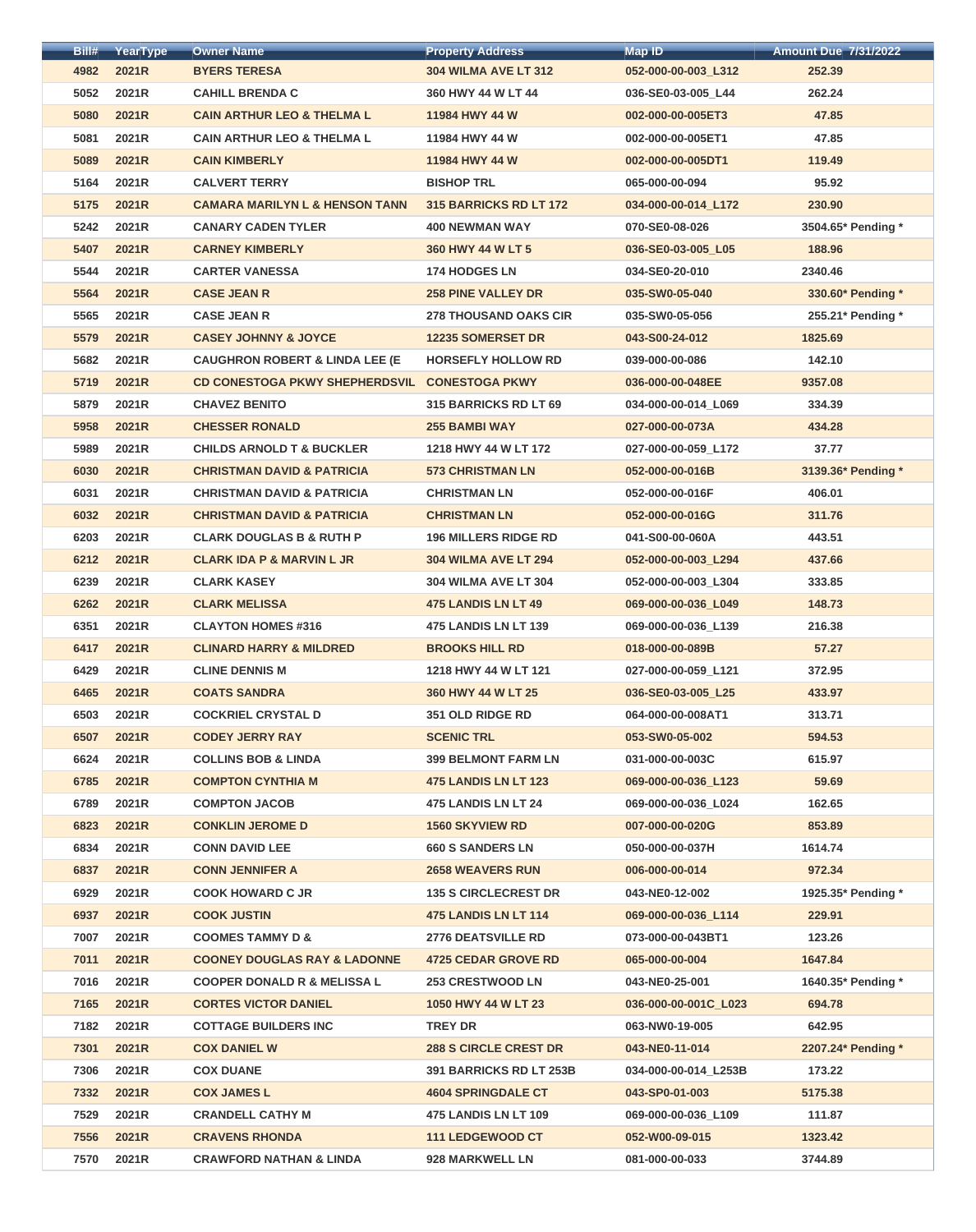| Bill# | YearType | <b>Owner Name</b>                                              | <b>Property Address</b>        | <b>Map ID</b>        | <b>Amount Due 7/31/2022</b> |
|-------|----------|----------------------------------------------------------------|--------------------------------|----------------------|-----------------------------|
| 7904  | 2021R    | <b>CUNDIFF MICHAEL C</b>                                       | <b>214 PITTS POINT RD</b>      | 027-SW0-05-014       | 469.36                      |
| 7958  | 2021R    | <b>CURRY TERESA</b>                                            | <b>NEWMAN HILL RD</b>          | 038-000-00-006       | 330.60                      |
| 7988  | 2021R    | <b>CURTSINGER DOUGLAS EARL</b>                                 | <b>1695 MARTIN HILL RD</b>     | 018-000-00-156       | 517.24                      |
| 7998  | 2021R    | <b>CURTSINGER LARRY H JR &amp; SHERRY</b>                      | <b>230 ROY LAYNE RD</b>        | 029-000-00-073A      | 390.85                      |
| 8004  | 2021R    | <b>CURTSINGER RICKY</b>                                        | 360 HWY 44 W LT 12             | 036-SE0-03-005_L12   | 101.50                      |
| 8030  | 2021R    | <b>CYBRIWSKY ILKO</b>                                          | <b>HOUGH RUN RD</b>            | 082-000-00-001B      | 131.32* Pending *           |
| 8230  | 2021R    | <b>DAUGHERTY MARION S</b>                                      | <b>PRESTON HWY</b>             | 041-000-00-004B      | 207.68                      |
| 8251  | 2021R    | <b>DAVENPORT MARTHA J</b>                                      | <b>555 KEITH HOLLOW RD</b>     | 019-000-00-194       | 594.53* Pending *           |
| 8263  | 2021R    | <b>DAVIDSON GARY SR &amp;</b>                                  | <b>3517 CORAL RIDGE RD</b>     | 034-SE0-16-034       | 1250.22                     |
| 8270  | 2021R    | <b>DAVIDSON JESSICA &amp;</b>                                  | <b>BEECH VALLEY CT</b>         | 030-000-00-055AA     | 971.54                      |
| 8271  | 2021R    | <b>DAVIDSON JESSICA &amp;</b>                                  | <b>522 BEECH VALLEY CT</b>     | 030-000-00-055Z      | 4551.27                     |
| 8273  | 2021R    | <b>DAVIDSON JONATHAN L</b>                                     | 115 KEITH DR                   | 019-W00-03-006       | 892.37                      |
| 8356  | 2021R    | <b>DAVIS JAMES A &amp; FLINT DESIRAY</b>                       | <b>304 WILMA AVE LT 156</b>    | 052-000-00-003_L156  | 229.20                      |
| 8449  | 2021R    | <b>DAWES TRACY E</b>                                           | 315 BARRICKS RD LT 228         | 034-000-00-014_L228  | 240.74                      |
| 8514  | 2021R    | <b>DAY KENDRA B</b>                                            | <b>304 WILMA AVE LT 128</b>    | 052-000-00-003_L128  | 291.98                      |
| 8611  | 2021R    | <b>DECKER STACY</b>                                            | <b>329 RAILROAD AVE</b>        | 041-SWP-11-003       | 287.55                      |
| 8626  | 2021R    | <b>DECLARATION HOMES LLC</b>                                   | 391 BARRICKS RD LT 276B        | 034-000-00-014_L276B | 782.96                      |
| 8651  | 2021R    | <b>DEHART SANDRA L &amp; BRIAN K</b>                           | 1218 HWY 44 W LT 146           | 027-000-00-059 L146  | 399.20                      |
| 8765  | 2021R    | <b>DEPIERRO JUSTIN</b>                                         | <b>1132 RAYMOND RD</b>         | 027-NE0-09-010       | 2828.34* Pending *          |
| 8774  | 2021R    | <b>DERKSEN BRANDI</b>                                          | <b>304 WILMA AVE LT 177</b>    | 052-000-00-003_L177  | 139.28                      |
| 8796  | 2021R    | <b>DEUTSCHE DONALD E</b>                                       | <b>HOLSCLAW HILL RD</b>        | 034-000-00-001       | 466.58                      |
| 8797  | 2021R    | <b>DEUTSCHE DONALD E</b>                                       | <b>HOLSCLAW HILL RD</b>        | 034-000-00-001       | 66.70                       |
| 8813  |          | <b>DEVINE CHARLES R</b>                                        | <b>389 CEDAR GROVE RD</b>      | 037-E00-14-005       | 1740.16                     |
|       | 2021R    |                                                                |                                |                      |                             |
| 8838  | 2021R    | <b>DEVORE DAVID</b>                                            | <b>315 BARRICKS RD LT 402</b>  | 034-000-00-014 L402  | 351.34                      |
| 8853  | 2021R    | <b>DEWEESE JEANNE</b><br><b>DEWHIRST ROGER &amp; CONSTANCE</b> | <b>391 BARRICKS RD LT 270B</b> | 034-000-00-014_L270B | 207.17                      |
| 8859  | 2021R    |                                                                | 362 MAIN ST                    | 041-SWP-07-008       | 683.97                      |
| 8860  | 2021R    | <b>DEWHIRST ROGER G</b>                                        | 378 MAIN ST                    | 041-SWP-07-009       | 976.99                      |
| 8875  | 2021R    | <b>DEZARN LARRY E &amp; JEANNINE</b>                           | <b>197 COLT LN</b>             | 035-NE0-07-010       | 2659.11* Pending *          |
| 9031  | 2021R    | <b>DIXON LAURIE</b>                                            | 503 SALT WELL RD LT 51         | 036-000-00-010A L51  | 610.65                      |
| 9039  | 2021R    | <b>DOAK MARY &amp; ANTHONY D</b>                               | 1218 HWY 44 W LT 51            | 027-000-00-059_L051  | 332.15                      |
| 9177  | 2021R    | <b>DOSS IRA &amp; BETTY JO</b>                                 | <b>W AUDUBON DR</b>            | 048-S00-04-010       | 406.01                      |
| 9218  | 2021R    | <b>DOUGLAS RALPH THOMAS &amp;</b>                              | <b>831 HILLVIEW BLVD</b>       | 043-NE0-10-003       | 1646.37                     |
| 9219  | 2021R    | <b>DOUGLAS RHONDA</b>                                          | <b>4289 CEDAR GROVE RD</b>     | 056-NE0-13-030       | 1508.79                     |
| 9287  | 2021R    | <b>DOWNS JOSEPH T JR</b>                                       | <b>TRACY LYNN LN</b>           | 038-000-00-0380      | 76.06                       |
| 9353  | 2021R    | <b>DRF LLC</b>                                                 | 1137 HWY 44 W                  | 027-SE0-07-014       | 3429.85                     |
| 9386  | 2021R    | <b>DRUIN RAYMOND &amp; GLADYS</b>                              | 275 FIFTH AVE                  | 037-E00-09-001A      | 1588.25                     |
| 9516  | 2021R    | <b>DUNLAP DANIELLE N &amp; HINKLE ARO</b>                      | 391 BARRICKS RD LT 283B        | 034-000-00-014_L283B | 238.30                      |
| 9743  | 2021R    | <b>EAGLES BLUFF LLC</b>                                        | <b>MAGNOLIA DR</b>             | 052-SE0-04-025       | 500.27                      |
| 9807  | 2021R    | <b>EDDINGTON BRIDGETT</b>                                      | <b>265 VICTORIA DR</b>         | 028-NW0-12-003T1     | 85.56                       |
| 9828  | 2021R    | <b>EDDY WILLIE</b>                                             | <b>315 BARRICKS RD LT 199</b>  | 034-000-00-014_L199  | 215.62                      |
| 9865  | 2021R    | <b>EDWARDS BRIAN</b>                                           | <b>304 WILMA AVE LT 207</b>    | 052-000-00-003 L207  | 105.33                      |
| 9877  | 2021R    | <b>EDWARDS HEATHER J &amp; JOSHUA A</b>                        | 1218 HWY 44 W LT 111           | 027-000-00-059_L111  | 320.49                      |
| 10072 | 2021R    | <b>ELM RONALD JR</b>                                           | <b>315 BARRICKS RD LT 66</b>   | 034-000-00-014 L066  | 232.58                      |
| 10078 | 2021R    | <b>ELMORE JANE ELLEN</b>                                       | <b>389 HILLVIEW BLVD</b>       | 043-NE0-24-014       | 2436.38                     |
| 10083 | 2021R    | <b>ELMORE MARY A</b>                                           | <b>392 BIG VALLEY DR</b>       | 035-SW0-05-027       | 217.51                      |
| 10084 | 2021R    | <b>ELMORE MARY A</b>                                           | <b>392 BIG VALLEY DR</b>       | 035-SW0-05-027T1     | 515.35                      |
| 10156 | 2021R    | <b>EMERT JESSICA</b>                                           | <b>391 BARRICKS RD LT 306B</b> | 034-000-00-014_L306B | 219.27                      |
| 10273 | 2021R    | <b>ESTATE OF MARILYN L MCGRUDER</b>                            | <b>TWIN BROOK DR</b>           | 044-SW0-09-008       | 113.82                      |
| 10275 | 2021R    | <b>ESTATE OF WILLIAM D WELCH</b>                               | 920 PRYOR VALLEY RD            | 035-SW0-05-006       | 217.51                      |
| 10287 | 2021R    | <b>ESTERS MARY</b>                                             | <b>353 SARVER LN</b>           | 034-000-00-027       | 603.94                      |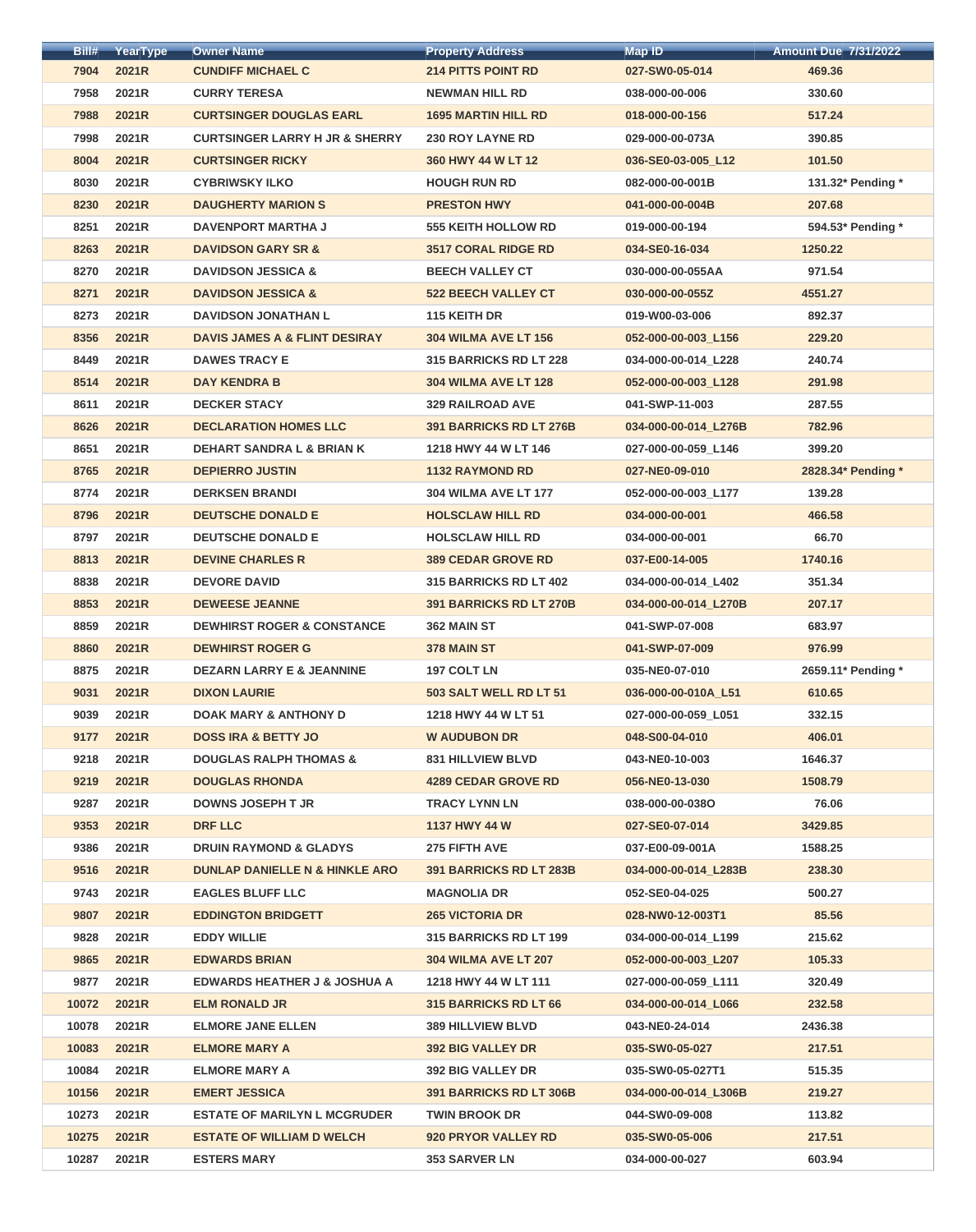| Bill# | YearType | <b>Owner Name</b>                         | <b>Property Address</b>       | Map ID               | <b>Amount Due 7/31/2022</b> |
|-------|----------|-------------------------------------------|-------------------------------|----------------------|-----------------------------|
| 10295 | 2021R    | <b>ESTES DAVID ALLEN</b>                  | <b>291 LICK CREEK CT</b>      | 035-SW0-02-028A      | 255.21                      |
| 10298 | 2021R    | <b>ESTES OSCAR</b>                        | <b>130 LICK CREEK CT</b>      | 035-SW0-02-031       | 217.51                      |
| 10376 | 2021R    | <b>EVANS JIMMY R</b>                      | <b>HENSLEY RD</b>             | 028-NE0-01-030       | 81.77                       |
| 10380 | 2021R    | <b>EVANS PATRICIA</b>                     | <b>304 WILMA AVE LT 250</b>   | 052-000-00-003_L250  | 156.23                      |
| 10396 | 2021R    | <b>EVOY GAYLE M</b>                       | <b>387 BETHEL CHURCH RD</b>   | 063-000-00-081A      | 2439.61                     |
| 10401 | 2021R    | <b>EWING HAROLD &amp; PATTIE</b>          | 940 PRYOR VALLEY RD           | 035-SW0-05-006A      | 624.65                      |
| 10703 | 2021R    | <b>FIDELITY NATIONAL INVESTORS LL</b>     | <b>7811 S PRESTON HWY</b>     | 040-000-00-063P      | 3368.23                     |
| 10704 | 2021R    | <b>FIDELITY NATIONAL INVESTORS LL</b>     | <b>OAKWOOD DR</b>             | 050-000-00-043M      | 2954.60                     |
| 10717 | 2021R    | <b>FIELDS DANIEL T &amp; WANDA</b>        | <b>197 ESTES LN</b>           | 050-000-00-009A      | 673.06                      |
| 10740 | 2021R    | <b>FIFTH THIRD BANK</b>                   | <b>CONESTOGA PKWY</b>         | 045-000-00-011H      | 7549.76                     |
| 10746 | 2021R    | <b>FIGG WILLIAM &amp; ELIZABETH</b>       | <b>403 CHURCH ST</b>          | 041-WP0-03-003       | 648.95                      |
| 10785 | 2021R    | <b>FIRST APOSTOLIC CHURCH</b>             | <b>145 RAILROAD AVE</b>       | 041-SWP-10-001       | 166.90                      |
| 10802 | 2021R    | <b>FIRST CITIZENS BANK CUSTODIAN</b>      | <b>ZONETON RD</b>             | 053-000-00-008B      | 99.53                       |
| 10809 | 2021R    | <b>FIRST FEDERAL SAVINGS BANK</b>         | <b>SPARROW DR</b>             | 037-SE0-03-020       | 612.00                      |
| 10953 | 2021R    | <b>FISHER EDWIN R &amp;</b>               | <b>GAITHER FARM RD</b>        | 055-SW0-06-009       | 825.77                      |
| 10960 | 2021R    | <b>FISHER SCOTT ALLAN</b>                 | 503 SALT WELL RD LT 57        | 036-000-00-010A_L57  | 231.71                      |
| 11244 | 2021R    | <b>FOSTER JERRY</b>                       | <b>138 JOSHUA CT</b>          | 036-S00-18-034       | 3079.25                     |
| 11440 | 2021R    | <b>FRAZIER JERRY LEE JR</b>               | <b>1529 HAPPY HOLLOW RD</b>   | 057-NW0-00-027A      | 944.30                      |
| 11444 | 2021R    | <b>FRAZIER WANDA L</b>                    | <b>154 WYNDINGBROOK DR</b>    | 044-SW0-02-066       | 1642.89* Pending *          |
| 11555 | 2021R    | <b>FRIEND JAMES E</b>                     | 1218 HWY 44 W LT 119          | 027-000-00-059_L119  | 335.43                      |
| 11572 | 2021R    | <b>FRITTS COURTNEY &amp;</b>              | 1218 HWY 44 W LT 127          | 027-000-00-059 L127  | 750.74                      |
| 11603 | 2021R    | <b>FRYE DANIEL</b>                        | 184 DELK RD                   | 040-NE0-00-034AT1    | 827.09                      |
| 11670 | 2021R    | <b>FULL CIRCLE FARM 401K TRUST</b>        | OLD HWY 44 E                  | 063-000-00-019E      | 1973.19* Pending *          |
| 11759 | 2021R    | <b>GADDIE MONICA L</b>                    | 1218 HWY 44 W LT 169          | 027-000-00-059_L169  | 1056.26                     |
| 12115 | 2021R    | <b>GERWITZ TERESA L &amp; GARY A JR</b>   | <b>464 HEMLOCK DR</b>         | 036-S00-13-036T1     | 318.57* Pending *           |
| 12221 | 2021R    | <b>GILLENWATERS MARK L</b>                | 775 SUNVIEW DR                | 055-000-00-014       | 2507.15                     |
| 12231 | 2021R    | <b>GILLIATT PATRICIA LANHAM &amp;</b>     | <b>1550 DEATSVILLE RD</b>     | 065-000-00-048       | 3239.05                     |
| 12305 | 2021R    | <b>GLASS JAIME &amp; FOSTER PHILLIP</b>   | <b>315 BARRICKS RD LT 273</b> | 034-000-00-014_L273  | 498.39                      |
| 12513 | 2021R    | <b>GOLDEN TIMOTHY S</b>                   | <b>CAESARS CT</b>             | 028-NW0-08-087       | 123.26                      |
| 12514 | 2021R    | <b>GOLDEN TIMOTHY S</b>                   | <b>CAESARS CT</b>             | 028-NW0-08-085       | 113.82                      |
| 12515 | 2021R    | <b>GOLDEN TIMOTHY S</b>                   | <b>CAESARS CT</b>             | 028-NW0-08-088       | 104.41                      |
| 12574 | 2021R    | <b>GOOD JUNITA</b>                        | <b>HWY 44 W</b>               | 019-000-00-105X6     | 249.63                      |
| 12806 | 2021R    | <b>GRASSI GENE R SR</b>                   | <b>320 STANLEY DR</b>         | 006-000-00-023DT1    | 198.66                      |
| 12899 | 2021R    | <b>GREATHOUSE WILLENE &amp; CLARK COR</b> | <b>BRYANT ST</b>              | 036-S00-07-003       | 369.08                      |
| 12930 | 2021R    | <b>GREEN POINT CREDIT LLC</b>             | 1348 W BLUE LICK RD LT 129    | 036-000-00-018K_L129 | 308.84                      |
| 12934 | 2021R    | <b>GREEN SHIRLEY</b>                      | 11984 HWY 44 W                | 002-000-00-005B      | 311.76                      |
| 12935 | 2021R    | <b>GREEN SHIRLEY</b>                      | <b>HWY 44 W</b>               | 002-000-00-005J      | 1184.92* Pending *          |
| 13014 | 2021R    | <b>GREENWELL ROBERT B</b>                 | 503 SALT WELL RD LT 41        | 036-000-00-010A_L41  | 338.29                      |
| 13029 | 2021R    | <b>GREENWELL WALLACE BRIAN</b>            | <b>145 RUSTIC LN</b>          | 073-000-00-014       | 594.53                      |
| 13042 | 2021R    | <b>GREGG JESSICA &amp; JASEN</b>          | 315 BARRICKS RD LT 34         | 034-000-00-014_L034  | 173.22                      |
| 13044 | 2021R    | <b>GREGO KATHY A</b>                      | <b>415 SHADY GLENN CIR</b>    | 027-NE0-14-039       | 2322.16                     |
| 13125 | 2021R    | <b>GRIFFIN VICTORIA &amp; JOSHUA</b>      | 1050 HWY 44 W LT 16           | 036-000-00-001C_L016 | 694.24                      |
| 13167 | 2021R    | <b>GRIMES VICKIE JO</b>                   | <b>CEDAR GROVE RD</b>         | 056-NE0-12-009       | 217.51* Pending *           |
| 13168 | 2021R    | <b>GRIMES VICKIE JO</b>                   | <b>4290 CEDAR GROVE RD</b>    | 056-NE0-12-008       | 2365.35* Pending *          |
| 13249 | 2021R    | <b>GUEVARA CARLA ERNESTINA &amp;</b>      | <b>191 HOLSCLAW CT</b>        | 034-SW0-05-009       | 2539.52                     |
| 13316 | 2021R    | <b>HM &amp; D INVESTMENTS LLC</b>         | 780 HWY 44 W LT 42            | 037-N00-01-001 L42   | 58.17                       |
| 13342 | 2021R    | <b>HACK BRENDA S</b>                      | <b>187 DELIAHS WAY</b>        | 028-NW0-06-008       | 600.25                      |
| 13441 | 2021R    | <b>HAGGARD ADAM P &amp; STEFANI R</b>     | 320 KNAPP LN                  | 081-C00-02-011       | 9410.71                     |
| 13630 | 2021R    | <b>HALL REX H &amp; BEVERLY F</b>         | <b>BEECHWOOD AVE</b>          | 036-E00-06-015       | 407.95                      |
| 13758 | 2021R    | <b>HAMMERS KELLIE JO</b>                  | 780 HWY 44 W LT 56            | 037-N00-01-001 L56   | 229.72                      |
|       |          |                                           |                               |                      |                             |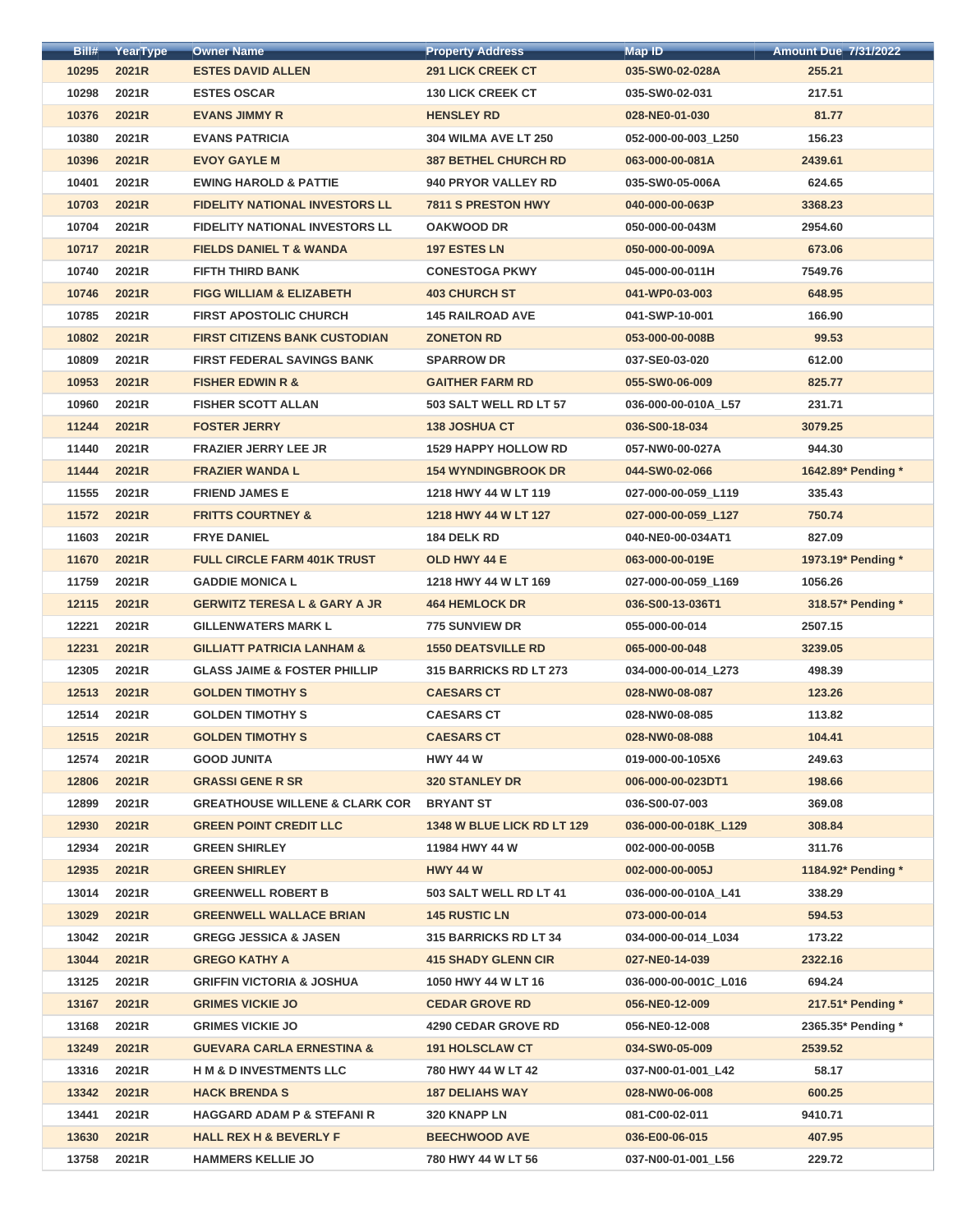| Bill# | YearType | <b>Owner Name</b>                         | <b>Property Address</b>       | <b>Map ID</b>       | <b>Amount Due 7/31/2022</b> |
|-------|----------|-------------------------------------------|-------------------------------|---------------------|-----------------------------|
| 13928 | 2021R    | <b>HANSEN TERESA</b>                      | 780 HWY 44 W LT 74            | 037-N00-01-001_L74  | 108.23                      |
| 14011 | 2021R    | <b>HARDIN EDGAR W</b>                     | 360 HWY 44 W LT 75            | 036-SE0-03-005_L75  | 114.01                      |
| 14133 | 2021R    | <b>HARL MITCHELL R &amp; JUDITH ANN</b>   | 11984 HWY 44 W                | 002-000-00-005H     | 170.39                      |
| 14207 | 2021R    | <b>HARPER SANDRA J</b>                    | 236 OVAL AVE                  | 043-NW0-10-002      | 406.01                      |
| 14273 | 2021R    | <b>HARRIS MATTHEW T &amp; ALLISON</b>     | <b>882 JUSTIN TRL</b>         | 077-WSW-32-013      | 4530.95                     |
| 14320 | 2021R    | <b>HARROD GENE</b>                        | 304 WILMA AVE LT 63           | 052-000-00-003 L063 | 161.92                      |
| 14325 | 2021R    | <b>HARRY PITTS REV TRUST</b>              | <b>420 PITTS POINT RD</b>     | 027-SW0-05-011      | 1063.45                     |
| 14420 | 2021R    | <b>HASKINS STEPHANI</b>                   | 160 SHORT ST                  | 041-SWP-18-016      | 606.40                      |
| 14455 | 2021R    | <b>HATCHELL ROBERT A &amp; SHERRIJ</b>    | <b>250 DOWNS LN</b>           | 019-000-00-077      | 727.00                      |
| 14465 | 2021R    | <b>HATFIELD ANGELA</b>                    | <b>475 LANDIS LN LT 133</b>   | 069-000-00-036_L133 | 111.87                      |
| 14545 | 2021R    | <b>HAWES RAYCE</b>                        | 1218 HWY 44 W LT 115          | 027-000-00-059 L115 | 290.54                      |
| 14560 | 2021R    | <b>HAWKINS DEVONA ANN</b>                 | 360 HWY 44 W LT 57            | 036-SE0-03-005_L57  | 125.20                      |
| 14695 | 2021R    | <b>HAYS RONALD W</b>                      | <b>432 EVANS LN</b>           | 077-C00-03-004      | 2461.67* Pending *          |
| 14741 | 2021R    | <b>HEATH CHARLES W &amp; ADGALENE</b>     | <b>2830 RAYMOND RD</b>        | 027-SW0-08-003      | 1108.43* Pending *          |
| 14749 | 2021R    | <b>HEATH GREGORY E</b>                    | <b>2032 MARTIN HILL RD</b>    | 018-000-00-136      | 943.31                      |
| 14922 | 2021R    | <b>HEMMER ROBERT S &amp; FLORENCE L</b>   | <b>CHRISTMAN LN</b>           | 053-000-00-012      | 594.53                      |
| 14928 | 2021R    | <b>HENDERSON FRANCIS SCOTT</b>            | 3020 S PRESTON HWY            | 047-000-00-007T1    | 575.67                      |
| 14991 | 2021R    | <b>HENRY CYNTHIA</b>                      | <b>304 WILMA AVE LT 227</b>   | 052-000-00-003_L227 | 704.80                      |
| 15023 | 2021R    | <b>HENSLEY ESTATES</b>                    | <b>HENSLEY RD</b>             | 027-000-00-064A     | 67.86                       |
| 15024 | 2021R    | <b>HENSLEY GEORGE</b>                     | <b>DAVIDS DR</b>              | 028-NW0-08-094      | 151.53                      |
| 15025 | 2021R    | <b>HENSLEY GEORGE</b>                     | <b>DAVIDS DR</b>              | 028-NW0-08-098      | 57.27                       |
| 15026 | 2021R    | <b>HENSLEY GEORGE</b>                     | <b>DAVIDS DR</b>              | 028-NW0-08-095      | 57.27                       |
| 15027 | 2021R    | <b>HENSLEY GEORGE E</b>                   | <b>DAVIDS DR</b>              | 028-NW0-08-097      | 47.85                       |
| 15028 | 2021R    | <b>HENSLEY GEORGE E</b>                   | <b>CAESARS CT</b>             | 028-NW0-08-086      | 57.27                       |
| 15029 | 2021R    | <b>HENSLEY GEORGE E</b>                   | <b>LICKSKILLET DR</b>         | 056-NW0-01-001      | 94.97                       |
| 15031 | 2021R    | <b>HENSLEY GEORGE E</b>                   | <b>DAVIDS DR</b>              | 028-NW0-08-096      | 47.85                       |
| 15032 | 2021R    | <b>HENSLEY GEORGE E &amp; ETC</b>         | NO NAME RD OFF TRAPPERS R     | 026-C00-04-003      | 74.26                       |
| 15033 | 2021R    | <b>HENSLEY GEORGE E &amp; ETC</b>         | NO NAME RD OFF TRAPPERS R     | 026-C00-04-016      | 38.44                       |
| 15034 | 2021R    | <b>HENSLEY GEORGE E &amp; ETC</b>         | NO NAME RD OFF TRAPPERS R     | 026-C00-04-004      | 89.31                       |
| 15035 | 2021R    | <b>HENSLEY GEORGE E &amp; ETC</b>         | NO NAME RD OFF TRAPPERS R     | 026-C00-04-018      | 38.44                       |
| 15036 | 2021R    | <b>HENSLEY GEORGE E &amp; ETC</b>         | NO NAME RD OFF TRAPPERS R     | 026-C00-04-019      | 47.85                       |
| 15037 | 2021R    | <b>HENSLEY GEORGE E &amp; ETC</b>         | NO NAME RD OFF TRAPPERS R     | 026-C00-04-020      | 47.85                       |
| 15038 | 2021R    | <b>HENSLEY GEORGE E &amp; ETC</b>         | NO NAME RD OFF TRAPPERS R     | 026-C00-04-011      | 59.13                       |
| 15039 | 2021R    | <b>HENSLEY GEORGE E &amp; ETC</b>         | NO NAME RD OFF TRAPPERS R     | 026-C00-04-002      | 47.85                       |
| 15040 | 2021R    | <b>HENSLEY GEORGE E &amp; ETC</b>         | NO NAME RD OFF TRAPPERS R     | 026-C00-04-013      | 47.85                       |
| 15041 | 2021R    | <b>HENSLEY GEORGE E &amp; ETC</b>         | NO NAME RD OFF TRAPPERS R     | 026-C00-04-007      | 119.49                      |
| 15042 | 2021R    | <b>HENSLEY GEORGE E &amp; ETC</b>         | <b>HENSLEY RD</b>             | 026-C00-04-008      | 74.26                       |
| 15043 | 2021R    | <b>HENSLEY GEORGE E &amp; ETC</b>         | NO NAME RD OFF TRAPPERS R     | 026-C00-04-001      | 59.13                       |
| 15044 | 2021R    | <b>HENSLEY GEORGE E &amp; ETC</b>         | NO NAME RD OFF TRAPPERS R     | 026-C00-04-014      | 59.13                       |
| 15045 | 2021R    | <b>HENSLEY GEORGE E &amp; ETC</b>         | NO NAME RD OFF TRAPPERS R     | 026-C00-04-005      | 51.61                       |
| 15046 | 2021R    | <b>HENSLEY GEORGE E &amp; ETC</b>         | NO NAME RD OFF TRAPPERS R     | 026-C00-04-010      | 179.81                      |
| 15047 | 2021R    | <b>HENSLEY GEORGE E &amp; ETC</b>         | NO NAME RD OFF TRAPPERS R     | 026-C00-04-006      | 225.07                      |
| 15048 | 2021R    | <b>HENSLEY GEORGE E &amp; ETC</b>         | NO NAME RD OFF TRAPPERS R     | 026-C00-04-009      | 59.13                       |
| 15049 | 2021R    | <b>HENSLEY GEORGE E &amp; ETC</b>         | NO NAME RD OFF TRAPPERS R     | 026-C00-04-017      | 38.44                       |
| 15050 | 2021R    | <b>HENSLEY GEORGE E &amp; ETC</b>         | NO NAME RD OFF TRAPPERS R     | 026-C00-04-012      | 47.85                       |
| 15051 | 2021R    | <b>HENSLEY GEORGE E &amp; ETC</b>         | NO NAME RD OFF TRAPPERS R     | 026-C00-04-015      | 38.44                       |
| 15052 | 2021R    | <b>HENSLEY GEORGE E &amp; ETC</b>         | NO NAME RD OFF TRAPPERS R     | 026-C00-04-021      | 38.44                       |
| 15053 | 2021R    | <b>HENSLEY GEORGE E &amp; ETC</b>         | 026-C00-04-022                | 026-C00-04-022      | 47.85                       |
| 15073 | 2021R    | <b>HENSON JOSEPH R &amp; JACKSON</b>      | <b>315 BARRICKS RD LT 135</b> | 034-000-00-014 L135 | 450.88                      |
| 15119 | 2021R    | <b>HERNANDEZ AYLLINDRIS BARROSO &amp;</b> | 315 BARRICKS RD LT 95         | 034-000-00-014 L095 | 244.46                      |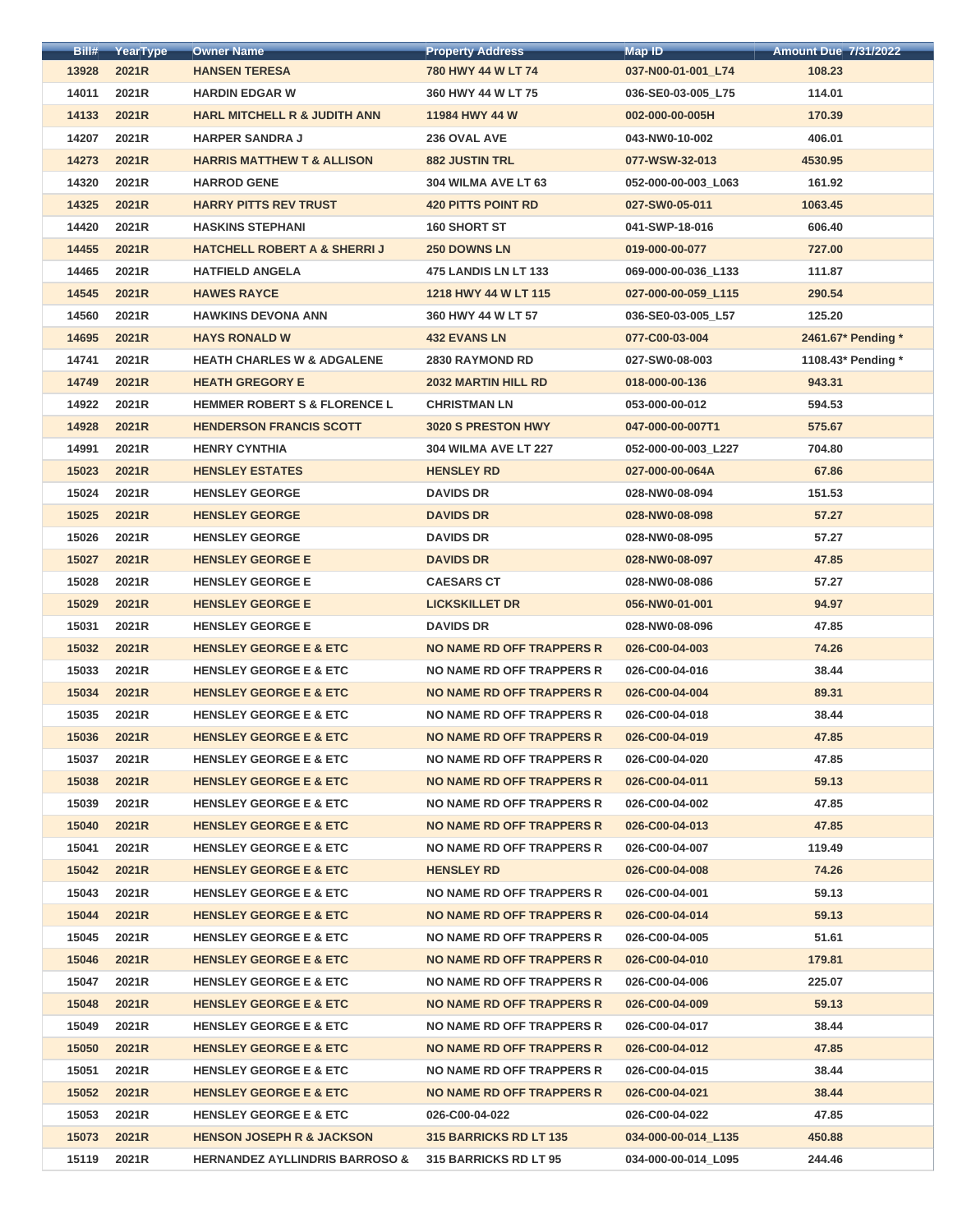| Bill# | YearType | <b>Owner Name</b>                                 | <b>Property Address</b>             | <b>Map ID</b>       | <b>Amount Due 7/31/2022</b> |
|-------|----------|---------------------------------------------------|-------------------------------------|---------------------|-----------------------------|
| 15132 | 2021R    | <b>HERNANDEZ ZARAGOZA LUIS F</b>                  | 315 BARRICKS RD LT 146              | 034-000-00-014_L146 | 226.01                      |
| 15199 | 2021R    | <b>HESTER J</b>                                   | <b>219 W TRIANGLE LN</b>            | 043-NW0-05-010T2    | 123.26                      |
| 15207 | 2021R    | <b>HESTER JOEL &amp; DEBORAH</b>                  | <b>120 SYMMETRIC ST</b>             | 043-NW0-09-009      | 1306.04* Pending *          |
| 15436 | 2021R    | <b>HILBERT BERNARD FRANCES &amp;</b>              | <b>COUNTRY TRACE DR</b>             | 081-E00-17-003A     | 192.72                      |
| 15465 | 2021R    | <b>HILGER ROBERT &amp; KATHY</b>                  | <b>497 MEADOWBROOK DR</b>           | 044-SW0-03-036      | 3051.38                     |
| 15469 | 2021R    | <b>HILL ALICIA A</b>                              | <b>304 WILMA AVE LT 199</b>         | 052-000-00-003 L199 | 139.28* Pending *           |
| 15472 | 2021R    | <b>HILL BENETA</b>                                | <b>BELMONT RD</b>                   | 040-NE0-00-043      | 104.41                      |
| 15531 | 2021R    | <b>HILL WILLIAM C</b>                             | <b>SECOND ST</b>                    | 037-NE0-01-015      | 369.08                      |
| 15565 | 2021R    | <b>HILTON OSCAR</b>                               | <b>CEDAR GROVE RD</b>               | 056-NE0-12-006      | 264.62                      |
| 15625 | 2021R    | HM & D INVESTMENTS LLC                            | 780 HWY 44 W LT 30                  | 037-N00-01-001_L30  | 58.17                       |
| 15627 | 2021R    | <b>HM &amp; D LLC</b>                             | 780 HWY 44 W LT 66                  | 037-N00-01-001_L66  | 105.96                      |
| 15629 | 2021R    | HM AN D INVESTMENTS LLC                           | 780 HWY 44 W LT 14                  | 037-N00-01-001_L14  | 84.38                       |
| 15630 | 2021R    | HM AND D INVESTMENTS LLC                          | 780 HWY 44 W LT 84                  | 037-N00-01-001 L84  | 80.03                       |
| 15634 | 2021R    | <b>HM&amp;D INVESTMENTS LLC</b>                   | 780 HWY 44 W LT 45                  | 037-N00-01-001 L45  | 125.20                      |
| 15635 | 2021R    | <b>HM&amp;D INVESTMENTS LLC</b>                   | 780 HWY 44 W LT 63                  | 037-N00-01-001 L63  | 58.17                       |
| 15637 | 2021R    | <b>HM&amp;D INVESTMENTS LLC</b>                   | 780 HWY 44 W LT 61                  | 037-N00-01-001_L61  | 58.17                       |
| 15642 | 2021R    | <b>HM&amp;D INVESTMENTS LLC</b>                   | 780 HWY 44 W LT 24                  | 037-N00-01-001_L24  | 58.17                       |
| 15673 | 2021R    | <b>HOBBS LOUIS E JR</b>                           | <b>173 KOOL SPRINGS DR</b>          | 047-SE0-04-002      | 3719.20* Pending *          |
| 15717 | 2021R    | <b>HODGE JENNA N</b>                              | <b>315 BARRICKS RD LT 404</b>       | 034-000-00-014_L404 | 294.78                      |
| 15730 | 2021R    | <b>HODGE ROBERT O</b>                             | <b>210 CHARLES CT</b>               | 028-NW0-08-015      | 349.45                      |
| 15752 | 2021R    | <b>HODGE WILLIAM A</b>                            | 932 BROWNINGTOWN RD                 | 073-000-00-016      | 769.46* Pending *           |
| 15797 | 2021R    | <b>HOGAN THERESA</b>                              | <b>187 THOUSAND OAKS CIR</b>        | 035-SW0-09-013      | 521.52                      |
| 15798 | 2021R    | <b>HOGG EUGENE &amp; RUBY</b>                     | 928 ALPAR LN                        | 063-000-00-008      | 5058.25                     |
| 15802 | 2021R    | <b>HOGUE ANTHONY QUINN</b>                        | <b>463 RIVERVIEW LN</b>             | 045-SW0-04-077      | 2575.24                     |
| 15808 | 2021R    | <b>HOGUE MATTHEW D JR</b>                         | 304 WILMA AVE LT 82                 | 052-000-00-003_L082 | 470.11                      |
| 15815 | 2021R    | <b>HOKE THOMAS &amp; STEPHENS DONNA C</b>         | <b>219 THOUSAND OAKS CIR</b>        | 035-SW0-09-011      | 611.48                      |
| 15819 | 2021R    | <b>HOLBERT JAMES</b>                              | <b>RAILROAD AVE</b>                 | 041-SWP-11-014      | 287.55                      |
| 15851 | 2021R    | <b>HOLDERMAN JAMES B</b>                          | <b>598 CHURCH ST</b>                | 041-WP0-04-013      | 201.36                      |
| 15930 | 2021R    | <b>HOLMES KAREN</b>                               | <b>359 BERGER FARM DR</b>           | 063-NE0-21-020      | 4155.80                     |
| 15975 | 2021R    | <b>HOLT MICHAEL &amp; PATRICIA</b>                | 10353 HWY 44 E                      | 077-SC0-07-011      | 1986.71                     |
| 15996 | 2021R    | HOMES R US PROPERTY MANAGEMENT 1057 HILLVIEW BLVD |                                     | 043-N00-06-003      | 2017.28                     |
| 16073 | 2021R    | <b>HOPE HILL HOLLOW LLC</b>                       | <b>S BARDSTOWN RD</b>               | 077-000-00-059AA    | 3348.46                     |
| 16090 | 2021R    | <b>HOPPE RICHARD</b>                              | 780 HWY 44 W LT 75                  | 037-N00-01-001_L75  | 103.19                      |
| 16109 | 2021R    | <b>HORN KENNETH W &amp; PAMELA J</b>              | <b>393 SHADY POND LN</b>            | 054-SE0-09-002      | 3967.29                     |
| 16216 | 2021R    | <b>HOUBEN JACK E</b>                              | <b>HENSLEY RD</b>                   | 028-NE0-01-014      | 81.77                       |
| 16342 | 2021R    | <b>HOWTON DUSTEN</b>                              | 304 WILMA AVE LT 15                 | 052-000-00-003 L015 | 300.46                      |
| 16441 | 2021R    | <b>HUDSON JASON DOUGLAS</b>                       | <b>MARTIN HILL &amp; SWALLOW RD</b> | 019-000-00-087G     | 85.56                       |
| 16442 | 2021R    | <b>HUDSON JASON DOUGLAS</b>                       | <b>MARTIN HILL RD</b>               | 019-000-00-087      | 704.40                      |
| 16463 | 2021R    | <b>HUFF DALE ALLEN &amp; TIFFANY</b>              | <b>WOODLAND RD</b>                  | 027-NE0-05-011      | 76.12                       |
| 16488 | 2021R    | <b>HUFF ROBERT SR</b>                             | <b>166 BIVINS POINT</b>             | 019-W00-03-064      | 820.73* Pending *           |
| 16489 | 2021R    | <b>HUFF ROBERT SR &amp; ROBERT JR</b>             | <b>1525 W BLUE LICK RD</b>          | 036-S00-12-009      | 826.84                      |
| 16513 | 2021R    | <b>HUFFMAN CHARLES W</b>                          | 503 SALT WELL RD LT 69              | 036-000-00-010A_L69 | 594.19                      |
| 16575 | 2021R    | <b>HUGHES RANDY</b>                               | <b>BROOKS HILL RD</b>               | 018-000-00-079AA    | 189.23                      |
| 16846 | 2021R    | <b>ICE HELEN V</b>                                | <b>324 BIG VALLEY DR</b>            | 035-SW0-05-031      | 142.10                      |
| 16847 | 2021R    | <b>ICE HELEN V</b>                                | <b>BIG VALLEY DR</b>                | 035-SW0-05-030      | 217.51* Pending *           |
| 16890 | 2021R    | <b>INFINITY REO 1 LLC</b>                         | <b>315 SAMPSONS RD</b>              | 028-NW0-08-122      | 330.60                      |
| 16984 | 2021R    | <b>IVES GENE &amp; NAOMI</b>                      | <b>ROY LAYNE RD</b>                 | 030-000-00-005      | 165.65* Pending *           |
| 16987 | 2021R    | <b>J &amp; B LLC</b>                              | <b>815 JOHN HARPER HWY</b>          | 043-000-00-016B     | 2157.06                     |
| 17049 | 2021R    | <b>JACKIE PATRICIA A</b>                          | <b>180 FALLING LEAF DR</b>          | 071-N00-01-012      | 2878.59                     |
| 17085 | 2021R    | <b>JACKSON JOSHUA &amp;</b>                       | <b>1885 HAPPY HOLLOW RD</b>         | 057-000-00-026A     | 737.76                      |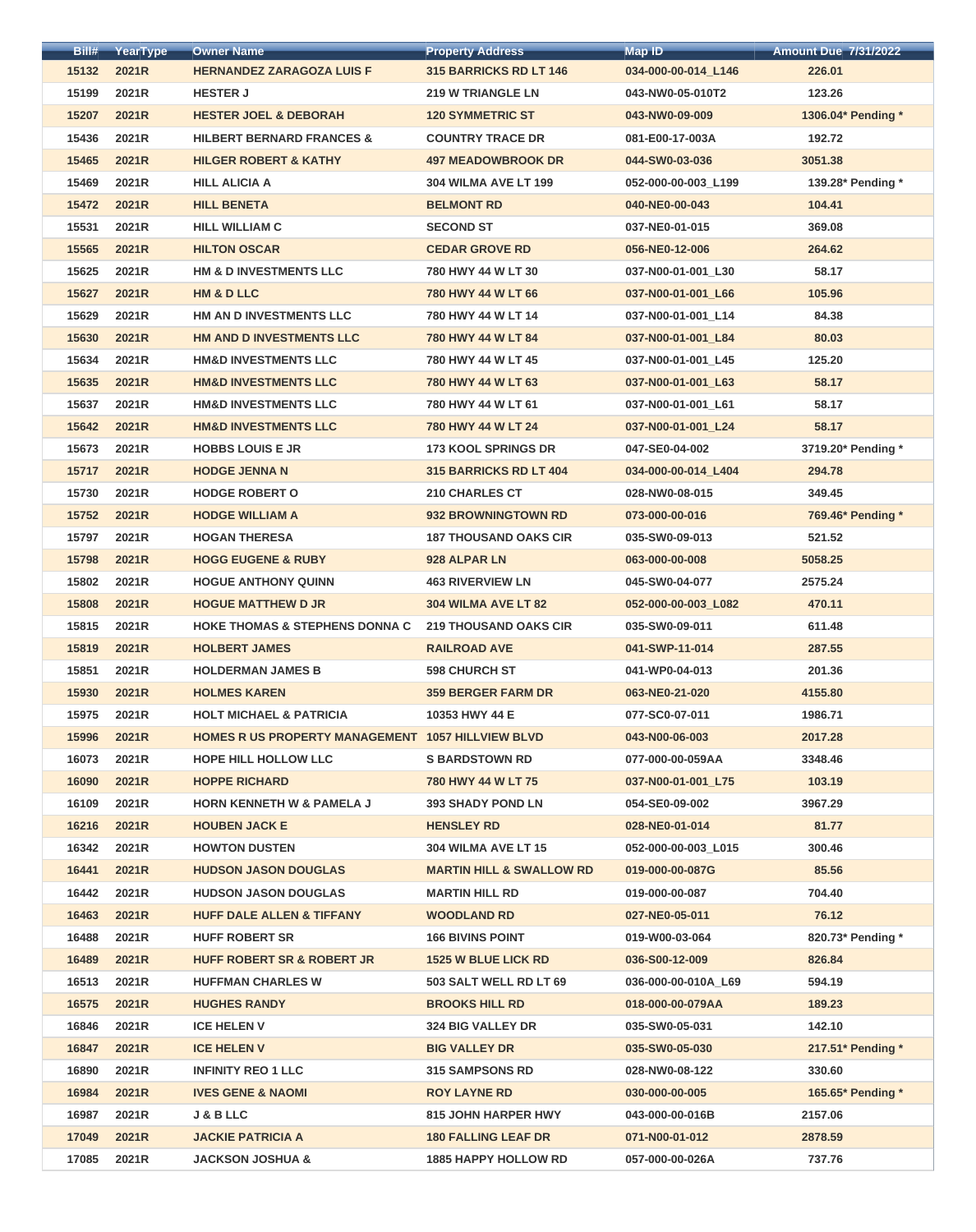| Bill# | YearType | <b>Owner Name</b>                         | <b>Property Address</b>           | <b>Map ID</b>        | <b>Amount Due 7/31/2022</b> |
|-------|----------|-------------------------------------------|-----------------------------------|----------------------|-----------------------------|
| 17204 | 2021R    | <b>JAMES SUSAN</b>                        | 304 WILMA AVE LT 198              | 052-000-00-003_L198  | 96.84                       |
| 17239 | 2021R    | <b>JARBAR SALLIE EST</b>                  | <b>CHERRY ST</b>                  | 036-SE0-03-040       | 320.49                      |
| 17243 | 2021R    | <b>JARBOE LISA &amp; MCKUNE KEETA</b>     | <b>210 SANDY HILL RD</b>          | 034-NE0-03-013       | 732.74                      |
| 17260 | 2021R    | <b>JARVIS &amp; JOSH REAL ESTATE LLC</b>  | <b>163 ADAMS DR</b>               | 077-NW0-03-002       | 4668.57                     |
| 17397 | 2021R    | <b>JENNINGS GLORIA M</b>                  | <b>175 SAMPSONS RD</b>            | 028-NW0-08-138       | 311.76                      |
| 17406 | 2021R    | <b>JENNY ALAN A &amp; ROSE A</b>          | <b>HENSLEY RD</b>                 | 028-NE0-01-008       | 330.60                      |
| 17585 | 2021R    | <b>JOHNS MARY JO</b>                      | <b>368 W AIRPORT RD</b>           | 032-000-00-005C      | 566.05* Pending *           |
| 17628 | 2021R    | <b>JOHNSON BUSINESS HOLDINGS LLC</b>      | 1348 W BLUE LICK RD LT 102        | 036-000-00-018J_L102 | 353.65                      |
| 17629 | 2021R    | <b>JOHNSON BUSINESS HOLDINGS LLC</b>      | <b>1348 W BLUE LICK RD LT 101</b> | 036-000-00-018J L101 | 329.29                      |
| 17630 | 2021R    | <b>JOHNSON BUSINESS HOLDINGS LLC</b>      | <b>1348 W BLUE LICK RD LT 112</b> | 036-000-00-018J_L112 | 345.52                      |
| 17631 | 2021R    | JOHNSON BUSINESS HOLDINGS LLC             | 1348 W BLUE LICK RD LT 115        | 036-000-00-018J L115 | 284.05                      |
| 17632 | 2021R    | <b>JOHNSON BUSINESS HOLDINGS LLC</b>      | 1348 W BLUE LICK RD LT 104        | 036-000-00-018J L104 | 225.17                      |
| 17633 | 2021R    | <b>JOHNSON BUSINESS HOLDINGS LLC</b>      | 1348 W BLUE LICK RD LT 113        | 036-000-00-018J L113 | 284.05                      |
| 17634 | 2021R    | <b>JOHNSON BUSINESS HOLDINGS LLC</b>      | 1348 W BLUE LICK RD LT 107        | 036-000-00-018J_L107 | 270.96                      |
| 17635 | 2021R    | JOHNSON BUSINESS HOLDINGS LLC             | 1348 W BLUE LICK RD LT 106        | 036-000-00-018J L106 | 264.40                      |
| 17636 | 2021R    | <b>JOHNSON BUSINESS HOLDINGS LLC</b>      | <b>1348 W BLUE LICK RD LT 110</b> | 036-000-00-018J_L110 | 238.23                      |
| 17683 | 2021R    | <b>JOHNSON DONDIE &amp; SHERRY</b>        | <b>6743 S PRESTON HWY</b>         | 048-S00-01-007       | 384.53                      |
| 17750 | 2021R    | <b>JOHNSON JOSHUA C</b>                   | 315 BARRICKS RD LT 183            | 034-000-00-014 L183  | 232.58                      |
| 17810 | 2021R    | <b>JOHNSON RICKEY</b>                     | 1050 HWY 44 W LT 61               | 036-000-00-001C_L061 | 593.81                      |
| 17847 | 2021R    | <b>JOHNSON TIMOTHY E</b>                  | <b>MEADOWOOD DR</b>               | 082-000-00-001HH     | 540.62                      |
| 17849 | 2021R    | <b>JOHNSON TIMOTHY E</b>                  | <b>MEADOWOOD DR</b>               | 082-000-00-001E      | 426.59                      |
| 17926 | 2021R    | <b>JONES BROS PROPERTIES LLC</b>          | <b>126 SHADOWMEADE LN</b>         | 077-NC0-06-003C      | 42636.46                    |
| 17943 |          | <b>JONES DALE M</b>                       | <b>315 BARRICKS RD LT 241</b>     | 034-000-00-014 L241  | 147.77                      |
|       | 2021R    |                                           |                                   |                      |                             |
| 17987 | 2021R    | <b>JONES JAMES M &amp; MELISSA A</b>      | <b>257 BARBARA SUE LN</b>         | 071-000-00-027       | 5314.14                     |
| 18293 | 2021R    | <b>KEATING CHRIS &amp;</b>                | <b>384 LICK CREEK RD</b>          | 035-SW0-03-009       | 594.53                      |
| 18372 | 2021R    | <b>KELIEN STEPHANIE &amp; TIM</b>         | 475 LANDIS LN LT 146              | 069-000-00-036 L146  | 384.77                      |
| 18387 | 2021R    | <b>KELLEY BARBARA M</b>                   | <b>WOODSDALE RD</b>               | 080-000-00-025       | 279.10                      |
| 18398 | 2021R    | <b>KELLEY LLOYD</b>                       | <b>479 N BARDSTOWN RD</b>         | 077-W00-18-013       | 2430.97                     |
| 18399 | 2021R    | <b>KELLEY LLOYD</b>                       | <b>149 DELANIA DR</b>             | 077-WSW-18-003       | 6786.77                     |
| 18400 | 2021R    | <b>KELLEY LLOYD</b>                       | <b>495 N BARDSTOWN RD</b>         | 077-W00-18-015       | 2993.82                     |
| 18401 | 2021R    | <b>KELLEY LLOYD</b>                       | <b>270 FLATLICK RD</b>            | 077-W00-18-010       | 2183.15                     |
| 18402 | 2021R    | <b>KELLEY LLOYD</b>                       | <b>487 N BARDSTOWN RD</b>         | 077-W00-18-014       | 3072.71                     |
| 18403 | 2021R    | <b>KELLEY LLOYD</b>                       | <b>FLATLICK RD</b>                | 077-W00-18-012D      | 489.48                      |
| 18404 | 2021R    | <b>KELLEY LLOYD &amp; BRANHAM TAMMY R</b> | <b>207 BLOSSOM RD</b>             | 043-N00-06-014       | 1855.40* Pending *          |
| 18411 | 2021R    | <b>KELLEY WILLIAM LLOYD</b>               | <b>1755 WATERFORD RD</b>          | 076-000-00-021C      | 1345.33                     |
| 18412 | 2021R    | <b>KELLEY WILLIAM LLOYD</b>               | <b>505 N BARDSTOWN RD</b>         | 077-W00-18-016       | 3051.80                     |
| 18418 | 2021R    | <b>KELLY ALBERT L</b>                     | <b>443 HEMLOCK DR</b>             | 036-S00-13-040       | 471.99* Pending *           |
| 18434 | 2021R    | <b>KELLY LLOYD</b>                        | <b>SHULTHISE LN</b>               | 028-000-00-033D      | 830.15                      |
| 18731 | 2021R    | <b>KIMBALL ANTHONY</b>                    | <b>1476 HILLTOP RD</b>            | 011-000-00-017T1     | 47.85                       |
| 18752 | 2021R    | <b>KINDER CECIL C</b>                     | <b>149 WHITEHOUSE RD</b>          | 070-NEP-08-001       | 1751.11                     |
| 18753 | 2021R    | <b>KINDER CECIL C</b>                     | <b>2557 FLATLICK RD</b>           | 070-NEP-08-002       | 1760.35                     |
| 18755 | 2021R    | <b>KINDER JAMES R</b>                     | 077-SE0-03-033                    | 077-SE0-03-033       | 233.66                      |
| 18859 | 2021R    | <b>KIRBY DORIS L</b>                      | <b>3615 BURKLAND BLVD</b>         | 053-SW0-05-006       | 3185.80* Pending *          |
| 19022 | 2021R    | <b>KNOWLES DENNIS W &amp; NANCY C</b>     | <b>OVERHILL DR</b>                | 072-000-00-056D      | 820.73* Pending *           |
| 19083 | 2021R    | <b>KORFHAGE LARRY &amp; MITCHELL</b>      | <b>271 ROY LAYNE RD</b>           | 029-000-00-077A      | 818.85                      |
| 19295 | 2021R    | <b>LACKS CATHERINE</b>                    | 360 PINE & OAK DR                 | 041-S00-00-042       | 1505.27* Pending *          |
| 19296 | 2021R    | <b>LACKS CATHERINE</b>                    | <b>COLLINGS HILL RD</b>           | 040-000-00-059E      | 2042.41* Pending *          |
| 19337 | 2021R    | LAKE RICKY J & MARY ELAINE                | <b>LINCOLN DR</b>                 | 077-NW0-07-006       | 438.31                      |
| 19347 | 2021R    | <b>LAMASTER SACORRA S</b>                 | <b>475 LANDIS LN LT 149</b>       | 069-000-00-036 L149  | 235.58                      |
| 19360 | 2021R    | <b>LAMBERT RHONDA</b>                     | 315 BARRICKS RD LT 171            | 034-000-00-014 L171  | 181.68                      |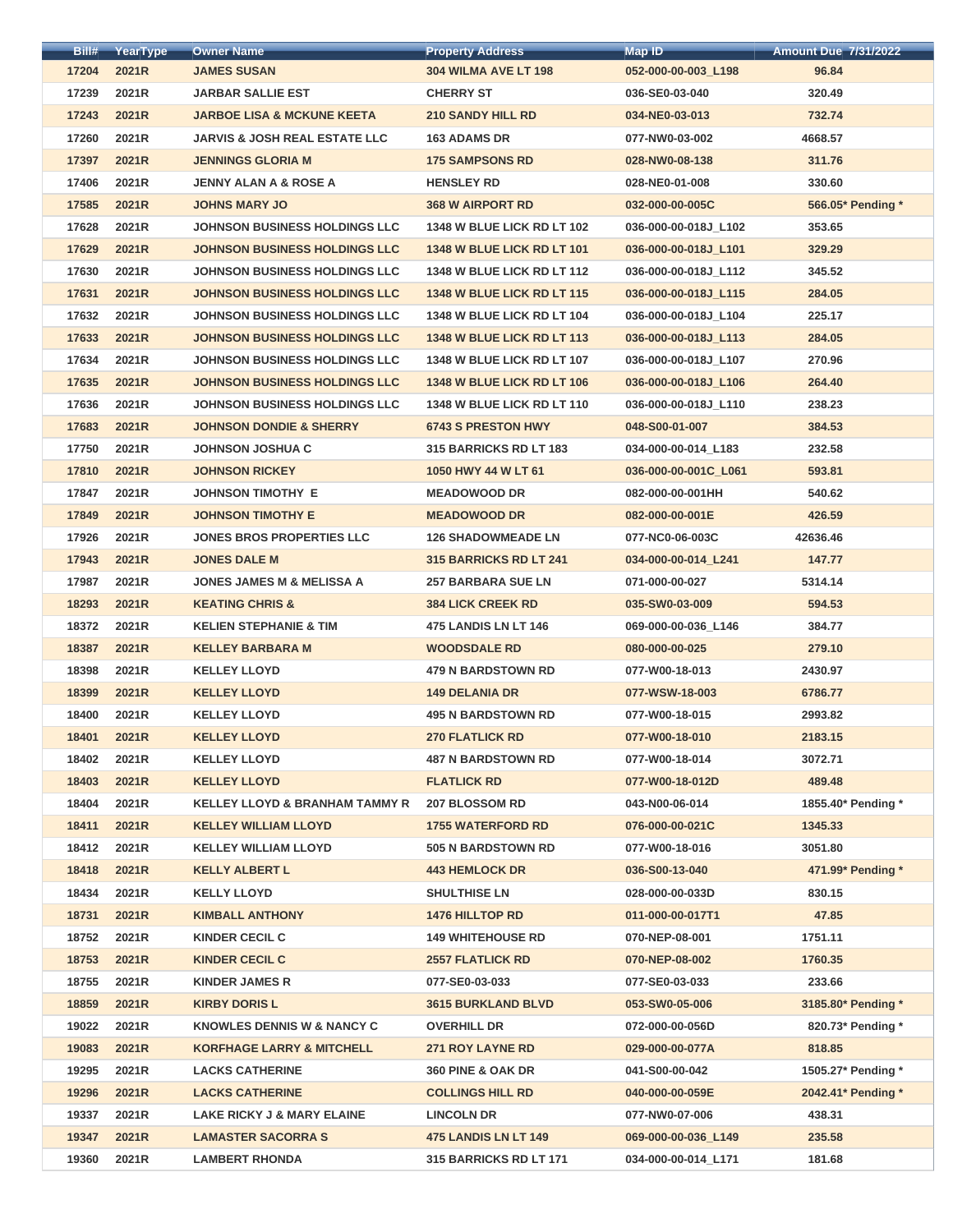| Bill# | YearType | <b>Owner Name</b>                         | <b>Property Address</b>       | <b>Map ID</b>       | <b>Amount Due 7/31/2022</b> |
|-------|----------|-------------------------------------------|-------------------------------|---------------------|-----------------------------|
| 19373 | 2021R    | <b>LAMPE CYNTHIA F &amp; KEVIN JOSEPH</b> | <b>200 WILMINGTON DR</b>      | 077-W00-05-014      | 1783.87                     |
| 19398 | 2021R    | <b>LANDRUM SHERRY A</b>                   | <b>304 WILMA AVE LT 111</b>   | 052-000-00-003_L111 | 258.04                      |
| 19462 | 2021R    | <b>LANHAM TAMMY L</b>                     | <b>475 LANDIS LN LT 88</b>    | 069-000-00-036_L088 | 105.37                      |
| 19529 | 2021R    | LATHAM J B & JEAN                         | <b>147 CEDAR ST</b>           | 037-E00-13-009      | 612.00* Pending *           |
| 19573 | 2021R    | <b>LAWRENCE CHRISTOPHER</b>               | <b>788 OAKWOOD DR</b>         | 050-000-00-043J     | 1817.27                     |
| 19592 | 2021R    | <b>LAWS TIFFANY MARIE</b>                 | <b>304 WILMA AVE LT 104</b>   | 052-000-00-003 L104 | 249.54* Pending *           |
| 19633 | 2021R    | <b>LAWSON STEPHEN MICHAEL &amp;</b>       | <b>154 WILMA AVE</b>          | 052-W00-02-004      | 2979.12                     |
| 19664 | 2021R    | <b>LAZARO ARIAS</b>                       | <b>315 BARRICKS RD LT 12</b>  | 034-000-00-014_L012 | 175.31                      |
| 19706 | 2021R    | <b>LEBLANC CLARENCE G</b>                 | <b>LICK CREEK CT</b>          | 035-SW0-02-030      | 47.85                       |
| 19710 | 2021R    | <b>LECHE MARY</b>                         | <b>512 CIRCLE VALLEY DR</b>   | 043-C00-01-031      | 4492.32                     |
| 19800 | 2021R    | <b>LEE WILLIETTA &amp; PENEZIC JOHN</b>   | <b>660 RIVER OAKS DR</b>      | 027-NE0-13-011      | 3198.63                     |
| 19822 | 2021R    | <b>LEHN MICHAEL C</b>                     | <b>1092 MARTIN HILL RD</b>    | 019-000-00-091      | 3064.89                     |
| 19886 | 2021R    | <b>LEONHARDT JAMES M</b>                  | <b>348 LYNNWOOD DR</b>        | 077-W00-02-002      | 2767.05                     |
| 19899 | 2021R    | <b>LESLIE ELMER &amp; MARGARET</b>        | <b>202 ELKS RD</b>            | 027-SE0-03-004      | 53.44                       |
| 19921 | 2021R    | <b>LETT CARL E &amp; PATRICIA A</b>       | <b>N LAKEVIEW DR</b>          | 034-NE0-02-015      | 368.32                      |
| 19981 | 2021R    | <b>LEWIS PHILLIP M &amp; GILBERT TRAC</b> | 780 HWY 44 W LT 51            | 037-N00-01-001_L51  | 116.44                      |
| 20033 | 2021R    | <b>LIKENS TIMOTHY</b>                     | <b>234 SYMMETRIC ST</b>       | 043-NW0-09-017      | 2023.80* Pending *          |
| 20099 | 2021R    | <b>LINTON RICHARD &amp; LISA</b>          | 336 LORY LN                   | 027-NE0-08-001A     | 137.97                      |
| 20140 | 2021R    | <b>LIVE OAKS MHP</b>                      | 475 LANDIS LN LT 136          | 069-000-00-036_L136 | 351.63                      |
| 20141 | 2021R    | LIVE OAKS MHP LLC                         | <b>475 LANDIS LN LT 132</b>   | 069-000-00-036_L132 | 349.79                      |
| 20142 | 2021R    | <b>LIVE OAKS MHP LLC</b>                  | <b>475 LANDIS LN LT 50</b>    | 069-000-00-036_L050 | 76.59                       |
| 20202 | 2021R    | <b>LOGSDON ANTHONY LEE</b>                | <b>475 LANDIS LN LT 153</b>   | 069-000-00-036_L153 | 201.16                      |
| 20293 | 2021R    | <b>LOPEZ GOMEZ LUCIA</b>                  | <b>315 BARRICKS RD LT 406</b> | 034-000-00-014_L406 | 244.64                      |
| 20311 | 2021R    | <b>LOTS &amp; LOTS</b>                    | <b>685 BIG VALLEY DR</b>      | 035-SW0-08-001      | 142.10                      |
| 20467 | 2021R    | <b>LUCAS STEVEN</b>                       | <b>475 LANDIS LN LT 37</b>    | 069-000-00-036_L037 | 114.23                      |
| 20525 | 2021R    | <b>LUNDY CLAUDE MICHAEL</b>               | <b>241 EVERGREEN ST</b>       | 036-S00-11-010      | 566.25                      |
| 20616 | 2021R    | <b>LUTZ AUSTIN</b>                        | <b>1429 CORAL RIDGE RD</b>    | 035-000-00-020C     | 3063.94                     |
| 20669 | 2021R    | <b>LYON TERRY KEITH</b>                   | 306 MELODY LN                 | 043-NW0-03-023      | 1496.52                     |
| 20684 | 2021R    | <b>LYONS JEREMY</b>                       | 1218 HWY 44 W LT 37           | 027-000-00-059 L037 | 384.66                      |
| 20728 | 2021R    | <b>MLALLC</b>                             | <b>573 N BARDSTOWN RD</b>     | 077-W00-18-020      | 2525.96                     |
| 20852 | 2021R    | <b>MAJORS STEPHEN G</b>                   | <b>CAMERON RIDGE RD</b>       | 072-S00-06-001      | 123.26                      |
| 20868 | 2021R    | <b>MALONE LUCINDA J</b>                   | <b>304 WILMA AVE LT 101</b>   | 052-000-00-003_L101 | 110.99                      |
| 20870 | 2021R    | <b>MALONE MELISSA</b>                     | <b>5310 PENDLETON RD</b>      | 006-000-00-021A     | 4581.91                     |
| 20876 | 2021R    | <b>MALOYED TIMOTHY WAYNE</b>              | <b>475 LANDIS LN LT 112</b>   | 069-000-00-036_L112 | 95.40                       |
| 20919 | 2021R    | <b>MANN DAVID H</b>                       | <b>2595 BELMONT RD</b>        | 031-000-00-007A     | 1117.35* Pending *          |
| 20971 | 2021R    | <b>MANNING JERRY</b>                      | <b>258 SKYVIEW CT</b>         | 006-000-00-024M     | 583.24                      |
| 20982 | 2021R    | <b>MANNING ROBERT L &amp;</b>             | <b>KINGS CHURCH RD</b>        | 081-000-00-055E     | 2089.82                     |
| 20983 | 2021R    | <b>MANNING ROBERT L JR</b>                | <b>454 KINGS CHURCH RD</b>    | 081-000-00-055D     | 1052.26                     |
| 21063 | 2021R    | <b>MARCUM JAMES C JR &amp;</b>            | <b>DENNIS DR</b>              | 054-SE0-05-009      | 121.09                      |
| 21123 | 2021R    | <b>MARKSBURY PENNY G</b>                  | <b>315 BARRICKS RD LT 184</b> | 034-000-00-014_L184 | 173.22                      |
| 21213 | 2021R    | <b>MARTIN EMERY</b>                       | <b>477 S POPLAR ST</b>        | 042-N00-04-008      | 1234.84                     |
| 21214 | 2021R    | <b>MARTIN EMERY</b>                       | 125 HWY 434                   | 041-SWP-01-009      | 773.28                      |
| 21236 | 2021R    | <b>MARTIN LARRY L JR</b>                  | 503 SALT WELL RD LT 37        | 036-000-00-010A L37 | 176.02                      |
| 21289 | 2021R    | <b>MARTINEZ MARGARITO</b>                 | <b>315 BARRICKS RD LT 86</b>  | 034-000-00-014 L086 | 219.30                      |
| 21377 | 2021R    | <b>MASSACCI LILLIAN &amp; RICHARD CON</b> | 304 WILMA AVE LT 2            | 052-000-00-003_L002 | 628.84                      |
| 21444 | 2021R    | <b>MATTINGLY ALAN RAY</b>                 | <b>CEDAR GROVE RD</b>         | 056-NE0-08-001AA    | 224.31                      |
| 21455 | 2021R    | <b>MATTINGLY BRITTANEY NICOLE</b>         | <b>307 CARLA DR</b>           | 077-SC0-04-009      | 2871.61                     |
| 21458 | 2021R    | <b>MATTINGLY CHARLES D</b>                | <b>PEACEFUL HILL CT</b>       | 056-NW0-07-002      | 217.51* Pending *           |
| 21459 | 2021R    | <b>MATTINGLY CHARLES D</b>                | <b>PEACEFUL HILL CT</b>       | 056-NW0-07-003      | 688.77                      |
| 21460 | 2021R    | <b>MATTINGLY CHARLES D &amp; LAVEDA</b>   | PEACEFUL HILL CT              | 056-NW0-07-004      | 330.60* Pending *           |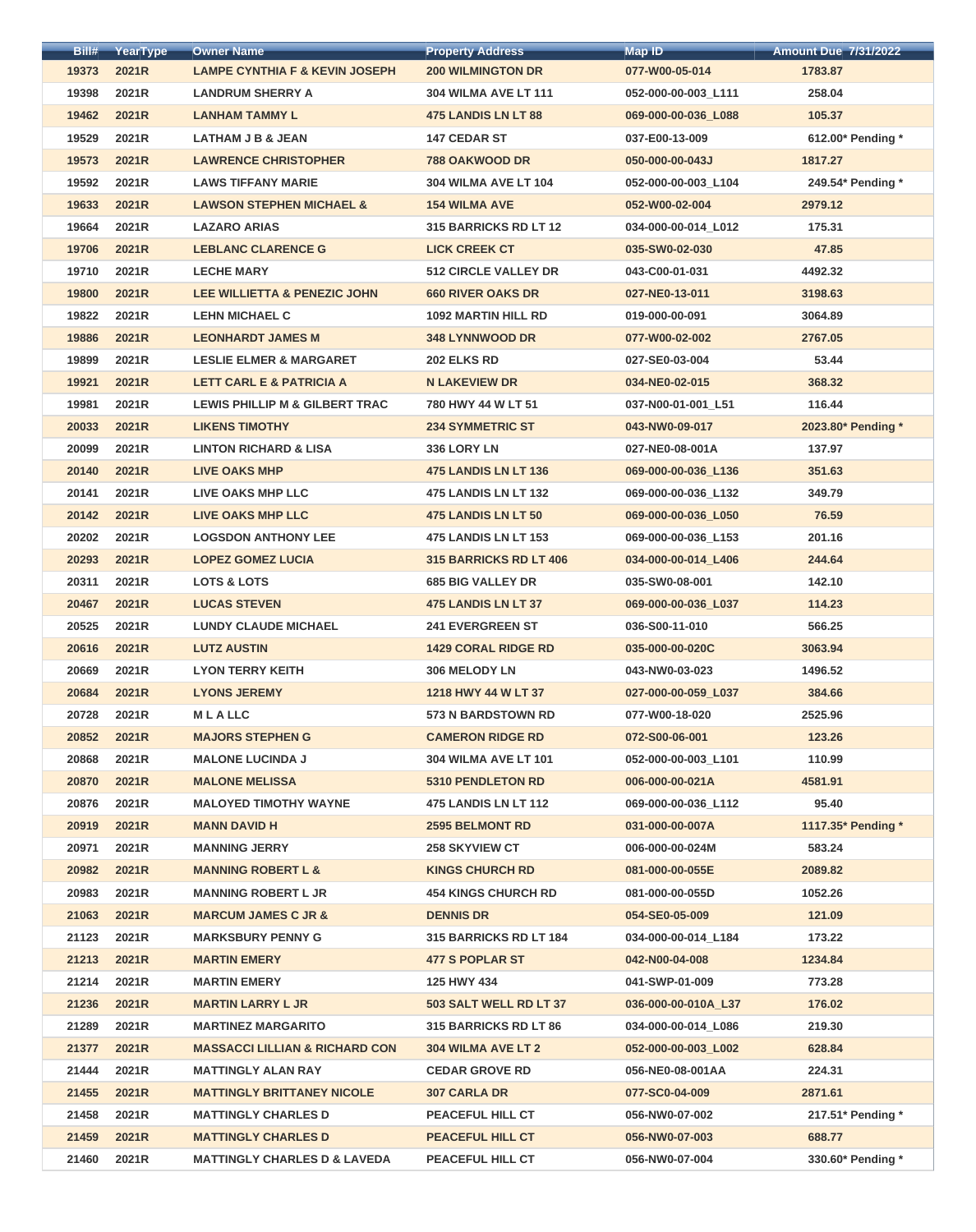| Bill# | YearType     | <b>Owner Name</b>                         | <b>Property Address</b>       | <b>Map ID</b>        | <b>Amount Due 7/31/2022</b> |
|-------|--------------|-------------------------------------------|-------------------------------|----------------------|-----------------------------|
| 21584 | 2021R        | <b>MAURMEIER TERRI</b>                    | 360 HWY 44 W LT 22            | 036-SE0-03-005_L22   | 219.21                      |
| 21586 | 2021R        | <b>MAVERICK CORP</b>                      | <b>MT ELMIRA RD</b>           | 026-SW0-04-001       | 47.85                       |
| 21668 | 2021R        | <b>MAYES GARY W</b>                       | <b>234 AZURE DR</b>           | 063-NE0-04-006       | 2656.20                     |
| 21708 | 2021R        | <b>MCALLISTER JAMES KENNETH</b>           | <b>1096 FLATLICK RD</b>       | 077-W00-01-014       | 1737.84                     |
| 21809 | 2021R        | <b>MCCLURE J STEVEN &amp; TERRY LYNN</b>  | <b>230 KNOB CREEK RD</b>      | 007-000-00-049       | 594.53                      |
| 21815 | 2021R        | <b>MCCLURE MARK WAYNNE JR</b>             | 315 BARRICKS RD LT 410        | 034-000-00-014 L410  | 524.90                      |
| 21886 | 2021R        | <b>MCCRADY VIRGINIA</b>                   | <b>419 PINE TAVERN RD</b>     | 050-000-00-002       | 973.60* Pending *           |
| 21906 | 2021R        | <b>MCCUBBINS CONNIE</b>                   | 620 JOHN LEE RD               | 039-000-00-077       | 469.36* Pending *           |
| 21938 | 2021R        | <b>MCCUBBINS VERLIN</b>                   | <b>FOURTH AVE</b>             | 037-E00-07-002       | 174.75                      |
| 22012 | 2021R        | <b>MCDONALD KELSEY</b>                    | <b>304 WILMA AVE LT 137</b>   | 052-000-00-003_L137  | 295.34                      |
| 22158 | 2021R        | <b>MCGREW DEBRA J</b>                     | <b>1507 WEAVERS RUN RD</b>    | 002-000-00-018       | 569.99                      |
| 22389 | 2021R        | <b>MCPHERSON NORMAN L &amp; THELMA M</b>  | <b>166 GOLDENROD CT</b>       | 053-SE0-07-004       | 2470.91                     |
| 22398 | 2021R        | <b>MCQUILLEN ELIZABETH TERESA &amp; S</b> | <b>N LAKEVIEW DR</b>          | 034-NE0-04-001A      | 264.62                      |
| 22456 | 2021R        | <b>MEDINA ANGEL L JR</b>                  | 475 LANDIS LN LT 55           | 069-000-00-036_L055  | 391.23                      |
| 22457 | 2021R        | <b>MEDINA JOSELIN</b>                     | 315 BARRICKS RD LT 159        | 034-000-00-014 L159  | 251.01                      |
| 22596 | 2021R        | <b>MEREDITH RONALD W</b>                  | <b>LICKSKILLET DR</b>         | 056-SE0-01-014       | 94.97                       |
| 23010 | 2021R        | <b>MILES WILLIAM</b>                      | <b>435 TARA CIR</b>           | 036-S00-20-012       | 3644.90                     |
| 23046 | 2021R        | <b>MILLER BONNIE ALLESE</b>               | <b>1435 WALES RUN</b>         | 070-000-00-064K      | 4122.03                     |
| 23070 | 2021R        | <b>MILLER CLARENCE D</b>                  | <b>567 HILLTOP RD</b>         | 011-000-00-011       | 424.87                      |
| 23080 | 2021R        | <b>MILLER DAVID L &amp; PRATER KELLEY</b> | 1050 HWY 44 W LT 186          | 036-000-00-001C_L186 | 470.61                      |
| 23092 | 2021R        | <b>MILLER DILLON M</b>                    | 475 LANDIS LN LT 108          | 069-000-00-036_L108  | 59.69                       |
| 23180 | 2021R        | <b>MILLER KENNETH</b>                     | 216 CAESARS CT                | 028-NW0-08-083A      | 524.78                      |
| 23205 | 2021R        | <b>MILLER M MARIE</b>                     | 475 LANDIS LN LT 137          | 069-000-00-036 L137  | 180.02                      |
| 23237 | 2021R        | <b>MILLER PATRICIA ROSE &amp; HALL CL</b> | <b>186 OVERDALE DR</b>        | 043-NE0-30-007       | 3578.99                     |
| 23239 | 2021R        | <b>MILLER PAUL ANTHONY</b>                | <b>144 STARLITE CT</b>        | 043-NE0-20-009       | 3061.61                     |
| 23297 | 2021R        | <b>MILLER WILLIAM</b>                     | <b>304 WILMA AVE LT 196</b>   | 052-000-00-003 L196  | 229.20                      |
| 23336 | <b>2021R</b> | <b>MILLS CHRIS</b>                        | 1218 HWY 44 W LT 109          | 027-000-00-059 L109  | 265.11                      |
| 23403 | 2021R        | <b>MINGUS AMBER MARIE</b>                 | <b>184 GADWALL CT</b>         | 036-C00-17-054       | 6319.42                     |
| 23414 | 2021R        | <b>MINKS MARTY</b>                        | 360 HWY 44 W LT 9             | 036-SE0-03-005_L09   | 251.31                      |
| 23415 | 2021R        | <b>MINKS MARTY R</b>                      | <b>CEDAR GROVE RD</b>         | 073-000-00-002A      | 176.24                      |
| 23416 | 2021R        | <b>MINKS MARTY RAY</b>                    | <b>BROWNINGTOWN RD</b>        | 073-000-00-002G      | 198.66                      |
| 23491 | 2021R        | <b>MITCHELL JAMES &amp; TARA R</b>        | <b>204 MORNING GLORY AVE</b>  | 077-000-00-035       | 3917.38                     |
| 23570 | 2021R        | <b>MONAHAN SHERRY</b>                     | <b>BIG VALLEY DR</b>          | 035-SW0-05-018I      | 47.85                       |
| 23591 | 2021R        | <b>MONROE ROBERT</b>                      | 304 WILMA AVE LT 42           | 052-000-00-003 L042  | 57.27                       |
| 23604 | 2021R        | <b>MONTGOMERY CRYSTAL &amp;</b>           | <b>315 BARRICKS RD LT 133</b> | 034-000-00-014_L133  | 300.47                      |
| 23635 | 2021R        | <b>MOODY JULIE N</b>                      | <b>417 BEECHLAND RD</b>       | 043-N00-09-045       | 2213.92* Pending *          |
| 23683 | 2021R        | <b>MOORE CRYSTAL D</b>                    | <b>1284 MARTIN HILL RD</b>    | 019-000-00-090T1     | 113.45                      |
| 23711 | 2021R        | <b>MOORE JOHN C EST</b>                   | <b>PUMPKIN RD</b>             | 029-000-00-031D      | 47.85                       |
| 23771 | 2021R        | <b>MORALES ANA</b>                        | <b>315 BARRICKS RD LT 123</b> | 034-000-00-014 L123  | 212.26                      |
| 23775 | 2021R        | <b>MORALES MEGAN</b>                      | <b>315 BARRICKS RD LT 148</b> | 034-000-00-014_L148  | 383.27                      |
| 23855 | 2021R        | <b>MORRIS CLAUDIA M</b>                   | <b>304 HILLSIDE LN</b>        | 043-N00-07-039       | 1976.29                     |
| 23908 | 2021R        | <b>MORRISON FREDA</b>                     | <b>BIG VALLEY DR</b>          | 035-SW0-05-020       | 170.39                      |
| 24018 | 2021R        | <b>MUDD KAREN R</b>                       | 1050 HWY 44 W LT 190          | 036-000-00-001C L190 | 352.55                      |
| 24066 | 2021R        | <b>MULFORD TERRIL</b>                     | <b>315 BARRICKS RD LT 27</b>  | 034-000-00-014_L027  | 113.82                      |
| 24160 | 2021R        | <b>MUNOZ-PERALTA ALEJANDRA</b>            | <b>315 BARRICKS RD LT 127</b> | 034-000-00-014 L127  | 277.83                      |
| 24171 | 2021R        | <b>MURILLA HALEY</b>                      | 304 WILMA AVE LT 68           | 052-000-00-003 L068  | 225.65                      |
| 24180 | 2021R        | <b>MURPHY BILL LEE &amp; CHUN W</b>       | <b>208 N SKYLINE DR</b>       | 043-NE0-32-017       | 1657.31                     |
| 24197 | 2021R        | <b>MURPHY FRANCES</b>                     | 304 WILMA AVE LT 87           | 052-000-00-003 L087  | 345.70                      |
| 24203 | 2021R        | <b>MURPHY KRIS &amp; TIFFANY</b>          | <b>226 ASHLEY BLVD</b>        | 037-SW0-03-011       | 2142.14                     |
| 24204 | 2021R        | <b>MURPHY LARRY</b>                       | 210 CREEKSIDE DR              | 035-SW0-02-037       | 255.21                      |
|       |              |                                           |                               |                      |                             |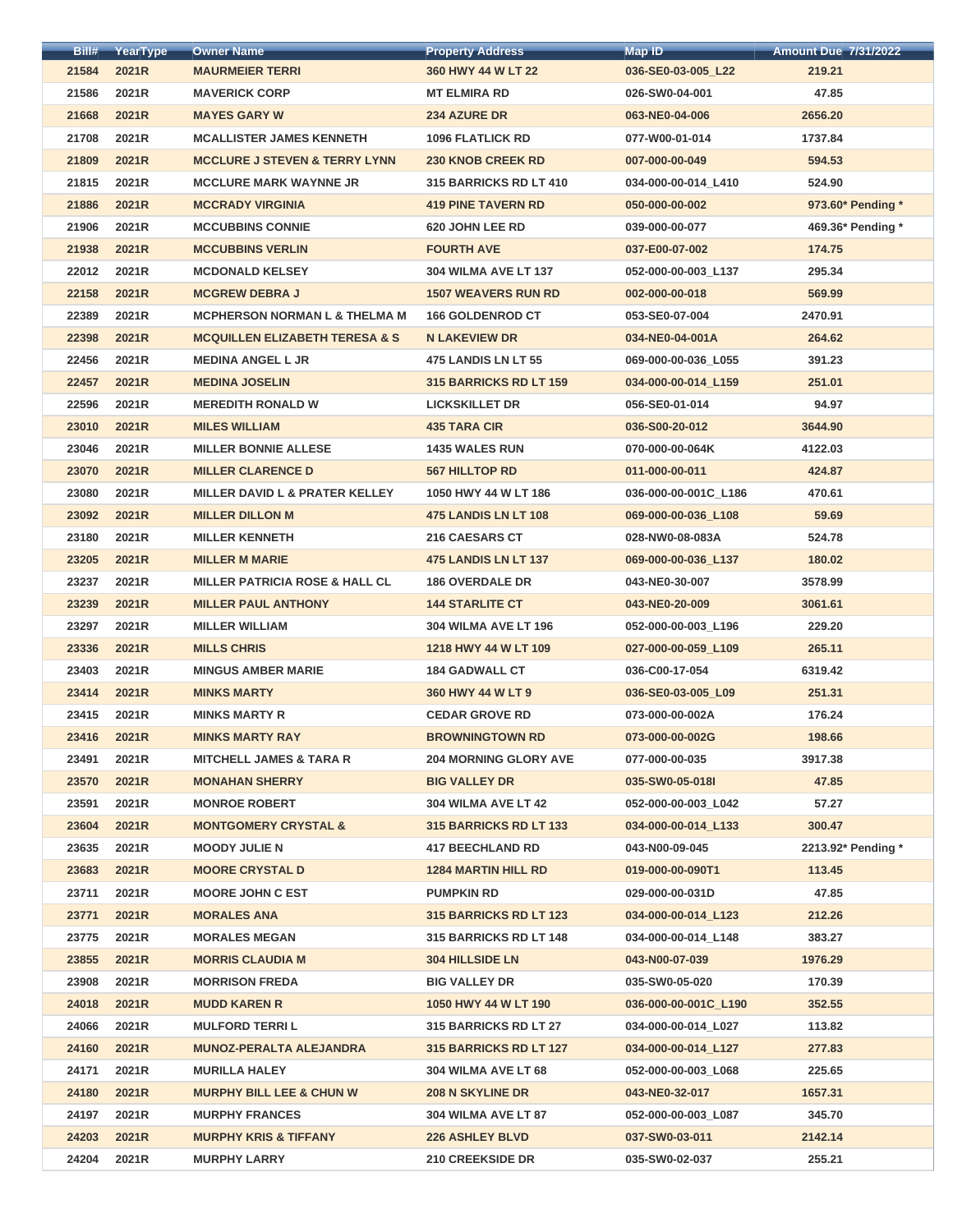| Bill# | YearType | <b>Owner Name</b>                                             | <b>Property Address</b>      | <b>Map ID</b>        | <b>Amount Due 7/31/2022</b> |
|-------|----------|---------------------------------------------------------------|------------------------------|----------------------|-----------------------------|
| 24292 | 2021R    | <b>MYERS JOSEPH ALVIN &amp;</b>                               | <b>151 CRENSHAW DR</b>       | 040-NE0-00-013       | 1066.74                     |
| 24339 | 2021R    | <b>NALL DANIEL DALE SR &amp; SANDRA K</b>                     | <b>WEAVERS RUN</b>           | 006-000-00-033       | 741.70                      |
| 24340 | 2021R    | <b>NALL DANIEL DALE SR &amp; SANDRA K</b>                     | <b>BARRALLTON HILL RD</b>    | 010-000-00-035B      | 104.41                      |
| 24347 | 2021R    | <b>NALLEY BRANDIE L &amp;</b>                                 | <b>265 N STEEDLAND DR</b>    | 043-S00-17-010       | 2472.01                     |
| 24348 | 2021R    | <b>NALLEY BRENDA PEARL(FKA BOLES)</b>                         | <b>154 SPRUCE ST</b>         | 036-S00-13-011       | 620.17                      |
| 24385 | 2021R    | <b>NALLY DANYELLE &amp; GRADY JASMIN</b>                      | <b>304 WILMA AVE LT 187</b>  | 052-000-00-003 L187  | 57.27                       |
| 24390 | 2021R    | <b>NALLY WILLIAM PATRICK &amp;</b>                            | <b>STATION WAY</b>           | 034-NE0-05-001D      | 500.27                      |
| 24426 | 2021R    | <b>NAPPER JOHN</b>                                            | 515 TUTS RD                  | 028-NW0-08-067T1     | 123.26                      |
| 24429 | 2021R    | <b>NAPPER JOHN LEWIS</b>                                      | <b>TUTS RD</b>               | 028-NW0-08-067       | 330.60                      |
| 24443 | 2021R    | <b>NASH RODNEY L &amp; LINDA R</b>                            | 8352 HWY 44 W                | 007-000-00-084T1     | 534.20                      |
| 24657 | 2021R    | <b>NEWMAN BEN T III</b>                                       | <b>E MARTIN PL</b>           | 019-000-00-070       | 217.51* Pending *           |
| 24676 | 2021R    | <b>NEWMAN THOMAS W</b>                                        | <b>BROOKS HILL RD</b>        | 018-000-00-079A      | 113.82                      |
| 24713 | 2021R    | <b>NEWTON DONALD JOSEPH &amp; SHELIA</b>                      | <b>378 FLATLICK RD</b>       | 077-W00-18-006       | 2566.29* Pending *          |
| 24741 | 2021R    | <b>NEWTON SHAWNA LYNN &amp;</b>                               | <b>211 JACKSON HILL RD</b>   | 072-000-00-050C      | 1072.19                     |
| 24780 | 2021R    | <b>NICHOLS WILLIAM S &amp; LILLIAN</b>                        | <b>1825 N PRESTON HWY</b>    | 045-NW0-01-010       | 2744.22                     |
| 24789 | 2021R    | <b>NICHTER TAMMY</b>                                          | 391 BARRICKS RD LT 246B      | 034-000-00-014_L246B | 633.86                      |
| 24844 | 2021R    | <b>NOE BELINDA</b>                                            | <b>OAKCREST DR</b>           | 026-C00-03-016       | 160.96                      |
| 24894 | 2021R    | <b>NORMAN HARLEY JEAN</b>                                     | 475 LANDIS LN LT 128         | 069-000-00-036_L128  | 132.14                      |
| 24895 | 2021R    | <b>NORMAN RICKEY</b>                                          | 780 HWY 44 W LT 20           | 037-N00-01-001_L20   | 105.45                      |
| 24927 | 2021R    | <b>NORRIS KELLY G</b>                                         | <b>151 RAMESES CT</b>        | 028-NW0-08-064       | 700.62                      |
| 24928 | 2021R    | <b>NORRIS KELLY G</b>                                         | <b>161 RAMESES CT</b>        | 028-NW0-08-063       | 1224.79                     |
| 25220 | 2021R    | <b>OGLESBY ANTHONY &amp; BETTY</b>                            | 115 MITCH CT                 | 037-SW0-04-023       | 1877.51* Pending *          |
| 25442 | 2021R    | <b>OWEN WILLIAM R</b>                                         | <b>4140 WILSON CREEK RD</b>  | 060-000-00-001T1     | 383.48                      |
| 25446 | 2021R    | <b>OWENS CECIL &amp; SHANNON</b>                              | <b>ARTHURS CT</b>            | 028-NW0-08-125       | 76.12                       |
| 25887 | 2021R    | <b>PAULLEY PATRICIA C &amp; POLSTON D</b>                     | <b>315 BARRICKS RD LT 29</b> | 034-000-00-014 L029  | 181.68                      |
| 25888 | 2021R    | <b>PAULLEY PHILLIP R JR</b>                                   | 304 WILMA AVE LT 43          | 052-000-00-003_L043  | 96.84                       |
| 26001 | 2021R    | <b>PEAK BERTHA</b>                                            | <b>2940 MT ELMIRA RD</b>     | 026-SW0-01-004T1     | 85.56                       |
| 26108 | 2021R    | <b>PENLAND JESSICA &amp; HARDING MICH</b>                     | 1050 HWY 44 W LT 199         | 036-000-00-001C_L199 | 632.41                      |
| 26227 | 2021R    | <b>PERKINS RANDY</b>                                          | 1218 HWY 44 W LT 134         | 027-000-00-059 L134  | 349.63                      |
| 26328 | 2021R    | PHELPS DONNA S & DOUGLAS A                                    | <b>304 WILMA AVE LT 292</b>  | 052-000-00-003 L292  | 422.05                      |
| 26352 | 2021R    | <b>PHELPS TAMMY J</b>                                         | <b>304 WILMA AVE LT 244</b>  | 052-000-00-003 L244  | 176.77                      |
| 26353 | 2021R    | <b>PHELPS TAMMY JOYCE</b>                                     | 475 LANDIS LN LT 41          | 069-000-00-036 L041  | 111.87                      |
| 26365 | 2021R    | <b>PHILLIPS ALLEN</b>                                         | <b>880 LAKE ELMO RD</b>      | 025-000-00-001T1     | 57.27                       |
| 26529 | 2021R    | <b>PILKERTON LESTER</b>                                       | <b>475 LANDIS LN LT 148</b>  | 069-000-00-036 L148  | 362.31                      |
| 26558 | 2021R    | <b>PIPES BOB &amp; CATHY</b>                                  | <b>DAVIDS DR</b>             | 028-NW0-10-005       | 85.56                       |
| 26611 | 2021R    | <b>PLUMMER TIMOTHY &amp; SHANA</b>                            | 1218 HWY 44 W LT 44          | 027-000-00-059 L044  | 293.68                      |
| 26677 | 2021R    | <b>POLSTON JOEY S</b>                                         | 1050 HWY 44 W LT 104         | 036-000-00-001C_L104 | 463.34                      |
| 26686 | 2021R    | <b>POOL DANNY MOORE</b>                                       | <b>304 WILMA AVE LT 109</b>  | 052-000-00-003 L109  | 249.60                      |
| 26876 | 2021R    | <b>POWERS CRYSTAL &amp; RAKESTRAW ROB 1218 HWY 44 W LT 63</b> |                              | 027-000-00-059 L063  | 343.28                      |
| 26932 | 2021R    | <b>PRESCOTT KEVIN</b>                                         | <b>208 PINE VALLEY DR</b>    | 035-SW0-05-037       | 255.21* Pending *           |
| 27011 | 2021R    | <b>PRICE KAREN RAYE</b>                                       | <b>461 BLOSSOM RD</b>        | 043-S00-09-002       | 1976.29                     |
| 27020 | 2021R    | <b>PRICE RAYMOND THOMAS &amp; SARAH W</b>                     | 327 N SKYLINE DR             | 043-NE0-20-007       | 1603.86                     |
| 27190 | 2021R    | <b>PUCKETT JANELLE &amp;</b>                                  | <b>162 CARRISSA CT</b>       | 043-NW0-17-101       | 2357.07                     |
| 27314 | 2021R    | <b>QUIET WOODS</b>                                            | 360 HWY 44 W LT 1            | 036-SE0-03-005 L01   | 241.49                      |
| 27315 | 2021R    | <b>QUIET WOODS LLC</b>                                        | 360 HWY 44 W LT 39           | 036-SE0-03-005_L39   | 120.14                      |
| 27316 | 2021R    | <b>QUIET WOODS LLC</b>                                        | 360 HWY 44 W LT 21           | 036-SE0-03-005 L21   | 351.15                      |
| 27318 | 2021R    | <b>QUIET WOODS LLC</b>                                        | 360 HWY 44 W LT 70           | 036-SE0-03-005_L70   | 275.20                      |
| 27322 | 2021R    | <b>QUIET WOODS LLC</b>                                        | 360 HWY 44 W LT 63           | 036-SE0-03-005 L63   | 152.95                      |
| 27324 | 2021R    | <b>QUIET WOODS MHP</b>                                        | 360 HWY 44 W LT 69           | 036-SE0-03-005 L69   | 212.08                      |
| 27351 | 2021R    | <b>RABDINC</b>                                                | <b>THOUSAND OAKS CIR</b>     | 035-SW0-09-008       | 142.10                      |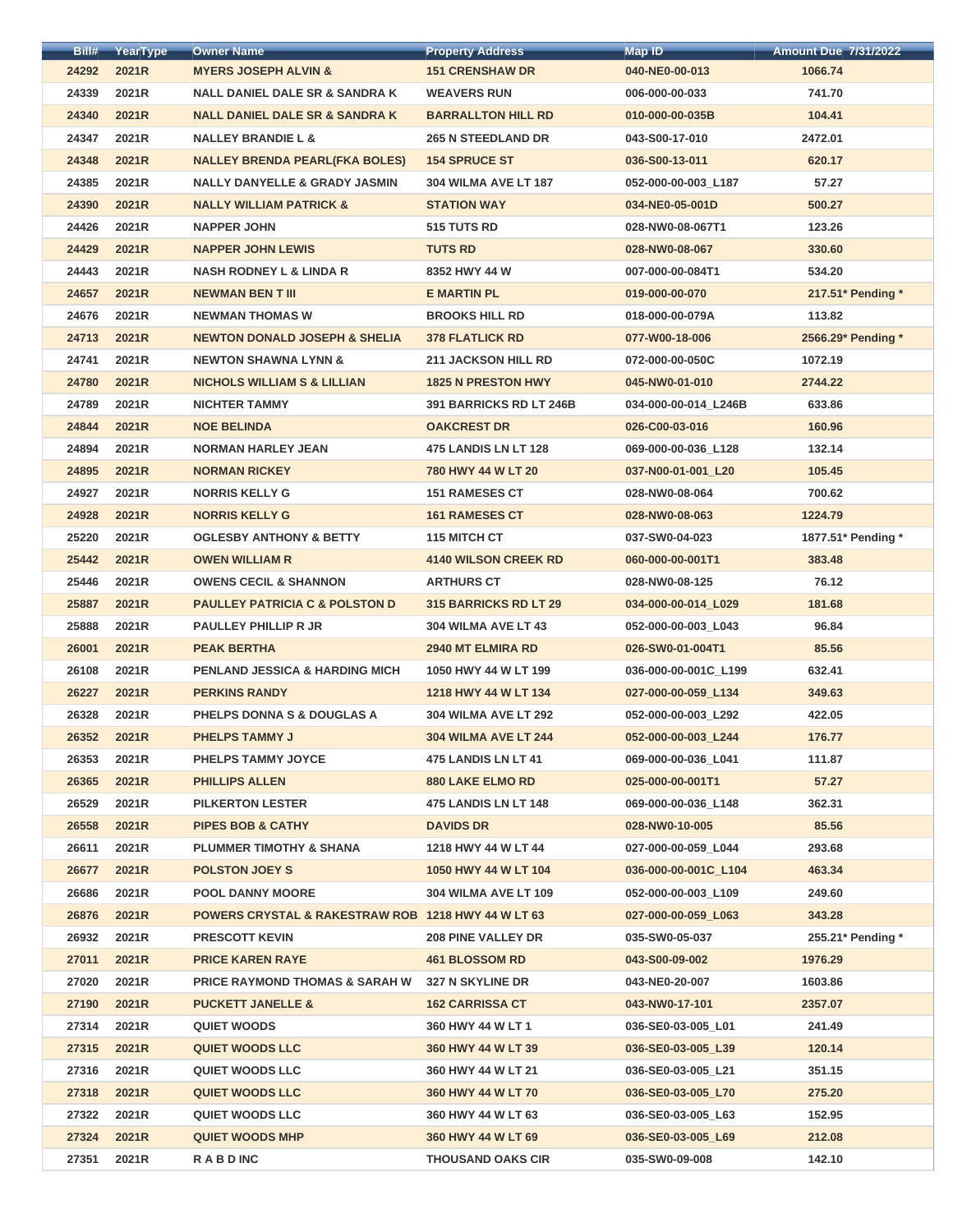| Bill# | YearType | <b>Owner Name</b>                                        | <b>Property Address</b>              | <b>Map ID</b>        | <b>Amount Due 7/31/2022</b> |
|-------|----------|----------------------------------------------------------|--------------------------------------|----------------------|-----------------------------|
| 27547 | 2021R    | <b>RASNER SHARON L NKA KLOSTERMAN 2175 N PRESTON HWY</b> |                                      | 045-NW0-06-006       | 1955.41                     |
| 27613 | 2021R    | <b>RAY RICHARD E SR &amp; CHARLOTTE R</b>                | <b>354 GLENVIEW RD</b>               | 043-S00-11-009       | 1382.48                     |
| 27620 | 2021R    | <b>RAY TIFFANY L</b>                                     | <b>304 WILMA AVE LT 120</b>          | 052-000-00-003_L120  | 246.15                      |
| 27777 | 2021R    | <b>REDMON CHARLES T &amp; CORDELL LIS</b>                | <b>837 CHURCH ST</b>                 | 041-WP0-03-018       | 951.82* Pending *           |
| 27816 | 2021R    | <b>REED BRITANIE</b>                                     | <b>280 NANCY DR APT H</b>            | 036-C00-08-011G      | 2718.80                     |
| 27834 | 2021R    | <b>REED JERRY &amp; FREDA</b>                            | <b>367 BIG VALLEY DR</b>             | 035-SW0-05-012       | 217.51                      |
| 27836 | 2021R    | <b>REED KELLY</b>                                        | 205 SARVER LN LT 5                   | 034-000-00-025_L05   | 186.78                      |
| 28040 | 2021R    | <b>REVERSE MORTGAGE SOLUTIONS INC</b>                    | <b>645 CHILLICOOP RD</b>             | 027-NE0-08-002       | 1329.71                     |
| 28068 | 2021R    | <b>REYNOLDS JOE</b>                                      | <b>1529 COLLINGS HILL RD</b>         | 040-000-00-052T1     | 190.45                      |
| 28093 | 2021R    | <b>REYNOLDS STEPHANIE</b>                                | 1050 HWY 44 W LT 121                 | 036-000-00-001C L121 | 569.01                      |
| 28111 | 2021R    | <b>RHOADES ANGELA KAY &amp;</b>                          | 315 BARRICKS RD LT 256               | 034-000-00-014 L256  | 536.84                      |
| 28156 | 2021R    | <b>RICE DAVID</b>                                        | <b>156 PINECREST DR</b>              | 026-C00-03-003       | 198.66                      |
| 28158 | 2021R    | <b>RICE DERREK</b>                                       | 315 BARRICKS RD LT 63                | 034-000-00-014_L063  | 190.16                      |
| 28178 | 2021R    | <b>RICE WESLEY V</b>                                     | 315 BARRICKS RD LT 170               | 034-000-00-014_L170  | 448.19                      |
| 28188 | 2021R    | <b>RICHARD BEN F ESTATE C/O</b>                          | <b>W AIRPORT RD</b>                  | 032-000-00-018       | 360.58* Pending *           |
| 28204 | 2021R    | <b>RICHARD JOSEPH D &amp; ROSELINE</b>                   | <b>501 CAMPBELL LN</b>               | 040-000-00-060A      | 1728.35                     |
| 28238 | 2021R    | <b>RICHARDSON CHRISTOPHER</b>                            | 1050 HWY 44 W LT 103                 | 036-000-00-001C_L103 | 498.33                      |
| 28243 | 2021R    | <b>RICHARDSON DIANA M &amp; LARRY W</b>                  | <b>127 DEWBERRY RD</b>               | 052-SW0-04-008       | 3095.54                     |
| 28249 | 2021R    | <b>RICHARDSON EDWARD S</b>                               | <b>OAKWOOD DR</b>                    | 050-000-00-043T      | 1052.26                     |
| 28250 | 2021R    | <b>RICHARDSON ELIJAH B</b>                               | 475 LANDIS LN LT 75                  | 069-000-00-036_L075  | 93.98                       |
| 28251 | 2021R    | <b>RICHARDSON EVELYN</b>                                 | <b>209 S SANDERS LN</b>              | 050-000-00-033       | 1128.76* Pending *          |
| 28261 | 2021R    | <b>RICHARDSON JAMES E</b>                                | 1050 HWY 44 W LT 97                  | 036-000-00-001C_L097 | 427.38* Pending *           |
| 28269 | 2021R    | <b>RICHARDSON JONATHAN RAY</b>                           | <b>3431 RIDGE RD</b>                 | 064-000-00-021       | 2486.56* Pending *          |
| 28297 | 2021R    | <b>RICHARDSON RODNEY C &amp; JUDITH A</b>                | <b>SYCAMORE CIR</b>                  | 041-S00-00-006C      | 201.36                      |
| 28298 | 2021R    | <b>RICHARDSON RODNEY C &amp; JUDITH A</b>                | <b>SYCAMORE CIR</b>                  | 041-S00-00-006Z      | 201.36                      |
| 28299 | 2021R    | <b>RICHARDSON RODNEY C &amp; JUDITH A</b>                | <b>SYCAMORE CIR</b>                  | 041-S00-00-006Y      | 201.36                      |
| 28300 | 2021R    | <b>RICHARDSON RODNEY C &amp; JUDITH A</b>                | <b>SYCAMORE CIR</b>                  | 041-S00-00-007B      | 201.36                      |
| 28301 | 2021R    | <b>RICHARDSON RODNEY C &amp; JUDITH A</b>                | <b>SYCAMORE CIR</b>                  | 041-S00-00-006A      | 201.36                      |
| 28302 | 2021R    | <b>RICHARDSON RODNEY C &amp; JUDITH A</b>                | <b>SYCAMORE CIR</b>                  | 041-S00-00-007A      | 201.36                      |
| 28303 | 2021R    | <b>RICHARDSON RODNEY C &amp; JUDITH A</b>                | <b>SYCAMORE CIR</b>                  | 041-S00-00-006B      | 201.36                      |
| 28304 | 2021R    | <b>RICHARDSON RODNEY C &amp; JUDITH A</b>                | <b>SYCAMORE CIR</b>                  | 041-S00-00-006D      | 201.36                      |
| 28476 | 2021R    | <b>RIGGS MILES</b>                                       | <b>THUNDER RD</b>                    | 056-NE0-04-006       | 179.81                      |
| 28477 | 2021R    | <b>RIGGS MILES</b>                                       | <b>215 THUNDER RD</b>                | 056-NE0-04-004       | 1672.57                     |
| 28478 | 2021R    | <b>RIGGS MILES</b>                                       | <b>THUNDER RD</b>                    | 056-NE0-04-006       | 179.81                      |
| 28479 | 2021R    | <b>RIGGS MILES W</b>                                     | <b>LICKSKILLET DR &amp;INDIAN ST</b> | 056-NE0-04-006       | 458.79                      |
| 28568 | 2021R    | <b>RISNER TIMOTHY</b>                                    | 360 HWY 44 W LT 51                   | 036-SE0-03-005 L51   | 247.45                      |
| 28679 | 2021R    | <b>ROACH ANTHONY T</b>                                   | 304 WILMA AVE LT 94                  | 052-000-00-003_L094  | 96.84                       |
| 28829 | 2021R    | <b>ROBEY WILLIAM MICHAEL &amp; LAWREN</b>                | <b>546 OLD PRESTON HWY N</b>         | 043-SE0-10-005       | 1757.07                     |
| 28870 | 2021R    | <b>ROBINSON MARGARET</b>                                 | <b>570 DAVIDS DR</b>                 | 028-NE0-02-003       | 85.56                       |
| 28897 | 2021R    | <b>ROBISON NANCY C</b>                                   | <b>189 HILLCREST AVE</b>             | 042-N00-15-006       | 1279.72* Pending *          |
| 28911 | 2021R    | <b>ROBY ELIZABETH ANN &amp; PAUL LEWI</b>                | <b>HENSLEY RD</b>                    | 028-NE0-01-025       | 81.77                       |
| 28915 | 2021R    | <b>ROBY HEIRS</b>                                        | <b>HOAGLAND HILL RD</b>              | 083-000-00-019       | 233.66                      |
| 28947 | 2021R    | <b>RODGERS DIANA &amp; THURMAN FLORA</b>                 | 315 BARRICKS RD LT 140               | 034-000-00-014 L140  | 105.33                      |
| 28949 | 2021R    | <b>RODGERS ENTERPRISES LLC</b>                           | 662 MAIN ST                          | 041-SWP-02-004       | 1079.67                     |
| 28966 | 2021R    | <b>RODGERS SUSAN &amp; JAMES</b>                         | <b>304 WILMA AVE LT 194</b>          | 052-000-00-003_L194  | 355.87                      |
| 28984 | 2021R    | <b>ROE JAMES A</b>                                       | <b>P POOLE LN &amp; WOLFE RD</b>     | 018-000-00-067M      | 398.46* Pending *           |
| 28986 | 2021R    | <b>ROEDER DARRYL &amp; GENEVA</b>                        | <b>1614 SKYVIEW RD</b>               | 007-000-00-020HT1    | 292.92                      |
| 29007 | 2021R    | <b>ROELLER JOHN MELVIN &amp; DORIS</b>                   | <b>122 LEDGEWOOD CT</b>              | 052-W00-10-006       | 1759.33                     |
| 29088 | 2021R    | <b>ROLLING ACRES FARM LLC</b>                            | <b>OHM DR</b>                        | 046-000-00-011WW     | 238.20                      |
| 29094 | 2021R    | <b>ROLLING ACRES FARM LLC</b>                            | <b>ARROW CREEK RD</b>                | 046-000-00-011FF     | 825.77                      |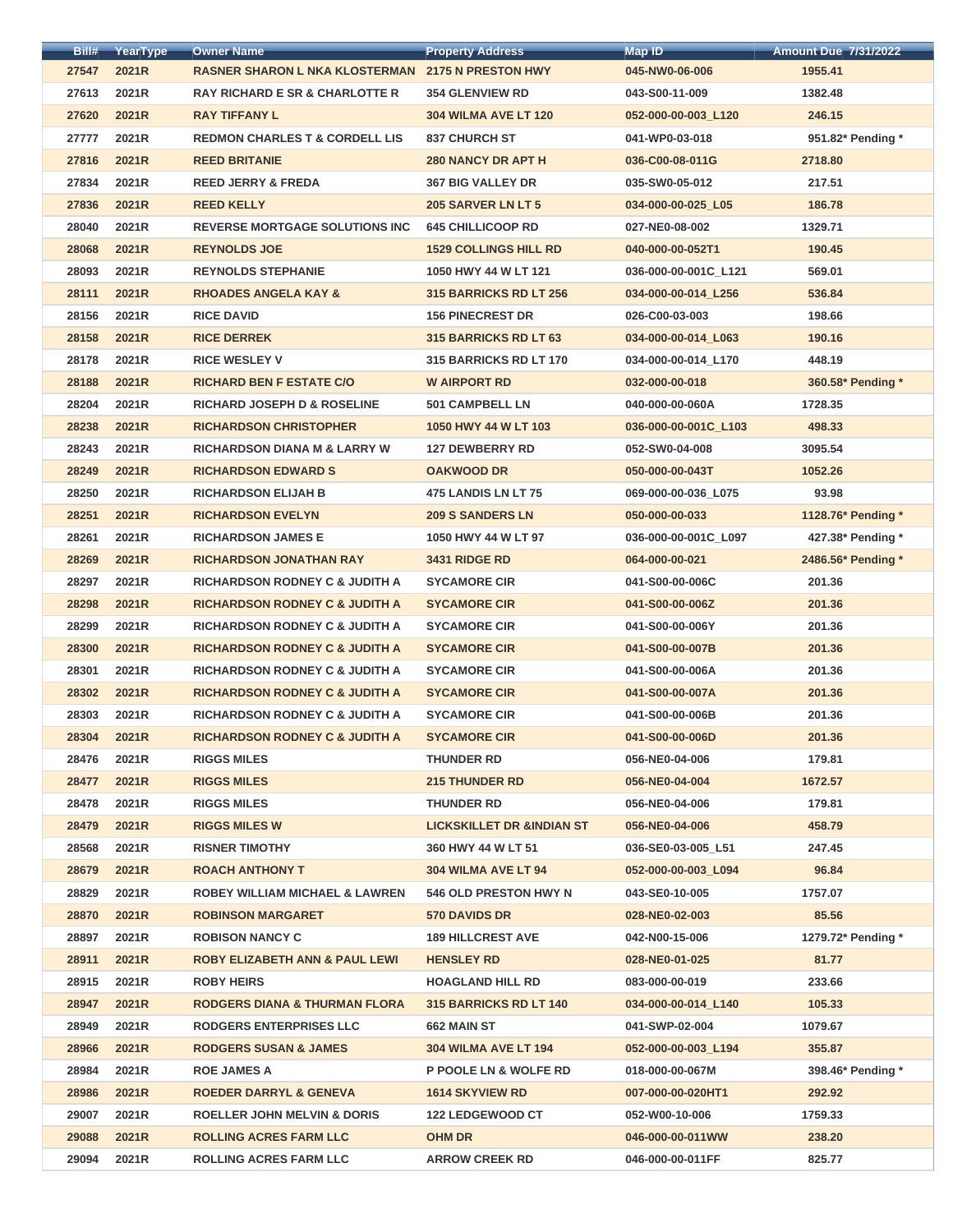| Bill# | YearType | <b>Owner Name</b>                         | <b>Property Address</b>             | <b>Map ID</b>        | <b>Amount Due 7/31/2022</b> |
|-------|----------|-------------------------------------------|-------------------------------------|----------------------|-----------------------------|
| 29235 | 2021R    | <b>ROUNTREE MARY KIMBERLY LEIGH</b>       | <b>571 CHAPEZE LN</b>               | 047-000-00-023       | 3010.97                     |
| 29282 | 2021R    | <b>ROWLAND CALVIN &amp; DELISE</b>        | <b>HENSLEY RD</b>                   | 027-SE0-04-007       | 377.73                      |
| 29289 | 2021R    | <b>ROY ELSA LYNNE</b>                     | <b>4905 FOX CHASE DR</b>            | 044-NW0-21-034       | 4569.01                     |
| 29410 | 2021R    | <b>RUSSELL ANGELA M</b>                   | <b>315 BARRICKS RD LT 209</b>       | 034-000-00-014_L209  | 345.70                      |
| 29414 | 2021R    | <b>RUSSELL CHRISTOPHER D &amp; KRISTE</b> | <b>256 SANNA DR</b>                 | 043-S00-17-048       | 2460.73                     |
| 29466 | 2021R    | <b>RUTLEDGE TAMMY D</b>                   | 161 APOLLO DR                       | 077-NW0-12-024       | 2648.53                     |
| 29486 | 2021R    | <b>RYAN JAMES WILLIAM &amp;</b>           | <b>1198 OLD PRESTON HWY N</b>       | 052-SW0-07-008       | 2424.18* Pending *          |
| 29641 | 2021R    | <b>SALT RIVER INVESTEMENT LLC</b>         | <b>S PRESTON HWY</b>                | 048-000-00-001C      | 524.56                      |
| 29646 | 2021R    | <b>SALT RIVER INVESTMENT LLC</b>          | <b>S PRESTON HWY &amp; CLERMONT</b> | 048-000-00-001E      | 174.75                      |
| 29668 | 2021R    | <b>SALTSMAN DALE R &amp; MARCELLA B</b>   | <b>3334 COLLINGS HILL RD</b>        | 040-000-00-059G      | 783.03                      |
| 29669 | 2021R    | <b>SALTSMAN DALE R &amp; MARCELLA B</b>   | <b>3334 COLLINGS HILL RD</b>        | 040-000-00-059GT1    | 1104.24                     |
| 29703 | 2021R    | <b>SAMUELS MARSHALL</b>                   | <b>155 SAMUELS CT</b>               | 018-000-00-161HT1    | 119.49                      |
| 29705 | 2021R    | <b>SAMUELS MICHAEL</b>                    | <b>SAMUELS LN</b>                   | 018-000-00-161F      | 455.23                      |
| 29706 | 2021R    | <b>SAMUELS MICHAEL D</b>                  | <b>650 SAMUELS LN</b>               | 018-000-00-161FT1    | 198.66                      |
| 29743 | 2021R    | <b>SANDERS DARIN THOMAS &amp;</b>         | <b>471 CUPIO LODGE RD</b>           | 007-000-00-034AT1    | 417.51                      |
| 29790 | 2021R    | <b>SANDERS MARTHA A</b>                   | 4610 N PRESTON HWY                  | 044-000-00-042AT1    | 103.37                      |
| 29892 | 2021R    | <b>SAUNDERS RICHARD W</b>                 | 12402 KINGSLEY DR                   | 043-S00-25-018       | 2517.14                     |
| 29981 | 2021R    | <b>SCHAFFER KATHY S</b>                   | <b>THOUSAND OAKS CIR</b>            | 035-SW0-05-051       | 59.64                       |
| 30070 | 2021R    | <b>SCHNEIDER MATTHEW S &amp; ANGELA</b>   | <b>HOAGLAND HILL RD</b>             | 083-000-00-011BB     | 233.66                      |
| 30157 | 2021R    | <b>SCHULER ROBERT</b>                     | <b>304 WILMA AVE LT 243</b>         | 052-000-00-003_L243  | 130.81                      |
| 30160 | 2021R    | <b>SCHULER TIMOTHY J</b>                  | 475 LANDIS LN LT 28                 | 069-000-00-036_L028  | 139.52                      |
| 30292 | 2021R    | <b>SEARS ALEXANDER</b>                    | <b>1049 PITTS POINT RD</b>          | 028-000-00-017D      | 4135.01                     |
| 30331 | 2021R    | <b>SEEDERS MICHAEL</b>                    | <b>BROOKS HILL RD</b>               | 025-000-00-008       | 104.41                      |
| 30373 | 2021R    | <b>SEITZ VERA M</b>                       | <b>315 BARRICKS RD LT 104</b>       | 034-000-00-014 L104  | 57.27                       |
| 30417 | 2021R    | <b>SEPPALA ANGELA M</b>                   | <b>315 BARRICKS RD LT 186</b>       | 034-000-00-014_L186  | 458.79                      |
| 30487 | 2021R    | <b>SHAFER ELIZABETH ANN</b>               | 966 CLARKS LN                       | 072-000-00-038       | 2636.12                     |
| 30489 | 2021R    | <b>SHAFFER KATHLEEN</b>                   | 360 HWY 44 W LT 81                  | 036-SE0-03-005_L81   | 182.49                      |
| 30597 | 2021R    | <b>SHAWLER BEVERLY SUE &amp; JULIA H</b>  | <b>BIG SPRINGS DR</b>               | 056-SW0-16-004       | 311.76* Pending *           |
| 30598 | 2021R    | <b>SHAWLER BEVERLY SUE &amp; JULIA H</b>  | <b>INDIAN STONE RD</b>              | 056-SW0-16-020       | 330.60* Pending *           |
| 30659 | 2021R    | <b>SHELTON MONTY S</b>                    | <b>1282 HOAGLAND HILL RD</b>        | 083-000-00-020T1     | 225.45                      |
| 30700 | 2021R    | <b>SHEPHERD DERICK</b>                    | <b>1491 DEATSVILLE RD</b>           | 065-000-00-047E      | 3460.57                     |
| 30701 | 2021R    | <b>SHEPHERD DONALD R &amp; ANGELA K</b>   | 5687 HWY 44 W                       | 019-000-00-011A      | 721.59                      |
| 30858 | 2021R    | <b>SHIRLEY KRISTIN</b>                    | <b>475 LANDIS LN LT 143</b>         | 069-000-00-036 L143  | 111.87                      |
| 30912 | 2021R    | <b>SHOWALTER GEORGE D</b>                 | 1050 HWY 44 W LT 92                 | 036-000-00-001C_L092 | 279.61                      |
| 30981 | 2021R    | <b>SIEWERTSEN JOHN C &amp; ALICE J</b>    | <b>MAPLEVIEW</b>                    | 063-NE0-04-005       | 156.92                      |
| 31022 | 2021R    | <b>SIMMONS JOE &amp; ANNETTE</b>          | <b>367 RAILROAD AVE</b>             | 041-SWP-11-006       | 216.89                      |
| 31032 | 2021R    | <b>SIMMONS WILLARD L</b>                  | 304 WILMA AVE LT 71                 | 052-000-00-003_L071  | 248.09                      |
| 31247 | 2021R    | <b>SKIDMORE LOUISE W</b>                  | 507 DAVID DR                        | 028-NW0-08-093       | 1184.56                     |
| 31258 | 2021R    | <b>SKIPJACK HOLDINGS LLC</b>              | 476 JOY AVE                         | 077-NE0-07-026       | 5507.33                     |
| 31259 | 2021R    | <b>SKIPJACK HOLDINGS LLC</b>              | <b>492 JOY AVE</b>                  | 077-NE0-07-027       | 6065.43                     |
| 31269 | 2021R    | <b>SLATER CHARLES L &amp; PRINCESS</b>    | <b>189 SHEBAS WAY</b>               | 028-NW0-03-005       | 118.97                      |
| 31273 | 2021R    | <b>SLAUGHTER GARRY &amp; DEBORAH</b>      | 291 BLEEMEL LN                      | 071-N00-02-051       | 4510.87                     |
| 31341 | 2021R    | <b>SMITH ARIELLE</b>                      | <b>1244 HENSLEY RD</b>              | 028-NE0-01-033       | 2002.64                     |
| 31349 | 2021R    | <b>SMITH BERTHA HELEN</b>                 | <b>HWY 44 W</b>                     | 019-000-00-103       | 94.97                       |
| 31367 | 2021R    | <b>SMITH BRIAN &amp; LISA</b>             | <b>286 MOORES LN</b>                | 057-000-00-024C      | 1442.37* Pending *          |
| 31425 | 2021R    | <b>SMITH DOUG &amp; FEY WILLIAM</b>       | 780 HWY 44 W LT 64                  | 037-N00-01-001_L64   | 58.17                       |
| 31489 | 2021R    | <b>SMITH JOHN J</b>                       | <b>HWY 44 W</b>                     | 019-000-00-102       | 94.97                       |
| 31677 | 2021R    | <b>SMITH TRAVIS L</b>                     | <b>W BLUE LICK RD</b>               | 036-S00-12-007       | 368.32                      |
| 31678 | 2021R    | <b>SMITH TRAVIS L</b>                     | <b>1557 W BLUE LICK RD</b>          | 036-S00-12-007T1     | 303.37                      |
| 31799 | 2021R    | <b>SOBOL RICHARD</b>                      | <b>475 LANDIS LN LT 150</b>         | 069-000-00-036 L150  | 124.16                      |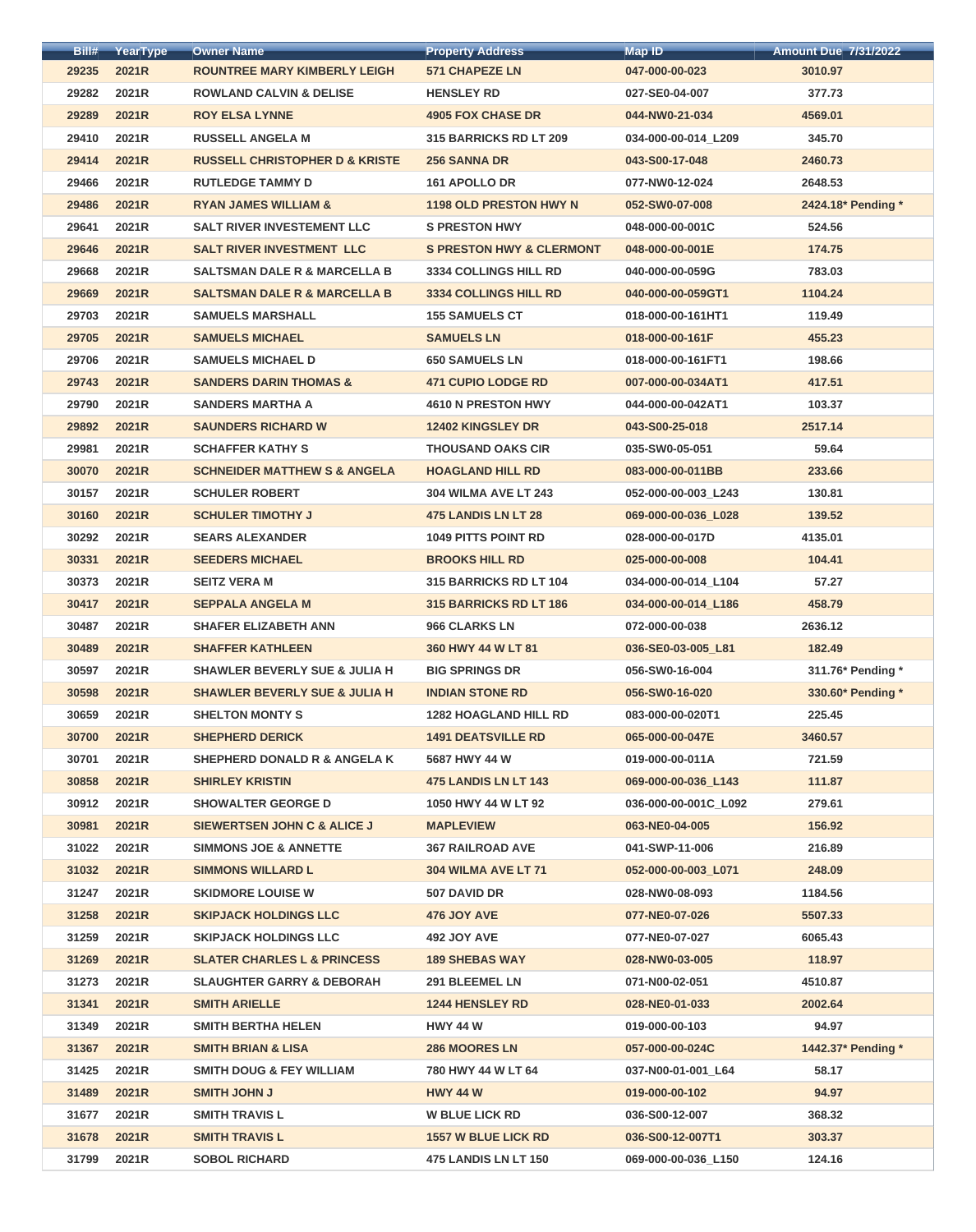| Bill# | YearType | <b>Owner Name</b>                         | <b>Property Address</b>     | <b>Map ID</b>        | <b>Amount Due 7/31/2022</b> |
|-------|----------|-------------------------------------------|-----------------------------|----------------------|-----------------------------|
| 32086 | 2021R    | <b>SPRUILL JIMMY T &amp; SHARLANDA</b>    | <b>524 BERGER FARM DR</b>   | 063-NE0-22-052       | 4564.05                     |
| 32141 | 2021R    | <b>STAFFORD FAMILY INVESTMENTS LL</b>     | <b>1168 RUMMAGE RD</b>      | 084-000-00-005       | 2800.58                     |
| 32186 | 2021R    | <b>STANDRIDGE MELISSA &amp; PHILLIP</b>   | <b>2708 DEATSVILLE RD</b>   | 073-000-00-043CT1    | 462.57                      |
| 32190 | 2021R    | <b>STANLEY BENNIE &amp; DONNA M</b>       | 5159 HWY 44 E               | 054-SE0-08-038       | 3683.82                     |
| 32193 | 2021R    | <b>STANLEY BENNY &amp; MABLE</b>          | <b>190 KINGS LAKE DR</b>    | 028-NW0-02-004       | 726.42* Pending *           |
| 32195 | 2021R    | <b>STANLEY JAMES &amp; JUDY</b>           | <b>KINGS LAKE DR</b>        | 028-NW0-07-012       | 330.60                      |
| 32197 | 2021R    | <b>STANLEY JIM SR &amp; JUDY E</b>        | <b>256 HIGH WATER RD</b>    | 028-000-00-0171      | 3006.25* Pending *          |
| 32198 | 2021R    | <b>STANLEY JIMMY &amp; JUDY</b>           | <b>650 KINGS LAKE DR</b>    | 028-NW0-08-008       | 349.45                      |
| 32200 | 2021R    | <b>STANLEY JIMMY JR</b>                   | <b>166 HESTER ST</b>        | 037-NE0-05-005       | 320.49                      |
| 32202 | 2021R    | <b>STANLEY JOHNNY W</b>                   | 1050 HWY 44 W LT 9          | 036-000-00-001C L009 | 750.74                      |
| 32213 | 2021R    | <b>STANLEY MARCUS</b>                     | <b>304 WILMA AVE LT 216</b> | 052-000-00-003 L216  | 57.27                       |
| 32239 | 2021R    | <b>STARAY FAMILY TRUST</b>                | <b>243 KOOL SPRINGS DR</b>  | 047-SE0-05-001       | 9819.85                     |
| 32242 | 2021R    | <b>STARAY FAMILY TRUST LLC</b>            | <b>161 E SECOND ST</b>      | 037-N00-39-001       | 5761.86                     |
| 32243 | 2021R    | <b>STARAY FAMILY TRUST LLC</b>            | <b>192 LISA DR</b>          | 035-SW0-02-016       | 1572.63                     |
| 32272 | 2021R    | <b>STAYTON JASON</b>                      | 260 JEFFIE LN               | 043-S00-28-003       | 1744.22                     |
| 32302 | 2021R    | <b>STEELE LENORE</b>                      | 304 WILMA AVE LT 89         | 052-000-00-003_L089  | 212.75                      |
| 32332 | 2021R    | <b>STEMLE ANTHONY</b>                     | <b>261 GALWAY DR</b>        | 077-SW0-19-001       | 3828.58                     |
| 32372 | 2021R    | <b>STEVENS EDITH</b>                      | <b>908 COW BRANCH RD</b>    | 007-000-00-008       | 1041.99                     |
| 32492 | 2021R    | <b>STINSON CALEB</b>                      | <b>304 WILMA AVE LT 241</b> | 052-000-00-003_L241  | 173.76                      |
| 32499 | 2021R    | <b>STINSON MARY M</b>                     | 1050 HWY 44 W LT 102        | 036-000-00-001C_L102 | 519.01                      |
| 32500 | 2021R    | <b>STINSON ROY</b>                        | <b>308 ERIN CIR</b>         | 077-WSW-20-009       | 2942.74                     |
| 32585 | 2021R    | <b>STONEGATE HOMES LLC</b>                | <b>BLUFFS EDGE DR</b>       | 063-W00-09-001       | 948.93                      |
| 32592 | 2021R    | <b>STOPHER SAM EST</b>                    | <b>W AIRPORT RD</b>         | 041-WP0-01-002       | 387.51                      |
| 32729 | 2021R    | <b>STREBLE NICHOLAS DAVID</b>             | <b>WEAVERS RUN</b>          | 006-000-00-024X      | 406.01                      |
| 32748 | 2021R    | <b>STRICKLAND CARL</b>                    | 360 HWY 44 W LT 10          | 036-SE0-03-005_L10   | 244.41                      |
| 32762 | 2021R    | <b>STRONG DOUG &amp; SHELLY</b>           | <b>4178 BEECH GROVE RD</b>  | 029-000-00-033T1     | 217.51                      |
| 32767 | 2021R    | <b>STRONG RICHARD</b>                     | 1050 HWY 44 W LT 197        | 036-000-00-001C_L197 | 343.28                      |
| 32790 | 2021R    | <b>STUCKY ROY EMANUEL</b>                 | 338 ADENA DR                | 076-E00-01-008       | 3939.51                     |
| 32863 | 2021R    | <b>SUDDATH RANDALL</b>                    | <b>230 S SKYLINE DR</b>     | 043-NE0-27-016       | 2239.78                     |
| 33148 | 2021R    | <b>SZTANYA KATHY A</b>                    | <b>304 WILMA AVE LT 248</b> | 052-000-00-003_L248  | 139.28                      |
| 33184 | 2021R    | <b>TACKETT AMANDA</b>                     | 1218 HWY 44 W LT 120        | 027-000-00-059_L120  | 279.13                      |
| 33207 | 2021R    | <b>TAMMAC CORPORATION</b>                 | <b>492 BIG VALLEY DR</b>    | 035-SW0-05-021       | 255.21                      |
| 33256 | 2021R    | <b>TAYLOR A L</b>                         | <b>LETTS RD</b>             | 034-000-00-011       | 481.43                      |
| 33278 | 2021R    | <b>TAYLOR CHRISTY D</b>                   | <b>845 APPLE VALLEY WAY</b> | 064-000-00-003A      | 3945.39                     |
| 33279 | 2021R    | <b>TAYLOR DANIEL R &amp; BATAVIA A</b>    | <b>380 KNOB CREEK RD</b>    | 007-000-00-056       | 371.87                      |
| 33305 | 2021R    | <b>TAYLOR JAMES MATTHEW &amp;</b>         | 1218 HWY 44 W LT 65         | 027-000-00-059 L065  | 345.52                      |
| 33312 | 2021R    | <b>TAYLOR JUDY ANN &amp; ERNEST</b>       | <b>1551 MARTIN HILL RD</b>  | 019-000-00-087A      | 1440.08                     |
| 33368 | 2021R    | <b>TEDESCO JOSEPH J</b>                   | <b>475 LANDIS LN LT 53</b>  | 069-000-00-036_L053  | 282.98                      |
| 33369 | 2021R    | <b>TEDROW DARREN GENE &amp;</b>           | <b>220 RED CREST DR</b>     | 036-C00-12-014       | 4012.87                     |
| 33559 | 2021R    | <b>THOMAS MELINDA</b>                     | <b>573 TUTS RD</b>          | 028-000-00-005ET1    | 246.15                      |
| 33582 | 2021R    | <b>THOMAS STEVEN M</b>                    | <b>894 PRYOR VALLEY RD</b>  | 035-SW0-05-005       | 532.09* Pending *           |
| 33591 | 2021R    | <b>THOMAS TINA</b>                        | <b>222 CHARLES CT</b>       | 028-NW0-08-016       | 406.01                      |
| 33619 | 2021R    | <b>THOMPSON ALEXIS &amp; BREWER BLAKE</b> | 304 WILMA AVE LT 211        | 052-000-00-003 L211  | 156.23                      |
| 33625 | 2021R    | <b>THOMPSON BRENDA RENEE</b>              | <b>180 LOVERS LEAP LN</b>   | 057-W00-00-007       | 2051.75                     |
| 33640 | 2021R    | <b>THOMPSON CRYSTAL</b>                   | <b>612 PERKINS LN</b>       | 057-C00-00-005T1     | 801.73                      |
| 33642 | 2021R    | <b>THOMPSON DANIEL &amp; SHEILA</b>       | 711 LETTS RD                | 034-000-00-013D      | 3423.42                     |
| 33699 | 2021R    | <b>THOMPSON JOEL WENDELL</b>              | <b>WOODSDALE RD</b>         | 080-000-00-049       | 123.26                      |
| 33703 | 2021R    | <b>THOMPSON JOSEPH D</b>                  | <b>172 NORWOOD WAY</b>      | 043-NE0-07-024       | 1297.65                     |
| 33705 | 2021R    | <b>THOMPSON JOSEPH LEE &amp; STEPHANI</b> | <b>WILSON RUN RD</b>        | 050-000-00-049U      | 789.38                      |
| 33754 | 2021R    | <b>THOMPSON RICKY T &amp; VICTORIA L</b>  | <b>VELVA DR</b>             | 043-NW0-13-014       | 1889.55* Pending *          |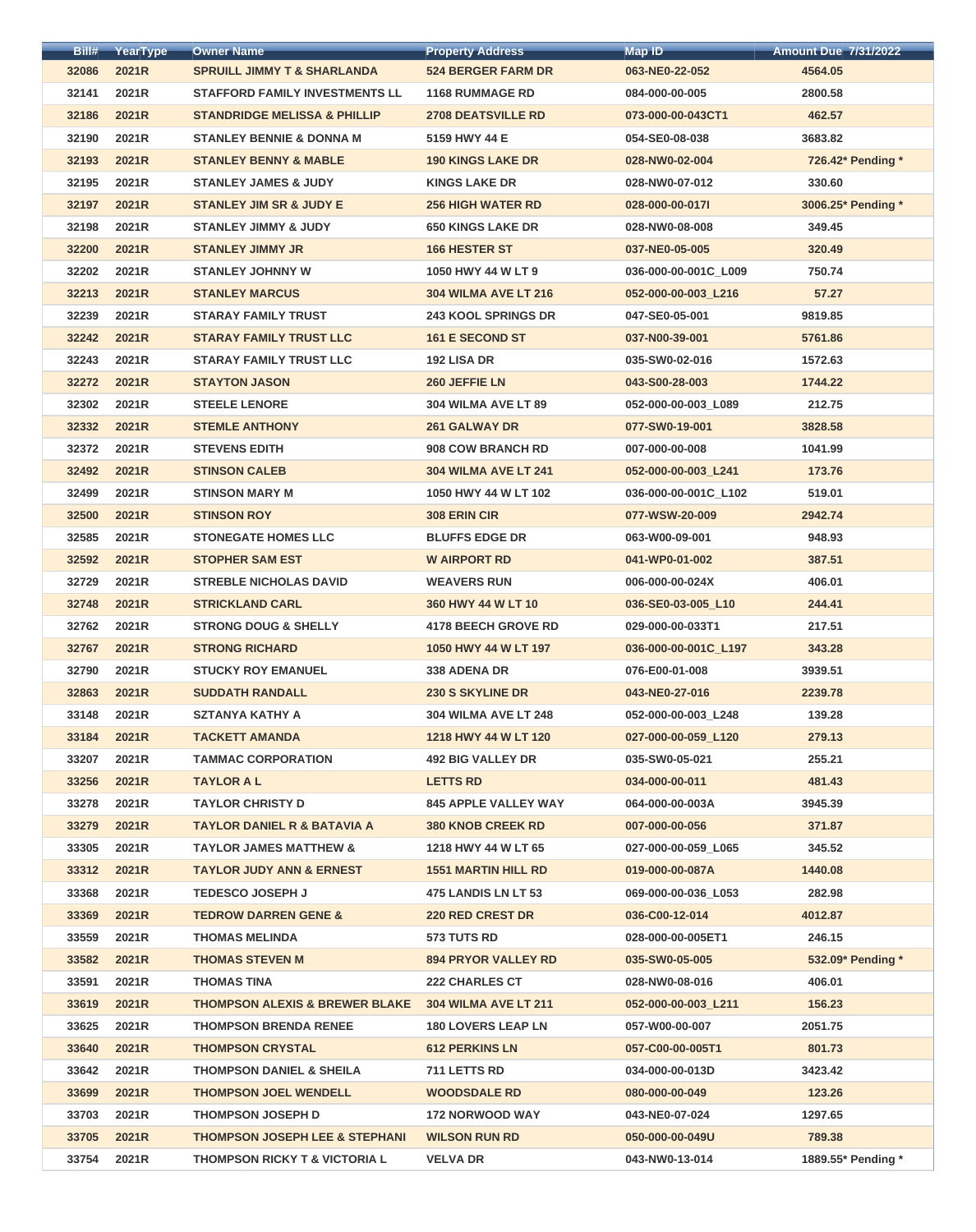| <b>THOMPSON WALTER S</b><br><b>124 GEORGIA AVE</b><br>2671.04<br>33780<br>2021R<br>077-W00-17-028<br>33873<br>2021R<br><b>TILLER LARRY G</b><br>1218 HWY 44 W LT 6<br>027-000-00-059_L006<br>167.17<br>33913<br>2021R<br>111.00<br><b>TINGLE MARY</b><br><b>304 WILMA AVE LT 203</b><br>052-000-00-003_L203<br>34128<br><b>TRAVELS A TRIP L L C</b><br><b>145 CARTER AVE</b><br>1435.23<br>2021R<br>043-000-00-024A<br>2021R<br><b>TROXELL SUZANNE E</b><br>185.48<br>34243<br><b>485 BIG VALLEY DR</b><br>035-SW0-05-018DT1<br>34275<br>2021R<br><b>TRYON MIDGE</b><br><b>3031 BEECH GROVE RD</b><br>664.25* Pending *<br>029-000-00-004<br>34278<br>2021R<br><b>TSE INVESTMENTS LLC</b><br><b>251 PINECREST DR</b><br>330.60<br>026-C00-03-010<br>34372<br>2021R<br>109.76<br><b>TURPIN DEONNA</b><br>475 LANDIS LN LT 94<br>069-000-00-036_L094<br>34450<br><b>301 SANNA DR</b><br>2606.51<br>2021R<br><b>USBANKNA</b><br>043-S00-14-002<br>34491<br>2021R<br>UNDERWOOD CYNTHIA J & JERRY D<br><b>158 SYCAMORE CIR</b><br>041-S00-00-006L<br>2215.40<br>34542<br>2021R<br><b>HWY 44 W</b><br>123.26<br><b>UNKNOWN OWNER</b><br>027-000-00-003A<br>34543<br>2021R<br><b>PENDLETON HILL RD</b><br>47.85<br><b>UNKNOWN OWNER</b><br>006-000-00-052C<br>34627<br>2021R<br><b>VANCE ANDREW G</b><br>304 WILMA AVE LT 18<br>052-000-00-003_L018<br>503.11<br>34657<br><b>VANDERBILT MORTGAGE AND FINANC</b><br>2021R<br>1218 HWY 44 W LT 50<br>027-000-00-059_L050<br>582.70<br>34683<br>2021R<br><b>VANMETER JAMES T III &amp; ANGELA</b><br>930 NEWMAN HILL RD<br>2209.62* Pending *<br>038-000-00-010<br>34693<br>47.85<br>2021R<br><b>VANOVER JOHNNY A JR</b><br>11984 HWY 44 W<br>002-000-00-005ET5<br>34737<br>2021R<br><b>VAUGHN KEITH</b><br><b>1134 RIDGE RD</b><br>055-S00-04-011A<br>442.96<br>34828<br>2021R<br><b>VIERS MARCELLA A</b><br><b>FOREST HILL RD</b><br>460.19<br>037-000-00-060<br><b>VINCENT ROBERT MITCHELL</b><br>34886<br>2021R<br><b>315 BARRICKS RD LT 147</b><br>407.90<br>034-000-00-014_L147<br>34962<br><b>VITTITOW MELISSA</b><br>2021R<br>1218 HWY 44 W LT 54<br>027-000-00-059_L054<br>572.49<br>34965<br>142.10<br>2021R<br><b>VITTITOW RICK</b><br><b>HENSLEY RD</b><br>028-NE0-01-023<br>34969<br>2021R<br><b>VITTITOW THURMAN</b><br><b>185 CREEKSIDE DR</b><br>264.62<br>035-SW0-02-047<br>4608.11<br>35083<br>2021R<br><b>WADDELL MURRELL</b><br>4595 HWY 44 E<br>054-SE0-07-014<br>2021R<br><b>HWY 44 E</b><br>847.61<br>35084<br><b>WADDELL MURRELL &amp;</b><br>063-NE0-08-003<br>59.69<br>35155<br>2021R<br><b>WALDRIDGE GARY A &amp; RHONDA</b><br><b>475 LANDIS LN LT 33</b><br>069-000-00-036_L033<br>35211<br>2021R<br><b>WALKER KENNETH</b><br>1218 HWY 44 W LT 58<br>337.40* Pending *<br>027-000-00-059_L058<br>35236<br>2021R<br><b>WALKER WAYNE &amp; WATTS SHELIA</b><br><b>1613 SKYVIEW RD</b><br>007-000-00-020B<br>2884.87<br>2021R<br>35275<br><b>WALLACE THOMAS A JR &amp; DEBORAH</b><br><b>697 HILLVIEW BLVD</b><br>043-NE0-10-015<br>1433.71<br>35469<br>2021R<br><b>WARE DONALD R JR</b><br>231.96<br><b>304 WILMA AVE LT 185</b><br>052-000-00-003_L185<br>35516<br>2021R<br><b>WARREN DARLENE</b><br><b>400 SHADY LN</b><br>29.30<br>054-000-00-027D<br>168.62<br>35522<br>2021R<br><b>WARREN JAMES</b><br>360 HWY 44 W LT 62<br>036-SE0-03-005 L62<br>35738<br>2021R<br><b>WEATHERFORD RICHARD</b><br><b>SAMPSONS RD</b><br>028-NW0-08-116<br>123.26<br>35823<br>2021R<br><b>WEBER-CURTSINGER CHERYL L</b><br>475 LANDIS LN LT 126<br>59.69<br>069-000-00-036_L126<br>245.79<br>35869<br>2021R<br><b>WEIR WILLIAM G &amp; YANIRO TARA L</b><br><b>226 CREEKSIDE DR</b><br>035-SW0-02-037A<br><b>WESLEY RICK &amp; KIM</b><br><b>733 PITTS POINT RD</b><br>36027<br>2021R<br>027-SW0-04-002T1<br>789.07<br>36126<br>2021R<br><b>WHALIN ELIZABETH</b><br>1050 HWY 44 W LT 209<br>036-000-00-001C L209<br>268.61<br>36177<br>2021R<br><b>WHELAN CONNIE T</b><br><b>12626 SPRING HAVEN CT</b><br>043-SP0-01-176<br>2883.52<br>36283<br>2021R<br><b>WHITE REBECCA</b><br>266.50<br><b>304 WILMA AVE LT 293</b><br>052-000-00-003_L293<br><b>WHITE WILLIAM MICHAEL</b><br>174 KERR LN<br>36302<br>2021R<br>017-000-00-009D<br>877.28 | Bill# | YearType | <b>Owner Name</b> | <b>Property Address</b> | Map ID | <b>Amount Due 7/31/2022</b> |
|---------------------------------------------------------------------------------------------------------------------------------------------------------------------------------------------------------------------------------------------------------------------------------------------------------------------------------------------------------------------------------------------------------------------------------------------------------------------------------------------------------------------------------------------------------------------------------------------------------------------------------------------------------------------------------------------------------------------------------------------------------------------------------------------------------------------------------------------------------------------------------------------------------------------------------------------------------------------------------------------------------------------------------------------------------------------------------------------------------------------------------------------------------------------------------------------------------------------------------------------------------------------------------------------------------------------------------------------------------------------------------------------------------------------------------------------------------------------------------------------------------------------------------------------------------------------------------------------------------------------------------------------------------------------------------------------------------------------------------------------------------------------------------------------------------------------------------------------------------------------------------------------------------------------------------------------------------------------------------------------------------------------------------------------------------------------------------------------------------------------------------------------------------------------------------------------------------------------------------------------------------------------------------------------------------------------------------------------------------------------------------------------------------------------------------------------------------------------------------------------------------------------------------------------------------------------------------------------------------------------------------------------------------------------------------------------------------------------------------------------------------------------------------------------------------------------------------------------------------------------------------------------------------------------------------------------------------------------------------------------------------------------------------------------------------------------------------------------------------------------------------------------------------------------------------------------------------------------------------------------------------------------------------------------------------------------------------------------------------------------------------------------------------------------------------------------------------------------------------------------------------------------------------------------------------------------------------------------------------------------------------------------------------------------------------------------------------------------------------------------------------------------------------------------------------------------------------------------------------------------------------------------------------------------------------------------------------------------------------------------------------------------------------------------------------------------------------------------------------------------------------------------------------------------------------------------------|-------|----------|-------------------|-------------------------|--------|-----------------------------|
|                                                                                                                                                                                                                                                                                                                                                                                                                                                                                                                                                                                                                                                                                                                                                                                                                                                                                                                                                                                                                                                                                                                                                                                                                                                                                                                                                                                                                                                                                                                                                                                                                                                                                                                                                                                                                                                                                                                                                                                                                                                                                                                                                                                                                                                                                                                                                                                                                                                                                                                                                                                                                                                                                                                                                                                                                                                                                                                                                                                                                                                                                                                                                                                                                                                                                                                                                                                                                                                                                                                                                                                                                                                                                                                                                                                                                                                                                                                                                                                                                                                                                                                                                                                                   |       |          |                   |                         |        |                             |
|                                                                                                                                                                                                                                                                                                                                                                                                                                                                                                                                                                                                                                                                                                                                                                                                                                                                                                                                                                                                                                                                                                                                                                                                                                                                                                                                                                                                                                                                                                                                                                                                                                                                                                                                                                                                                                                                                                                                                                                                                                                                                                                                                                                                                                                                                                                                                                                                                                                                                                                                                                                                                                                                                                                                                                                                                                                                                                                                                                                                                                                                                                                                                                                                                                                                                                                                                                                                                                                                                                                                                                                                                                                                                                                                                                                                                                                                                                                                                                                                                                                                                                                                                                                                   |       |          |                   |                         |        |                             |
|                                                                                                                                                                                                                                                                                                                                                                                                                                                                                                                                                                                                                                                                                                                                                                                                                                                                                                                                                                                                                                                                                                                                                                                                                                                                                                                                                                                                                                                                                                                                                                                                                                                                                                                                                                                                                                                                                                                                                                                                                                                                                                                                                                                                                                                                                                                                                                                                                                                                                                                                                                                                                                                                                                                                                                                                                                                                                                                                                                                                                                                                                                                                                                                                                                                                                                                                                                                                                                                                                                                                                                                                                                                                                                                                                                                                                                                                                                                                                                                                                                                                                                                                                                                                   |       |          |                   |                         |        |                             |
|                                                                                                                                                                                                                                                                                                                                                                                                                                                                                                                                                                                                                                                                                                                                                                                                                                                                                                                                                                                                                                                                                                                                                                                                                                                                                                                                                                                                                                                                                                                                                                                                                                                                                                                                                                                                                                                                                                                                                                                                                                                                                                                                                                                                                                                                                                                                                                                                                                                                                                                                                                                                                                                                                                                                                                                                                                                                                                                                                                                                                                                                                                                                                                                                                                                                                                                                                                                                                                                                                                                                                                                                                                                                                                                                                                                                                                                                                                                                                                                                                                                                                                                                                                                                   |       |          |                   |                         |        |                             |
|                                                                                                                                                                                                                                                                                                                                                                                                                                                                                                                                                                                                                                                                                                                                                                                                                                                                                                                                                                                                                                                                                                                                                                                                                                                                                                                                                                                                                                                                                                                                                                                                                                                                                                                                                                                                                                                                                                                                                                                                                                                                                                                                                                                                                                                                                                                                                                                                                                                                                                                                                                                                                                                                                                                                                                                                                                                                                                                                                                                                                                                                                                                                                                                                                                                                                                                                                                                                                                                                                                                                                                                                                                                                                                                                                                                                                                                                                                                                                                                                                                                                                                                                                                                                   |       |          |                   |                         |        |                             |
|                                                                                                                                                                                                                                                                                                                                                                                                                                                                                                                                                                                                                                                                                                                                                                                                                                                                                                                                                                                                                                                                                                                                                                                                                                                                                                                                                                                                                                                                                                                                                                                                                                                                                                                                                                                                                                                                                                                                                                                                                                                                                                                                                                                                                                                                                                                                                                                                                                                                                                                                                                                                                                                                                                                                                                                                                                                                                                                                                                                                                                                                                                                                                                                                                                                                                                                                                                                                                                                                                                                                                                                                                                                                                                                                                                                                                                                                                                                                                                                                                                                                                                                                                                                                   |       |          |                   |                         |        |                             |
|                                                                                                                                                                                                                                                                                                                                                                                                                                                                                                                                                                                                                                                                                                                                                                                                                                                                                                                                                                                                                                                                                                                                                                                                                                                                                                                                                                                                                                                                                                                                                                                                                                                                                                                                                                                                                                                                                                                                                                                                                                                                                                                                                                                                                                                                                                                                                                                                                                                                                                                                                                                                                                                                                                                                                                                                                                                                                                                                                                                                                                                                                                                                                                                                                                                                                                                                                                                                                                                                                                                                                                                                                                                                                                                                                                                                                                                                                                                                                                                                                                                                                                                                                                                                   |       |          |                   |                         |        |                             |
|                                                                                                                                                                                                                                                                                                                                                                                                                                                                                                                                                                                                                                                                                                                                                                                                                                                                                                                                                                                                                                                                                                                                                                                                                                                                                                                                                                                                                                                                                                                                                                                                                                                                                                                                                                                                                                                                                                                                                                                                                                                                                                                                                                                                                                                                                                                                                                                                                                                                                                                                                                                                                                                                                                                                                                                                                                                                                                                                                                                                                                                                                                                                                                                                                                                                                                                                                                                                                                                                                                                                                                                                                                                                                                                                                                                                                                                                                                                                                                                                                                                                                                                                                                                                   |       |          |                   |                         |        |                             |
|                                                                                                                                                                                                                                                                                                                                                                                                                                                                                                                                                                                                                                                                                                                                                                                                                                                                                                                                                                                                                                                                                                                                                                                                                                                                                                                                                                                                                                                                                                                                                                                                                                                                                                                                                                                                                                                                                                                                                                                                                                                                                                                                                                                                                                                                                                                                                                                                                                                                                                                                                                                                                                                                                                                                                                                                                                                                                                                                                                                                                                                                                                                                                                                                                                                                                                                                                                                                                                                                                                                                                                                                                                                                                                                                                                                                                                                                                                                                                                                                                                                                                                                                                                                                   |       |          |                   |                         |        |                             |
|                                                                                                                                                                                                                                                                                                                                                                                                                                                                                                                                                                                                                                                                                                                                                                                                                                                                                                                                                                                                                                                                                                                                                                                                                                                                                                                                                                                                                                                                                                                                                                                                                                                                                                                                                                                                                                                                                                                                                                                                                                                                                                                                                                                                                                                                                                                                                                                                                                                                                                                                                                                                                                                                                                                                                                                                                                                                                                                                                                                                                                                                                                                                                                                                                                                                                                                                                                                                                                                                                                                                                                                                                                                                                                                                                                                                                                                                                                                                                                                                                                                                                                                                                                                                   |       |          |                   |                         |        |                             |
|                                                                                                                                                                                                                                                                                                                                                                                                                                                                                                                                                                                                                                                                                                                                                                                                                                                                                                                                                                                                                                                                                                                                                                                                                                                                                                                                                                                                                                                                                                                                                                                                                                                                                                                                                                                                                                                                                                                                                                                                                                                                                                                                                                                                                                                                                                                                                                                                                                                                                                                                                                                                                                                                                                                                                                                                                                                                                                                                                                                                                                                                                                                                                                                                                                                                                                                                                                                                                                                                                                                                                                                                                                                                                                                                                                                                                                                                                                                                                                                                                                                                                                                                                                                                   |       |          |                   |                         |        |                             |
|                                                                                                                                                                                                                                                                                                                                                                                                                                                                                                                                                                                                                                                                                                                                                                                                                                                                                                                                                                                                                                                                                                                                                                                                                                                                                                                                                                                                                                                                                                                                                                                                                                                                                                                                                                                                                                                                                                                                                                                                                                                                                                                                                                                                                                                                                                                                                                                                                                                                                                                                                                                                                                                                                                                                                                                                                                                                                                                                                                                                                                                                                                                                                                                                                                                                                                                                                                                                                                                                                                                                                                                                                                                                                                                                                                                                                                                                                                                                                                                                                                                                                                                                                                                                   |       |          |                   |                         |        |                             |
|                                                                                                                                                                                                                                                                                                                                                                                                                                                                                                                                                                                                                                                                                                                                                                                                                                                                                                                                                                                                                                                                                                                                                                                                                                                                                                                                                                                                                                                                                                                                                                                                                                                                                                                                                                                                                                                                                                                                                                                                                                                                                                                                                                                                                                                                                                                                                                                                                                                                                                                                                                                                                                                                                                                                                                                                                                                                                                                                                                                                                                                                                                                                                                                                                                                                                                                                                                                                                                                                                                                                                                                                                                                                                                                                                                                                                                                                                                                                                                                                                                                                                                                                                                                                   |       |          |                   |                         |        |                             |
|                                                                                                                                                                                                                                                                                                                                                                                                                                                                                                                                                                                                                                                                                                                                                                                                                                                                                                                                                                                                                                                                                                                                                                                                                                                                                                                                                                                                                                                                                                                                                                                                                                                                                                                                                                                                                                                                                                                                                                                                                                                                                                                                                                                                                                                                                                                                                                                                                                                                                                                                                                                                                                                                                                                                                                                                                                                                                                                                                                                                                                                                                                                                                                                                                                                                                                                                                                                                                                                                                                                                                                                                                                                                                                                                                                                                                                                                                                                                                                                                                                                                                                                                                                                                   |       |          |                   |                         |        |                             |
|                                                                                                                                                                                                                                                                                                                                                                                                                                                                                                                                                                                                                                                                                                                                                                                                                                                                                                                                                                                                                                                                                                                                                                                                                                                                                                                                                                                                                                                                                                                                                                                                                                                                                                                                                                                                                                                                                                                                                                                                                                                                                                                                                                                                                                                                                                                                                                                                                                                                                                                                                                                                                                                                                                                                                                                                                                                                                                                                                                                                                                                                                                                                                                                                                                                                                                                                                                                                                                                                                                                                                                                                                                                                                                                                                                                                                                                                                                                                                                                                                                                                                                                                                                                                   |       |          |                   |                         |        |                             |
|                                                                                                                                                                                                                                                                                                                                                                                                                                                                                                                                                                                                                                                                                                                                                                                                                                                                                                                                                                                                                                                                                                                                                                                                                                                                                                                                                                                                                                                                                                                                                                                                                                                                                                                                                                                                                                                                                                                                                                                                                                                                                                                                                                                                                                                                                                                                                                                                                                                                                                                                                                                                                                                                                                                                                                                                                                                                                                                                                                                                                                                                                                                                                                                                                                                                                                                                                                                                                                                                                                                                                                                                                                                                                                                                                                                                                                                                                                                                                                                                                                                                                                                                                                                                   |       |          |                   |                         |        |                             |
|                                                                                                                                                                                                                                                                                                                                                                                                                                                                                                                                                                                                                                                                                                                                                                                                                                                                                                                                                                                                                                                                                                                                                                                                                                                                                                                                                                                                                                                                                                                                                                                                                                                                                                                                                                                                                                                                                                                                                                                                                                                                                                                                                                                                                                                                                                                                                                                                                                                                                                                                                                                                                                                                                                                                                                                                                                                                                                                                                                                                                                                                                                                                                                                                                                                                                                                                                                                                                                                                                                                                                                                                                                                                                                                                                                                                                                                                                                                                                                                                                                                                                                                                                                                                   |       |          |                   |                         |        |                             |
|                                                                                                                                                                                                                                                                                                                                                                                                                                                                                                                                                                                                                                                                                                                                                                                                                                                                                                                                                                                                                                                                                                                                                                                                                                                                                                                                                                                                                                                                                                                                                                                                                                                                                                                                                                                                                                                                                                                                                                                                                                                                                                                                                                                                                                                                                                                                                                                                                                                                                                                                                                                                                                                                                                                                                                                                                                                                                                                                                                                                                                                                                                                                                                                                                                                                                                                                                                                                                                                                                                                                                                                                                                                                                                                                                                                                                                                                                                                                                                                                                                                                                                                                                                                                   |       |          |                   |                         |        |                             |
|                                                                                                                                                                                                                                                                                                                                                                                                                                                                                                                                                                                                                                                                                                                                                                                                                                                                                                                                                                                                                                                                                                                                                                                                                                                                                                                                                                                                                                                                                                                                                                                                                                                                                                                                                                                                                                                                                                                                                                                                                                                                                                                                                                                                                                                                                                                                                                                                                                                                                                                                                                                                                                                                                                                                                                                                                                                                                                                                                                                                                                                                                                                                                                                                                                                                                                                                                                                                                                                                                                                                                                                                                                                                                                                                                                                                                                                                                                                                                                                                                                                                                                                                                                                                   |       |          |                   |                         |        |                             |
|                                                                                                                                                                                                                                                                                                                                                                                                                                                                                                                                                                                                                                                                                                                                                                                                                                                                                                                                                                                                                                                                                                                                                                                                                                                                                                                                                                                                                                                                                                                                                                                                                                                                                                                                                                                                                                                                                                                                                                                                                                                                                                                                                                                                                                                                                                                                                                                                                                                                                                                                                                                                                                                                                                                                                                                                                                                                                                                                                                                                                                                                                                                                                                                                                                                                                                                                                                                                                                                                                                                                                                                                                                                                                                                                                                                                                                                                                                                                                                                                                                                                                                                                                                                                   |       |          |                   |                         |        |                             |
|                                                                                                                                                                                                                                                                                                                                                                                                                                                                                                                                                                                                                                                                                                                                                                                                                                                                                                                                                                                                                                                                                                                                                                                                                                                                                                                                                                                                                                                                                                                                                                                                                                                                                                                                                                                                                                                                                                                                                                                                                                                                                                                                                                                                                                                                                                                                                                                                                                                                                                                                                                                                                                                                                                                                                                                                                                                                                                                                                                                                                                                                                                                                                                                                                                                                                                                                                                                                                                                                                                                                                                                                                                                                                                                                                                                                                                                                                                                                                                                                                                                                                                                                                                                                   |       |          |                   |                         |        |                             |
|                                                                                                                                                                                                                                                                                                                                                                                                                                                                                                                                                                                                                                                                                                                                                                                                                                                                                                                                                                                                                                                                                                                                                                                                                                                                                                                                                                                                                                                                                                                                                                                                                                                                                                                                                                                                                                                                                                                                                                                                                                                                                                                                                                                                                                                                                                                                                                                                                                                                                                                                                                                                                                                                                                                                                                                                                                                                                                                                                                                                                                                                                                                                                                                                                                                                                                                                                                                                                                                                                                                                                                                                                                                                                                                                                                                                                                                                                                                                                                                                                                                                                                                                                                                                   |       |          |                   |                         |        |                             |
|                                                                                                                                                                                                                                                                                                                                                                                                                                                                                                                                                                                                                                                                                                                                                                                                                                                                                                                                                                                                                                                                                                                                                                                                                                                                                                                                                                                                                                                                                                                                                                                                                                                                                                                                                                                                                                                                                                                                                                                                                                                                                                                                                                                                                                                                                                                                                                                                                                                                                                                                                                                                                                                                                                                                                                                                                                                                                                                                                                                                                                                                                                                                                                                                                                                                                                                                                                                                                                                                                                                                                                                                                                                                                                                                                                                                                                                                                                                                                                                                                                                                                                                                                                                                   |       |          |                   |                         |        |                             |
|                                                                                                                                                                                                                                                                                                                                                                                                                                                                                                                                                                                                                                                                                                                                                                                                                                                                                                                                                                                                                                                                                                                                                                                                                                                                                                                                                                                                                                                                                                                                                                                                                                                                                                                                                                                                                                                                                                                                                                                                                                                                                                                                                                                                                                                                                                                                                                                                                                                                                                                                                                                                                                                                                                                                                                                                                                                                                                                                                                                                                                                                                                                                                                                                                                                                                                                                                                                                                                                                                                                                                                                                                                                                                                                                                                                                                                                                                                                                                                                                                                                                                                                                                                                                   |       |          |                   |                         |        |                             |
|                                                                                                                                                                                                                                                                                                                                                                                                                                                                                                                                                                                                                                                                                                                                                                                                                                                                                                                                                                                                                                                                                                                                                                                                                                                                                                                                                                                                                                                                                                                                                                                                                                                                                                                                                                                                                                                                                                                                                                                                                                                                                                                                                                                                                                                                                                                                                                                                                                                                                                                                                                                                                                                                                                                                                                                                                                                                                                                                                                                                                                                                                                                                                                                                                                                                                                                                                                                                                                                                                                                                                                                                                                                                                                                                                                                                                                                                                                                                                                                                                                                                                                                                                                                                   |       |          |                   |                         |        |                             |
|                                                                                                                                                                                                                                                                                                                                                                                                                                                                                                                                                                                                                                                                                                                                                                                                                                                                                                                                                                                                                                                                                                                                                                                                                                                                                                                                                                                                                                                                                                                                                                                                                                                                                                                                                                                                                                                                                                                                                                                                                                                                                                                                                                                                                                                                                                                                                                                                                                                                                                                                                                                                                                                                                                                                                                                                                                                                                                                                                                                                                                                                                                                                                                                                                                                                                                                                                                                                                                                                                                                                                                                                                                                                                                                                                                                                                                                                                                                                                                                                                                                                                                                                                                                                   |       |          |                   |                         |        |                             |
|                                                                                                                                                                                                                                                                                                                                                                                                                                                                                                                                                                                                                                                                                                                                                                                                                                                                                                                                                                                                                                                                                                                                                                                                                                                                                                                                                                                                                                                                                                                                                                                                                                                                                                                                                                                                                                                                                                                                                                                                                                                                                                                                                                                                                                                                                                                                                                                                                                                                                                                                                                                                                                                                                                                                                                                                                                                                                                                                                                                                                                                                                                                                                                                                                                                                                                                                                                                                                                                                                                                                                                                                                                                                                                                                                                                                                                                                                                                                                                                                                                                                                                                                                                                                   |       |          |                   |                         |        |                             |
|                                                                                                                                                                                                                                                                                                                                                                                                                                                                                                                                                                                                                                                                                                                                                                                                                                                                                                                                                                                                                                                                                                                                                                                                                                                                                                                                                                                                                                                                                                                                                                                                                                                                                                                                                                                                                                                                                                                                                                                                                                                                                                                                                                                                                                                                                                                                                                                                                                                                                                                                                                                                                                                                                                                                                                                                                                                                                                                                                                                                                                                                                                                                                                                                                                                                                                                                                                                                                                                                                                                                                                                                                                                                                                                                                                                                                                                                                                                                                                                                                                                                                                                                                                                                   |       |          |                   |                         |        |                             |
|                                                                                                                                                                                                                                                                                                                                                                                                                                                                                                                                                                                                                                                                                                                                                                                                                                                                                                                                                                                                                                                                                                                                                                                                                                                                                                                                                                                                                                                                                                                                                                                                                                                                                                                                                                                                                                                                                                                                                                                                                                                                                                                                                                                                                                                                                                                                                                                                                                                                                                                                                                                                                                                                                                                                                                                                                                                                                                                                                                                                                                                                                                                                                                                                                                                                                                                                                                                                                                                                                                                                                                                                                                                                                                                                                                                                                                                                                                                                                                                                                                                                                                                                                                                                   |       |          |                   |                         |        |                             |
|                                                                                                                                                                                                                                                                                                                                                                                                                                                                                                                                                                                                                                                                                                                                                                                                                                                                                                                                                                                                                                                                                                                                                                                                                                                                                                                                                                                                                                                                                                                                                                                                                                                                                                                                                                                                                                                                                                                                                                                                                                                                                                                                                                                                                                                                                                                                                                                                                                                                                                                                                                                                                                                                                                                                                                                                                                                                                                                                                                                                                                                                                                                                                                                                                                                                                                                                                                                                                                                                                                                                                                                                                                                                                                                                                                                                                                                                                                                                                                                                                                                                                                                                                                                                   |       |          |                   |                         |        |                             |
|                                                                                                                                                                                                                                                                                                                                                                                                                                                                                                                                                                                                                                                                                                                                                                                                                                                                                                                                                                                                                                                                                                                                                                                                                                                                                                                                                                                                                                                                                                                                                                                                                                                                                                                                                                                                                                                                                                                                                                                                                                                                                                                                                                                                                                                                                                                                                                                                                                                                                                                                                                                                                                                                                                                                                                                                                                                                                                                                                                                                                                                                                                                                                                                                                                                                                                                                                                                                                                                                                                                                                                                                                                                                                                                                                                                                                                                                                                                                                                                                                                                                                                                                                                                                   |       |          |                   |                         |        |                             |
|                                                                                                                                                                                                                                                                                                                                                                                                                                                                                                                                                                                                                                                                                                                                                                                                                                                                                                                                                                                                                                                                                                                                                                                                                                                                                                                                                                                                                                                                                                                                                                                                                                                                                                                                                                                                                                                                                                                                                                                                                                                                                                                                                                                                                                                                                                                                                                                                                                                                                                                                                                                                                                                                                                                                                                                                                                                                                                                                                                                                                                                                                                                                                                                                                                                                                                                                                                                                                                                                                                                                                                                                                                                                                                                                                                                                                                                                                                                                                                                                                                                                                                                                                                                                   |       |          |                   |                         |        |                             |
|                                                                                                                                                                                                                                                                                                                                                                                                                                                                                                                                                                                                                                                                                                                                                                                                                                                                                                                                                                                                                                                                                                                                                                                                                                                                                                                                                                                                                                                                                                                                                                                                                                                                                                                                                                                                                                                                                                                                                                                                                                                                                                                                                                                                                                                                                                                                                                                                                                                                                                                                                                                                                                                                                                                                                                                                                                                                                                                                                                                                                                                                                                                                                                                                                                                                                                                                                                                                                                                                                                                                                                                                                                                                                                                                                                                                                                                                                                                                                                                                                                                                                                                                                                                                   |       |          |                   |                         |        |                             |
|                                                                                                                                                                                                                                                                                                                                                                                                                                                                                                                                                                                                                                                                                                                                                                                                                                                                                                                                                                                                                                                                                                                                                                                                                                                                                                                                                                                                                                                                                                                                                                                                                                                                                                                                                                                                                                                                                                                                                                                                                                                                                                                                                                                                                                                                                                                                                                                                                                                                                                                                                                                                                                                                                                                                                                                                                                                                                                                                                                                                                                                                                                                                                                                                                                                                                                                                                                                                                                                                                                                                                                                                                                                                                                                                                                                                                                                                                                                                                                                                                                                                                                                                                                                                   |       |          |                   |                         |        |                             |
|                                                                                                                                                                                                                                                                                                                                                                                                                                                                                                                                                                                                                                                                                                                                                                                                                                                                                                                                                                                                                                                                                                                                                                                                                                                                                                                                                                                                                                                                                                                                                                                                                                                                                                                                                                                                                                                                                                                                                                                                                                                                                                                                                                                                                                                                                                                                                                                                                                                                                                                                                                                                                                                                                                                                                                                                                                                                                                                                                                                                                                                                                                                                                                                                                                                                                                                                                                                                                                                                                                                                                                                                                                                                                                                                                                                                                                                                                                                                                                                                                                                                                                                                                                                                   |       |          |                   |                         |        |                             |
|                                                                                                                                                                                                                                                                                                                                                                                                                                                                                                                                                                                                                                                                                                                                                                                                                                                                                                                                                                                                                                                                                                                                                                                                                                                                                                                                                                                                                                                                                                                                                                                                                                                                                                                                                                                                                                                                                                                                                                                                                                                                                                                                                                                                                                                                                                                                                                                                                                                                                                                                                                                                                                                                                                                                                                                                                                                                                                                                                                                                                                                                                                                                                                                                                                                                                                                                                                                                                                                                                                                                                                                                                                                                                                                                                                                                                                                                                                                                                                                                                                                                                                                                                                                                   |       |          |                   |                         |        |                             |
|                                                                                                                                                                                                                                                                                                                                                                                                                                                                                                                                                                                                                                                                                                                                                                                                                                                                                                                                                                                                                                                                                                                                                                                                                                                                                                                                                                                                                                                                                                                                                                                                                                                                                                                                                                                                                                                                                                                                                                                                                                                                                                                                                                                                                                                                                                                                                                                                                                                                                                                                                                                                                                                                                                                                                                                                                                                                                                                                                                                                                                                                                                                                                                                                                                                                                                                                                                                                                                                                                                                                                                                                                                                                                                                                                                                                                                                                                                                                                                                                                                                                                                                                                                                                   |       |          |                   |                         |        |                             |
|                                                                                                                                                                                                                                                                                                                                                                                                                                                                                                                                                                                                                                                                                                                                                                                                                                                                                                                                                                                                                                                                                                                                                                                                                                                                                                                                                                                                                                                                                                                                                                                                                                                                                                                                                                                                                                                                                                                                                                                                                                                                                                                                                                                                                                                                                                                                                                                                                                                                                                                                                                                                                                                                                                                                                                                                                                                                                                                                                                                                                                                                                                                                                                                                                                                                                                                                                                                                                                                                                                                                                                                                                                                                                                                                                                                                                                                                                                                                                                                                                                                                                                                                                                                                   |       |          |                   |                         |        |                             |
|                                                                                                                                                                                                                                                                                                                                                                                                                                                                                                                                                                                                                                                                                                                                                                                                                                                                                                                                                                                                                                                                                                                                                                                                                                                                                                                                                                                                                                                                                                                                                                                                                                                                                                                                                                                                                                                                                                                                                                                                                                                                                                                                                                                                                                                                                                                                                                                                                                                                                                                                                                                                                                                                                                                                                                                                                                                                                                                                                                                                                                                                                                                                                                                                                                                                                                                                                                                                                                                                                                                                                                                                                                                                                                                                                                                                                                                                                                                                                                                                                                                                                                                                                                                                   |       |          |                   |                         |        |                             |
| 2021R<br><b>290 N STEEDLAND DR</b><br>36319<br><b>WHITEHOUSE JAMES A &amp; ISAACS MA</b><br>043-S00-22-034<br>2932.01                                                                                                                                                                                                                                                                                                                                                                                                                                                                                                                                                                                                                                                                                                                                                                                                                                                                                                                                                                                                                                                                                                                                                                                                                                                                                                                                                                                                                                                                                                                                                                                                                                                                                                                                                                                                                                                                                                                                                                                                                                                                                                                                                                                                                                                                                                                                                                                                                                                                                                                                                                                                                                                                                                                                                                                                                                                                                                                                                                                                                                                                                                                                                                                                                                                                                                                                                                                                                                                                                                                                                                                                                                                                                                                                                                                                                                                                                                                                                                                                                                                                             |       |          |                   |                         |        |                             |
| 2021R<br><b>WHITTAKER RICHARD K &amp; KATHY J</b><br><b>213 HEMLOCK DR</b><br>566.25* Pending *<br>36386<br>036-S00-15-001                                                                                                                                                                                                                                                                                                                                                                                                                                                                                                                                                                                                                                                                                                                                                                                                                                                                                                                                                                                                                                                                                                                                                                                                                                                                                                                                                                                                                                                                                                                                                                                                                                                                                                                                                                                                                                                                                                                                                                                                                                                                                                                                                                                                                                                                                                                                                                                                                                                                                                                                                                                                                                                                                                                                                                                                                                                                                                                                                                                                                                                                                                                                                                                                                                                                                                                                                                                                                                                                                                                                                                                                                                                                                                                                                                                                                                                                                                                                                                                                                                                                        |       |          |                   |                         |        |                             |
| 2021R<br><b>WHOBREY JAMES &amp; ALMA</b><br><b>313 JACKIE WAY</b><br>36415<br>045-SW0-01-026<br>2786.62                                                                                                                                                                                                                                                                                                                                                                                                                                                                                                                                                                                                                                                                                                                                                                                                                                                                                                                                                                                                                                                                                                                                                                                                                                                                                                                                                                                                                                                                                                                                                                                                                                                                                                                                                                                                                                                                                                                                                                                                                                                                                                                                                                                                                                                                                                                                                                                                                                                                                                                                                                                                                                                                                                                                                                                                                                                                                                                                                                                                                                                                                                                                                                                                                                                                                                                                                                                                                                                                                                                                                                                                                                                                                                                                                                                                                                                                                                                                                                                                                                                                                           |       |          |                   |                         |        |                             |
| 36545<br>2021R<br>1218 HWY 44 W LT 3<br>406.39<br><b>WILKINSON JOYCE</b><br>027-000-00-059 L003                                                                                                                                                                                                                                                                                                                                                                                                                                                                                                                                                                                                                                                                                                                                                                                                                                                                                                                                                                                                                                                                                                                                                                                                                                                                                                                                                                                                                                                                                                                                                                                                                                                                                                                                                                                                                                                                                                                                                                                                                                                                                                                                                                                                                                                                                                                                                                                                                                                                                                                                                                                                                                                                                                                                                                                                                                                                                                                                                                                                                                                                                                                                                                                                                                                                                                                                                                                                                                                                                                                                                                                                                                                                                                                                                                                                                                                                                                                                                                                                                                                                                                   |       |          |                   |                         |        |                             |
| 36606<br>2021R<br><b>WILLIAMS ERNON &amp; BARBARA J</b><br><b>ALPAR LN</b><br>063-000-00-009<br>1072.72                                                                                                                                                                                                                                                                                                                                                                                                                                                                                                                                                                                                                                                                                                                                                                                                                                                                                                                                                                                                                                                                                                                                                                                                                                                                                                                                                                                                                                                                                                                                                                                                                                                                                                                                                                                                                                                                                                                                                                                                                                                                                                                                                                                                                                                                                                                                                                                                                                                                                                                                                                                                                                                                                                                                                                                                                                                                                                                                                                                                                                                                                                                                                                                                                                                                                                                                                                                                                                                                                                                                                                                                                                                                                                                                                                                                                                                                                                                                                                                                                                                                                           |       |          |                   |                         |        |                             |
| 36688<br>2021R<br><b>WILLIAMS ROGER S &amp; MONA L</b><br><b>W TRIANGLE LN</b><br>043-NW0-05-009<br>406.01                                                                                                                                                                                                                                                                                                                                                                                                                                                                                                                                                                                                                                                                                                                                                                                                                                                                                                                                                                                                                                                                                                                                                                                                                                                                                                                                                                                                                                                                                                                                                                                                                                                                                                                                                                                                                                                                                                                                                                                                                                                                                                                                                                                                                                                                                                                                                                                                                                                                                                                                                                                                                                                                                                                                                                                                                                                                                                                                                                                                                                                                                                                                                                                                                                                                                                                                                                                                                                                                                                                                                                                                                                                                                                                                                                                                                                                                                                                                                                                                                                                                                        |       |          |                   |                         |        |                             |
| 2021R<br><b>WILLIAMS TERRY DEAN SR</b><br><b>749 HENSLEY RD</b><br>3093.15<br>36706<br>027-SE0-04-006                                                                                                                                                                                                                                                                                                                                                                                                                                                                                                                                                                                                                                                                                                                                                                                                                                                                                                                                                                                                                                                                                                                                                                                                                                                                                                                                                                                                                                                                                                                                                                                                                                                                                                                                                                                                                                                                                                                                                                                                                                                                                                                                                                                                                                                                                                                                                                                                                                                                                                                                                                                                                                                                                                                                                                                                                                                                                                                                                                                                                                                                                                                                                                                                                                                                                                                                                                                                                                                                                                                                                                                                                                                                                                                                                                                                                                                                                                                                                                                                                                                                                             |       |          |                   |                         |        |                             |
| 36708<br>2021R<br><b>WILLIAMS THOMAS &amp; CHRISTY</b><br><b>295 RUSTIC LN</b><br>2884.18<br>073-000-00-012                                                                                                                                                                                                                                                                                                                                                                                                                                                                                                                                                                                                                                                                                                                                                                                                                                                                                                                                                                                                                                                                                                                                                                                                                                                                                                                                                                                                                                                                                                                                                                                                                                                                                                                                                                                                                                                                                                                                                                                                                                                                                                                                                                                                                                                                                                                                                                                                                                                                                                                                                                                                                                                                                                                                                                                                                                                                                                                                                                                                                                                                                                                                                                                                                                                                                                                                                                                                                                                                                                                                                                                                                                                                                                                                                                                                                                                                                                                                                                                                                                                                                       |       |          |                   |                         |        |                             |
| 1741.71<br>36710<br>2021R<br><b>WILLIAMS TOMMY L &amp; CHRISTY R</b><br><b>1980 MARTIN HILL RD</b><br>018-000-00-134                                                                                                                                                                                                                                                                                                                                                                                                                                                                                                                                                                                                                                                                                                                                                                                                                                                                                                                                                                                                                                                                                                                                                                                                                                                                                                                                                                                                                                                                                                                                                                                                                                                                                                                                                                                                                                                                                                                                                                                                                                                                                                                                                                                                                                                                                                                                                                                                                                                                                                                                                                                                                                                                                                                                                                                                                                                                                                                                                                                                                                                                                                                                                                                                                                                                                                                                                                                                                                                                                                                                                                                                                                                                                                                                                                                                                                                                                                                                                                                                                                                                              |       |          |                   |                         |        |                             |
| 3568.36<br>36817<br>2021R<br><b>WILSON CHRISTOPHER JR</b><br><b>735 N BUCKMAN ST</b><br>036-SE0-06-003                                                                                                                                                                                                                                                                                                                                                                                                                                                                                                                                                                                                                                                                                                                                                                                                                                                                                                                                                                                                                                                                                                                                                                                                                                                                                                                                                                                                                                                                                                                                                                                                                                                                                                                                                                                                                                                                                                                                                                                                                                                                                                                                                                                                                                                                                                                                                                                                                                                                                                                                                                                                                                                                                                                                                                                                                                                                                                                                                                                                                                                                                                                                                                                                                                                                                                                                                                                                                                                                                                                                                                                                                                                                                                                                                                                                                                                                                                                                                                                                                                                                                            |       |          |                   |                         |        |                             |
| 36818<br>2021R<br><b>WILSON CHRISTOPHER JR</b><br><b>699 N BUCKMAN ST</b><br>036-SE0-06-002<br>2557.82                                                                                                                                                                                                                                                                                                                                                                                                                                                                                                                                                                                                                                                                                                                                                                                                                                                                                                                                                                                                                                                                                                                                                                                                                                                                                                                                                                                                                                                                                                                                                                                                                                                                                                                                                                                                                                                                                                                                                                                                                                                                                                                                                                                                                                                                                                                                                                                                                                                                                                                                                                                                                                                                                                                                                                                                                                                                                                                                                                                                                                                                                                                                                                                                                                                                                                                                                                                                                                                                                                                                                                                                                                                                                                                                                                                                                                                                                                                                                                                                                                                                                            |       |          |                   |                         |        |                             |